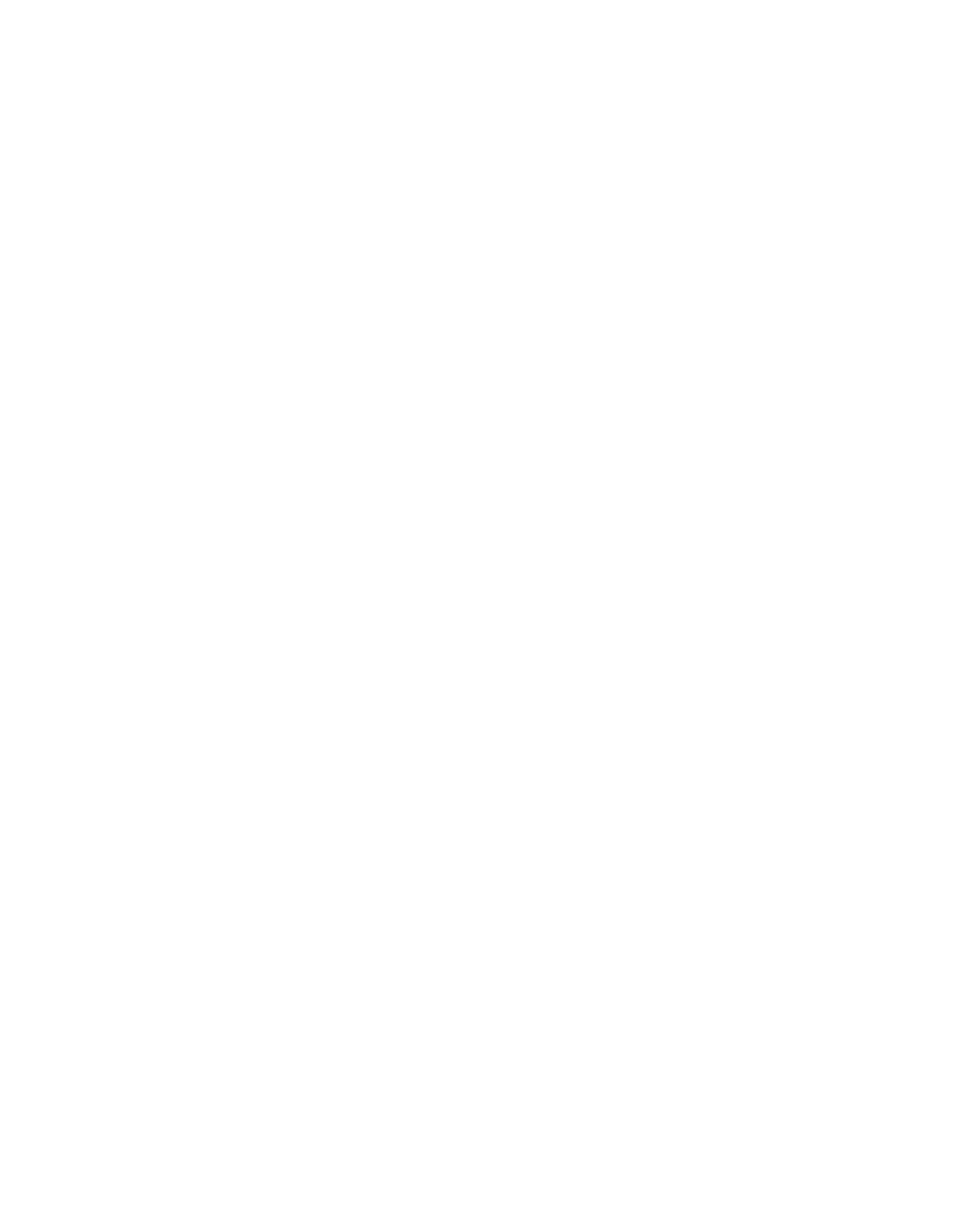# **Table of Contents**

|              |                                                        | 4  |
|--------------|--------------------------------------------------------|----|
|              |                                                        | 5  |
| 2.1          | Electrical Specifications                              | 6  |
|              | Section 3. Installation Instructions Model             |    |
|              | APURE700 and APURE1400                                 | 7  |
| 3.1          |                                                        | 7  |
| 3.2<br>3.2.1 | Plumbing Configurations<br><b>Recommended Plumbing</b> | 7  |
|              |                                                        | 7  |
| 3.2.2        | <b>Alternate Plumbing</b>                              |    |
|              | Configurations                                         | 9  |
| 3.3          | <b>Installing APURE700</b>                             |    |
|              | and APURE1400 Control Center.                          | 11 |
| 3.4          | Earth Bonding (Grounding)                              | 12 |
| 3.5          | Installing the APURE700 and                            |    |
|              | APURE1400 Cell and Flow/Temp/                          |    |
|              | Salinity Sensor                                        | 12 |
| 3.6          | Connection to an AquaLink <sup>®</sup> RS              |    |
|              |                                                        | 14 |
| 3.6.1        | Wiring to a Jandy                                      |    |
|              | AquaLink RS                                            | 15 |
| 3.6.2        | Wiring Multiple AquaPure                               |    |
|              | Units to a Jandy AquaLink RS                           | 15 |
|              | Section 4. Pool Water Preparation                      | 16 |
| 4.1          | Determining Pool Size                                  |    |
|              |                                                        | 16 |
| 4.2          | Determining Pool Size                                  |    |
|              | (Gallons of Water)                                     | 16 |
| 4.3          | Selecting Model Size                                   | 17 |
| 4.4          | Chemistry You Need to Know                             | 17 |
| 4.5          | <b>Optimum Pool Water Conditions</b>                   | 18 |
| 4.6          | Chlorine Testing                                       | 18 |
| 4.7          | Salt (NaCl sodium chloride)                            | 18 |
| 4.7.1        | What Type of Salt to Use?                              | 18 |
| 4.7.2        | How Much Salt to Use?                                  | 18 |
| 4.7.3        | How to Add Salt to the Pool?                           | 19 |

|            |                                          | 22 |
|------------|------------------------------------------|----|
| 5.1        | Using the Front Panel Controls           | 22 |
| 5.2        | Reading the Display                      | 23 |
| 5.3        |                                          | 24 |
| 5.4        |                                          | 25 |
| 5.4.1      |                                          | 25 |
| 5.4.2      |                                          | 25 |
| 5.5        | Operating in Winter                      | 26 |
| 5.6        |                                          | 26 |
|            | Section 6. User Maintenance Instructions | 27 |
| 6.1        |                                          | 27 |
| 6.2        |                                          | 27 |
| 6.3        |                                          | 27 |
| 6.4        | Electrolytic Cell Cleaning               | 27 |
| 6.5        | Flow/Temp/Salinity Sensor                |    |
|            |                                          | 28 |
| 6.6        |                                          | 29 |
| Section 7. |                                          | 30 |
| 7.1        | Problems and Corrective Action           | 30 |
| 7.2        |                                          | 33 |
| 7.3        | Additional Letter Codes                  | 33 |
|            | Section 8. Temperature Conversion        | 34 |
|            | Section 9. Exploded Views and            |    |
|            |                                          | 35 |
| 9.1        | <b>Control Center Replacement Parts</b>  | 35 |
| 9.2        | 2" PVC Union, Electrolytic Cell          |    |
|            | Replacement Parts                        | 36 |
| 9.3        | 11/2" ABS Union, Electrolytic Cell       |    |
|            | Replacement Parts                        | 36 |
| 9.4        | Flow Sensor Replacement Parts            | 36 |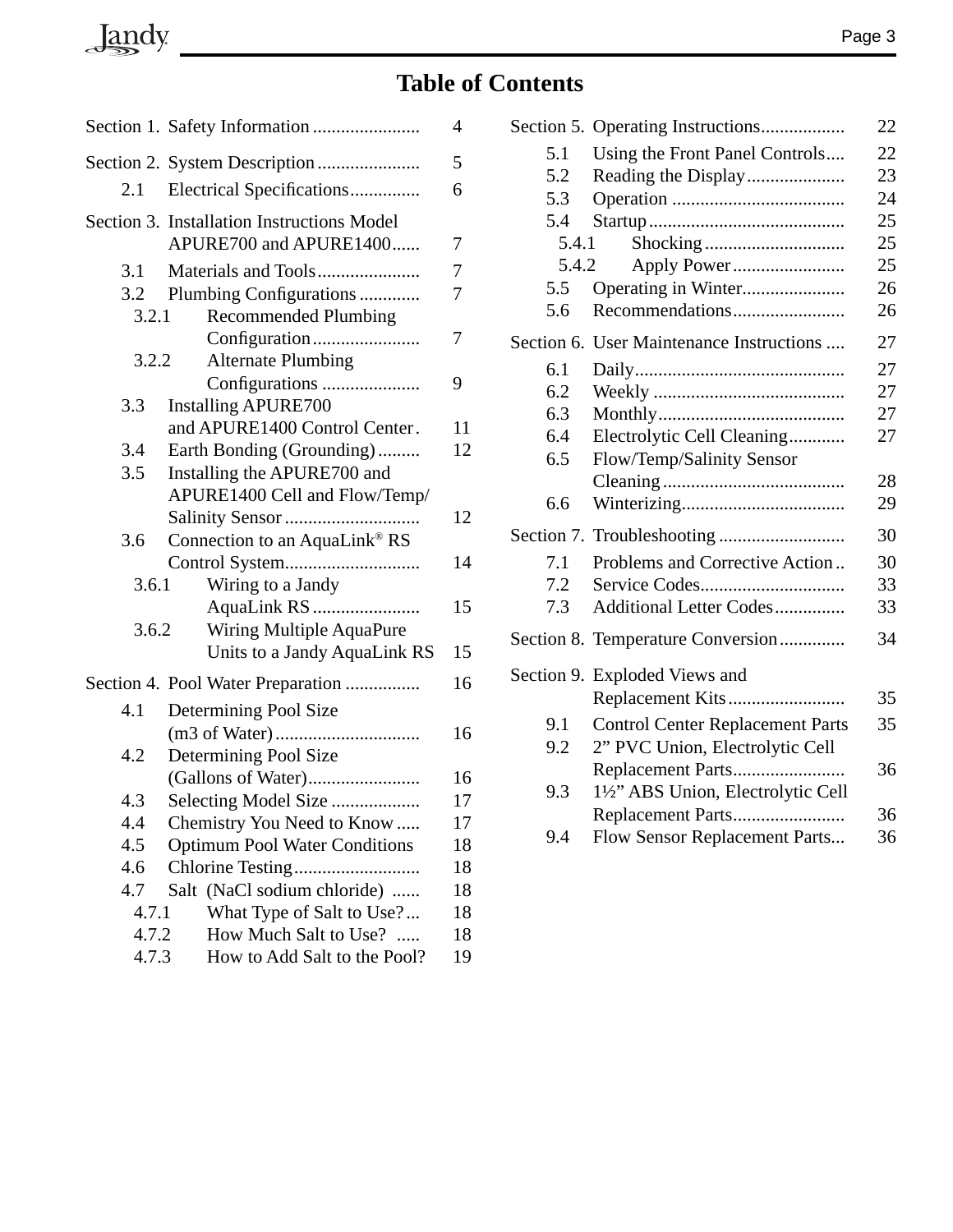# **Section 1. Safety Information**

# **IMPORTANT SAFETY INSTRUCTIONS PERTAINING TO A RISK OF FIRE, ELECTRIC SHOCK, OR INJURY TO PERSONS**

landv

# **READ AND FOLLOW ALL INSTRUCTIONS**

When installing and using this electrical equipment, basic safety precautions should always be followed, including the following:

## **WARNING**

To reduce the risk of injury, do not permit children to use this product unless they are closely supervised at all times.

# **WARNING**

When mixing acid with water, **ALWAYS ADD ACID TO WATER. NEVER ADD WATER TO ACID.**

## **WARNING**

To reduce the risk of electric shock, fire or injury, service should only be attempted by a qualified Pool Service Professional.

## **WARNING**

Do not operate electrolytic cell without proper flow or water circulation. A buildup of flammable gases would result in hazardous conditions.

## **WARNING**

Installation must be done in accordance with the National Electric Code (NEC, NFPA-70) and/or any other applicable local and national installation codes.

**RISK OF ELECTRIC SHOCK, FIRE, PERSONAL INJURY, OR DEATH**. Connect only to a circuit that is protected by a ground-fault circuit-interrupter (GFCI). Such a GFCI should be provided by the installer and should be tested on a routine basis. To test the GFCI, push the test button. The GFCI should interrupt power. Push the reset button. Power should be restored. If the GFCI fails to operate in this manner, there is ground current flowing, indicating the possibility of an electric shock. Do not use this unit. Disconnect this unit and contact a qualified service representative before using.

A green colored terminal (or a wire connector marked "G", "GR", "Ground" or "Grounding") is provided within the terminal compartment. To reduce risk of electric shock, connect this terminal or connector to the grounding terminal of your electric service or supply panel with a conductor equivalent in size to the circuit conductors supplying this equipment.

Power supply must be interconnected with Pool Pump motor power source. This insures the clorinator and pool pump will turn on and off together.

Use of chemicals other than those recommended may be hazardous. Follow the Chemical Manufacturers Instructions.

It is recommended that the water Flow/Temp/Salinity Sensor is installed in the same piping as the electrolytic cell, without any valves or diverters between them. (See page 5 Figure 1).

The Flow/Temp/Salinity Sensor must be mounted as in page 13 Figure 11.

# **SAVE THESE INSTRUCTIONS**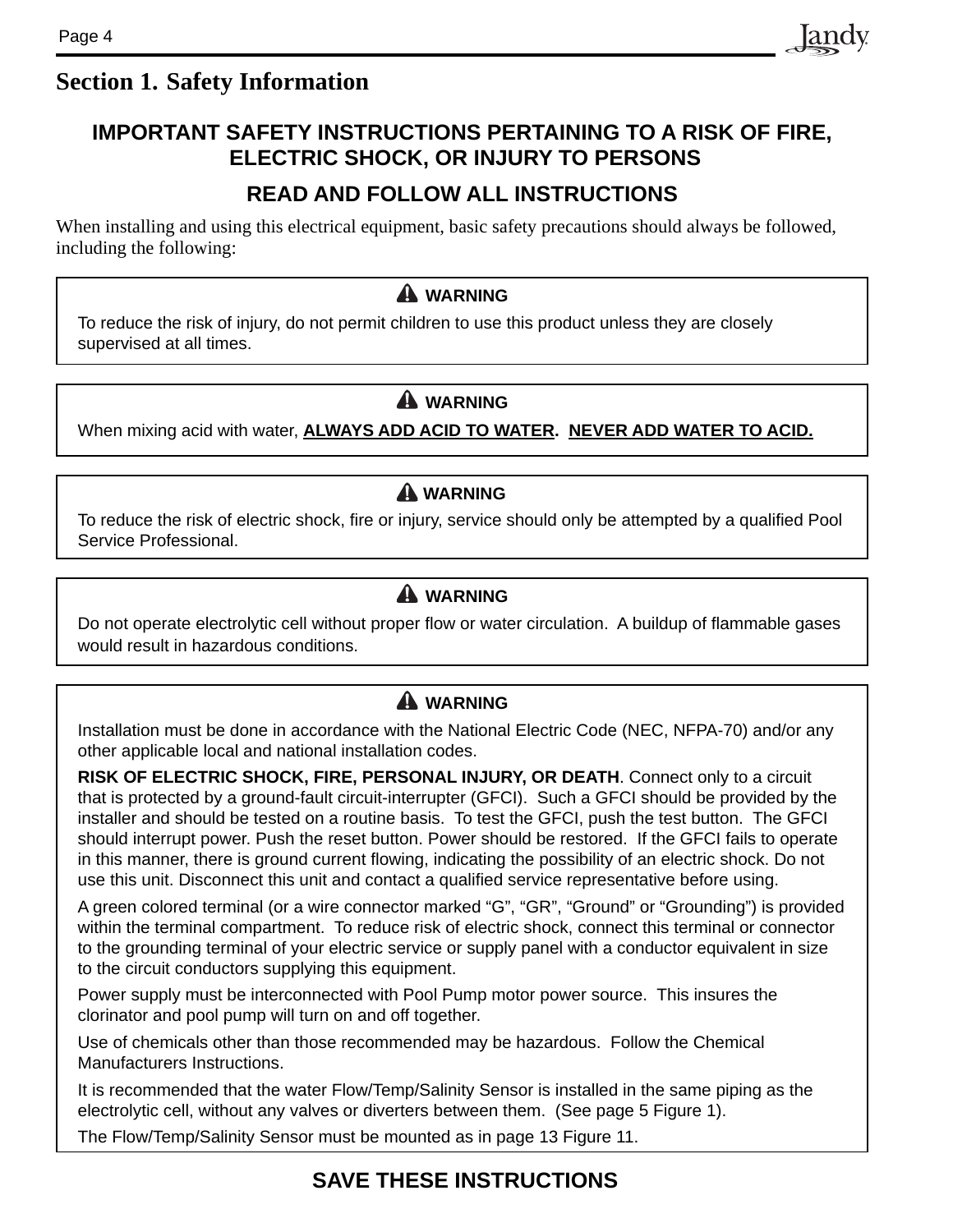

# **Section 2. System Description**



**Figure 1. Typical AquaPure Installation With Options**



 **ATTENTION INSTALLER:** Various application notes (more detailed instructions) are available from the Dealer covering installation, operation, maintenance, and plumbing of the chlorinator system.

The AquaPure uses a process known as electrolysis to produce sodium hypochlorite (liquid chlorine) from a low concentration of salt added to the pool water. Hypochlorite kills bacteria, oxidizes organic material, and kills algae then reverts back to salt. The AquaPure then reuses the salt and the process starts over again. The AquaPure system is comprised of the following three component parts and an optional pool pump timer.

| <b>Control Center</b>    | The control center converts AC electrical current to a low voltage DC current which<br>is required by the cell to perform the electrolysis. The control center is connected<br>with the pool circulation pump electrical source so that the electrolytic cell only<br>operates when the pool pump is on. The flow portion of the <b>Flow/Temp/Salinity</b><br><b>Sensor</b> is a backup device only. |
|--------------------------|------------------------------------------------------------------------------------------------------------------------------------------------------------------------------------------------------------------------------------------------------------------------------------------------------------------------------------------------------------------------------------------------------|
| <b>Electrolytic Cell</b> | The electrolytic cell contains bipolar electrodes which perform the electrolysis and<br>produce chlorine when energized with DC current. Chlorine is generated as pool<br>water containing salt passes through the cell. The chlorine production can be varied                                                                                                                                       |

by either adjusting the Chlorine Production Level on the control center or by varying the number of hours the AquaPure is on each day. *The AquaPure automatically cleans the Cell electrodes once every 3 hours. This does not interrupt the production of Chlorine.*

**Flow/Salinity/Temperature Sensor** The Flow/Temp/Salinity Sensor only allows the Cell to operate if there is adequate water flow through the Cell. The salinity portion of the Flow/Temp/ Salinity Sensor detects the level of salt in the pool water. This salt level is displayed in grams per liter (gpl) on the Liquid Crystal Display (LCD) whenever the salinity button is pressed. This eliminates the need for manual pool water salinity testing. Pool Temperature is now available on all models by pressing the **Temperature** button.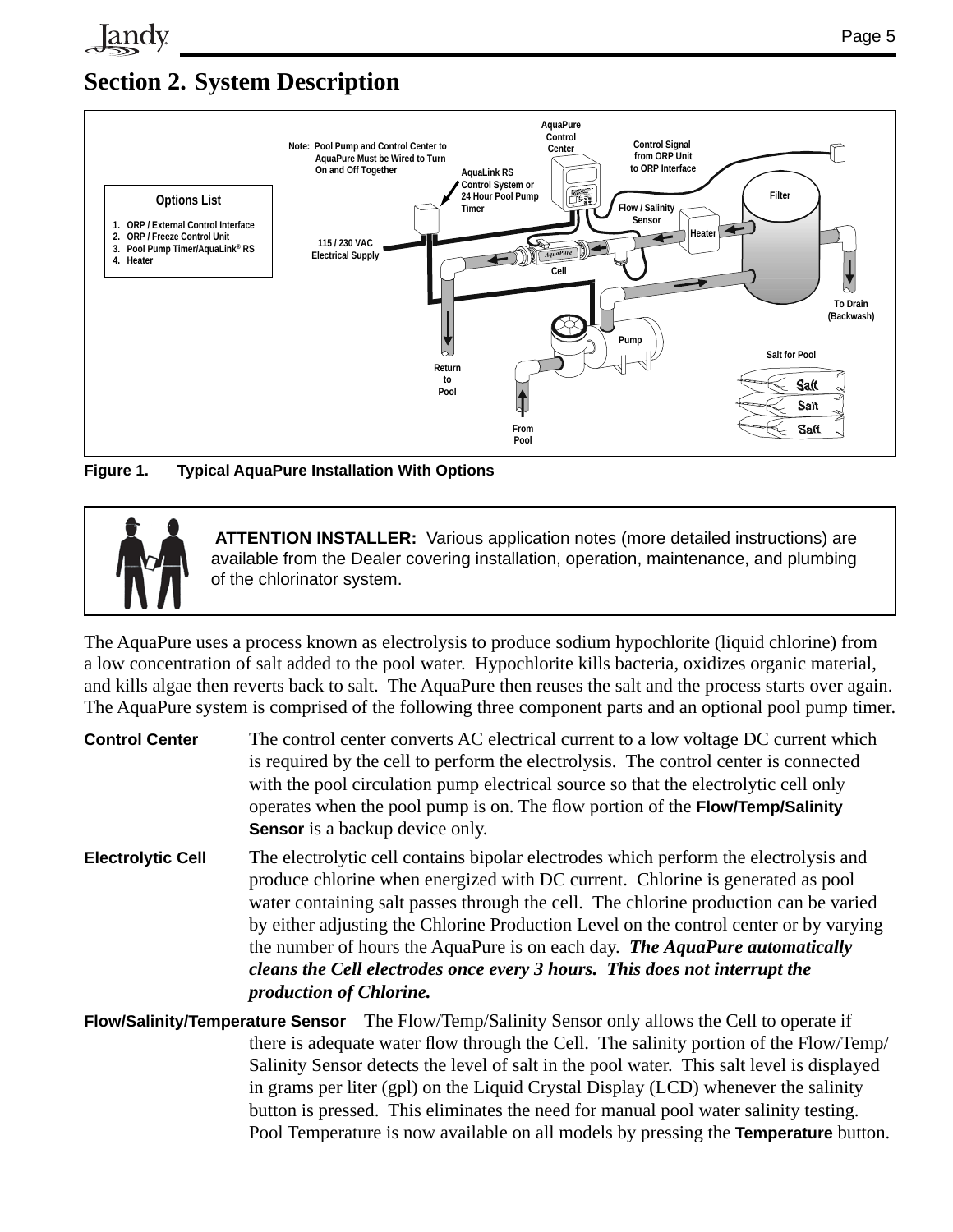**Pool Pump Timer** A Pool Pump Timer is not included as part of your AquaPure. It is recommended that a timer or an AquaLink RS control system be used to save on energy and prolong the service life of your pool pump and the AquaPure.

**Jandy** 

### **2.1 Electrical Specifi cations**

**Circuit Protection** 2 pole 20 AMP device at the Electrical Panel.

|                             | <b>Model APURE700</b>                                              |                      | <b>Model APURE1400</b>                                             |
|-----------------------------|--------------------------------------------------------------------|----------------------|--------------------------------------------------------------------|
| Input:                      | 115 VAC, 50/60 Hz, 1.5 AMPS<br>230 VAC, 50/60 Hz, 0.75 AMPS        | Input:               | 115 VAC, 50/60 Hz, 2.5 AMPS<br>230 VAC, 50/60 Hz, 1.25 AMPS        |
| Output:                     | 22-30 VDC @ 3 AMPS maximum                                         | Output:              | 22-30 VDC @ 6 AMPS maximum                                         |
| Chlorine:                   | 0.625 lb. / 24 Hr. (283 gm / 24 Hr.)                               |                      | Chlorine: 1.25 lb. / 24 Hr. (567 gm / 24 Hr.)                      |
| <b>External</b><br>Control: | <b>ORP/External Control Connector</b><br>AquaLink® RS485 Connector | External<br>Control: | <b>ORP/External Control Connector</b><br>AquaLink® RS485 Connector |

## **A** CAUTION

**Factory wired for 230 VAC service.** If available electrical service is 115 VAC, the power supply wiring must be changed to operate on 115 VAC as shown in the wiring diagram below. (Figure 2.)



**Figure 2. APURE700 and APURE1400**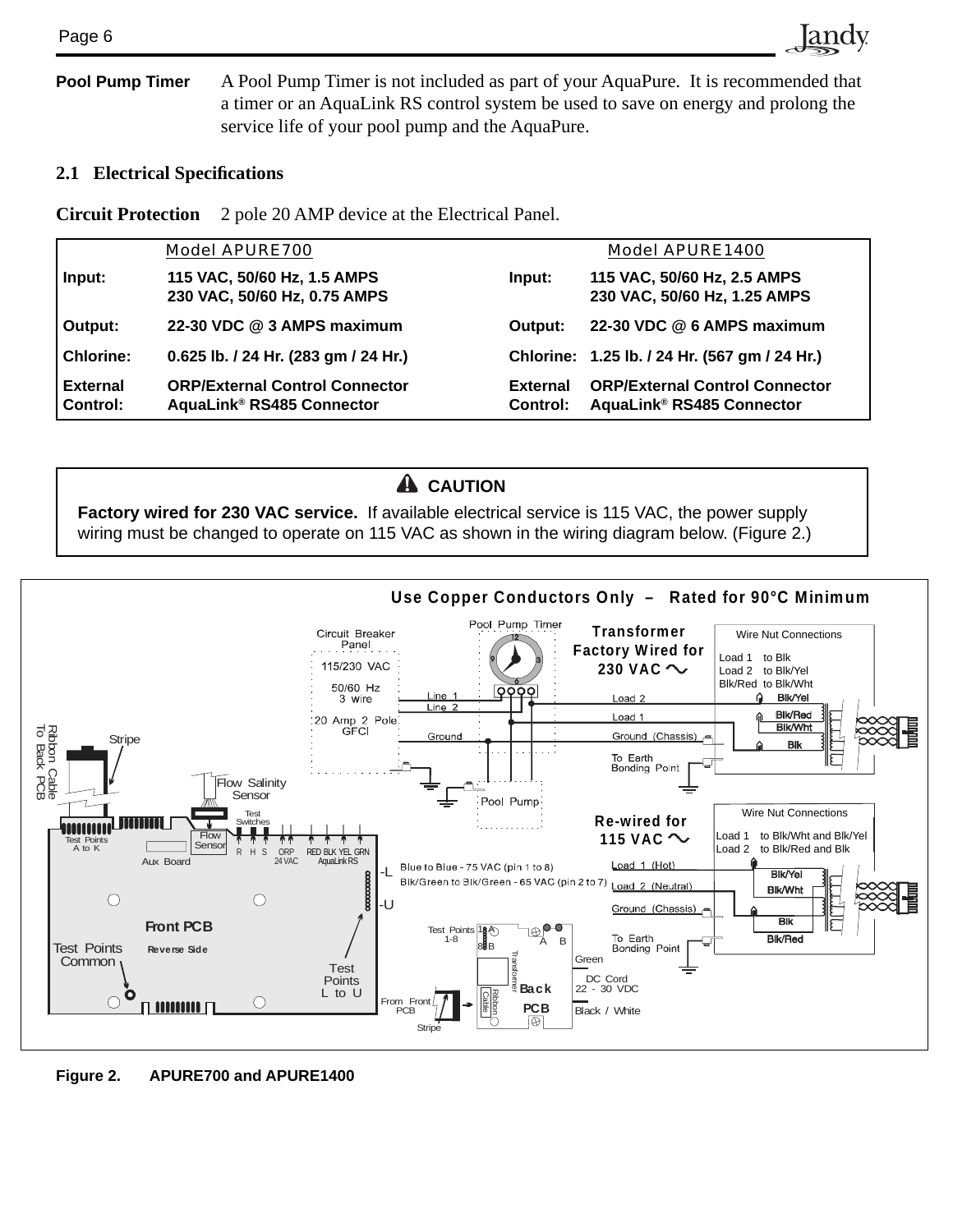

# **Section 3. Installation Instructions Model APURE700 and APURE1400**

### **3.1 Materials and Tools**

**NOTE** Salt not included. See pages 18 - 21.

|                   | Installation Materials Furnished               | <b>Tools Needed for Installation</b>                                          |  |
|-------------------|------------------------------------------------|-------------------------------------------------------------------------------|--|
| $(1$ ea.)         | Electrolytic Cell                              | Tape Measure                                                                  |  |
| $(2 \text{ ea.})$ | 2" PVC Unions with O-Rings                     | Phillips & Flathead Screwdrivers                                              |  |
| $(1$ ea.)         | <b>PVC Tee for Sensor Mounting</b>             | <b>Pliers</b>                                                                 |  |
| $(1$ ea.)         | Roll Teflon Tape                               | Hacksaw                                                                       |  |
| $(1$ ea.)         | Flow/Temp/Salinity Sensor 16 ft (4.88 m) cable | Voltmeter to determine line voltage of AC wiring to power supply              |  |
| (1ea.)            | 16 ft (4.88 m) DC Power Cord                   | Electric Drill Motor and 1/4 " masonry drill bit for mounting power supply on |  |
| $(1$ ea.)         | Power Supply/Control Center                    | block or stucco wall                                                          |  |
| (4ea.)            | <b>Anchors and Screws</b>                      | An NSF® approved All Purpose Cleaner Primer                                   |  |
| $(2 \text{ ea.})$ | Wire Nuts                                      | An NSF® approved All Purpose Cement (such as Weld-On 794, 793)                |  |
| $(1$ ea.)         | Owner's Manual - Warranty Information          |                                                                               |  |
| (1ea.)            | <b>Installation Template</b>                   |                                                                               |  |

## **A** WARNING

When using electrical products, basic precautions should always be followed, including the following:

- DANGER: RISK OF ELECTRIC SHOCK WHICH CAN RESULT IN SERIOUS INJURY OR DEATH. Before attempting installation or service, ensure that all power to the device is disconnected/turned off at the circuit breaker. Connect only to a circuit protected by a ground fault circuit-interrupter (GFCI).
- Grounding is required. The unit should be installed by a qualified service representative and should be properly grounded. (See Earth Bonding, page 12).
- Install to permit access for servicing.
- Read Cautions and Important Instructions on page 4. **Before attempting any electrical wiring, be**  sure to read and follow Safety Instructions. Wiring should only be attempted by a qualified **professional.**

### **3.2 Plumbing Confi gurations**

### **3.2.1 Recommended Plumbing Configuration**

The preferred installation is that the Sensors and Cell are plumbed in the return line to the pool after (downstream) all the pool equipment (filter, heater, solar, etc.). The Cell and Sensor Tee fitting are designed to be plumbed into 2" PVC pipe. Adapters can be used for systems with 1.5" plumbing. Figures 3 and 4 on page 8 illustrate the recommended plumbing configuration, which result in the most reliable operation.

**Note** The AquaPure is powered from the LOAD SIDE of the pool circulation pump relay or the time clock. This ensures that the Cell only operates when the pool pump is ON. The Flow Sensor serves as a protection device to ensure there is sufficient flow for the cell to operate.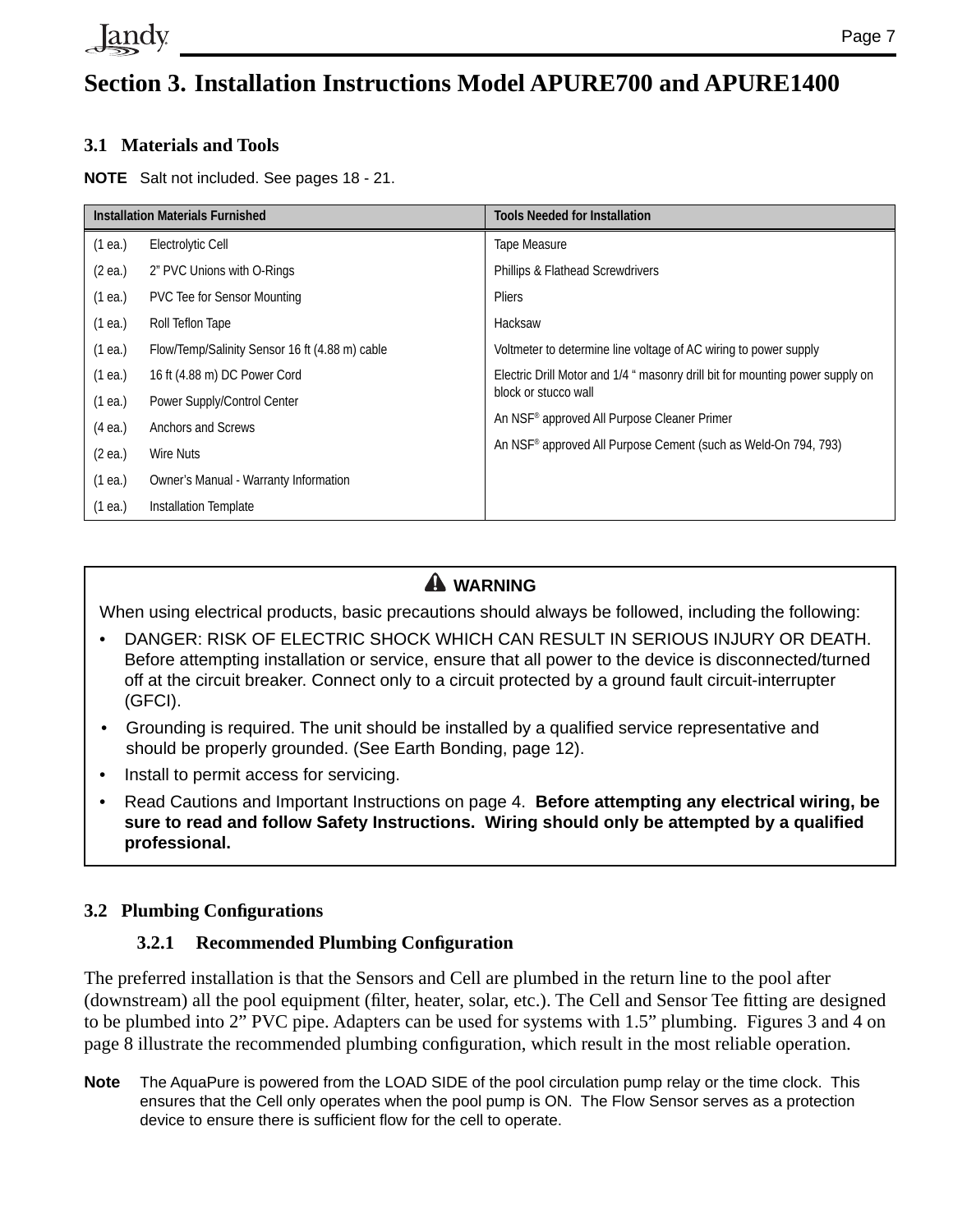Jandy



**Figure 3. Recommended Plumbing Confi guration with Cell and Sensors #1, Top View**



Figure 4. Recommended Plumbing Configuration with Cell and Sensors #2, Side View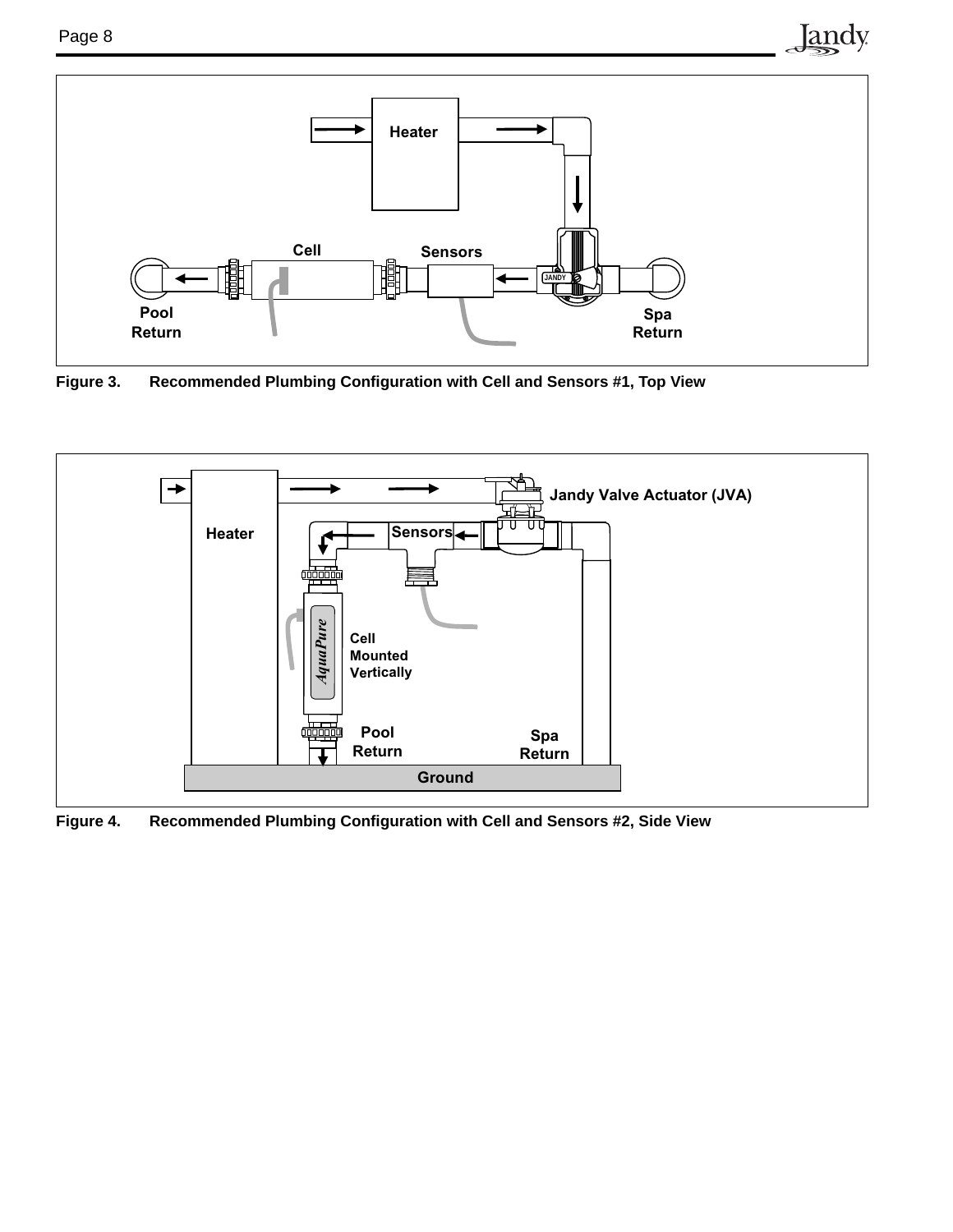## **3.2.2 Alternate Plumbing Confi gurations**

**Jandy** 

There are alternate plumbing layouts to allow for chlorination of the pool during spa spillover operation, but prevent over-chlorination of the spa during "*spa only*" operation (see figures 5 and 6). The configuration shown in Figure 5 will only chlorinate the pool. Whereas Figure 6 allows chlorination of the pool or spa. If the AquaPure is controlled by an AquaLink RS, the AquaPure is notified when the AquaLink RS is in Spa Mode and adjusts to 10% of the AquaLink RS output setting to ensure the spa is not over-chlorinated.

**Note** The AquaPure is powered from the LOAD SIDE of the pool circulation pump relay or the time clock. This ensures that the Cell only operates when the pool pump is ON. The Flow Sensor serves as a protection device to ensure there is sufficient flow for the Cell to operate.



**Figure 5. Alternate Plumbing Confi guration with Cell and Sensors, Without Spa Bypass for Spillover, Top View**



**Figure 6. Alternate Plumbing Confi guration with Cell and Sensors, With Spa Bypass for Spillover, Top View**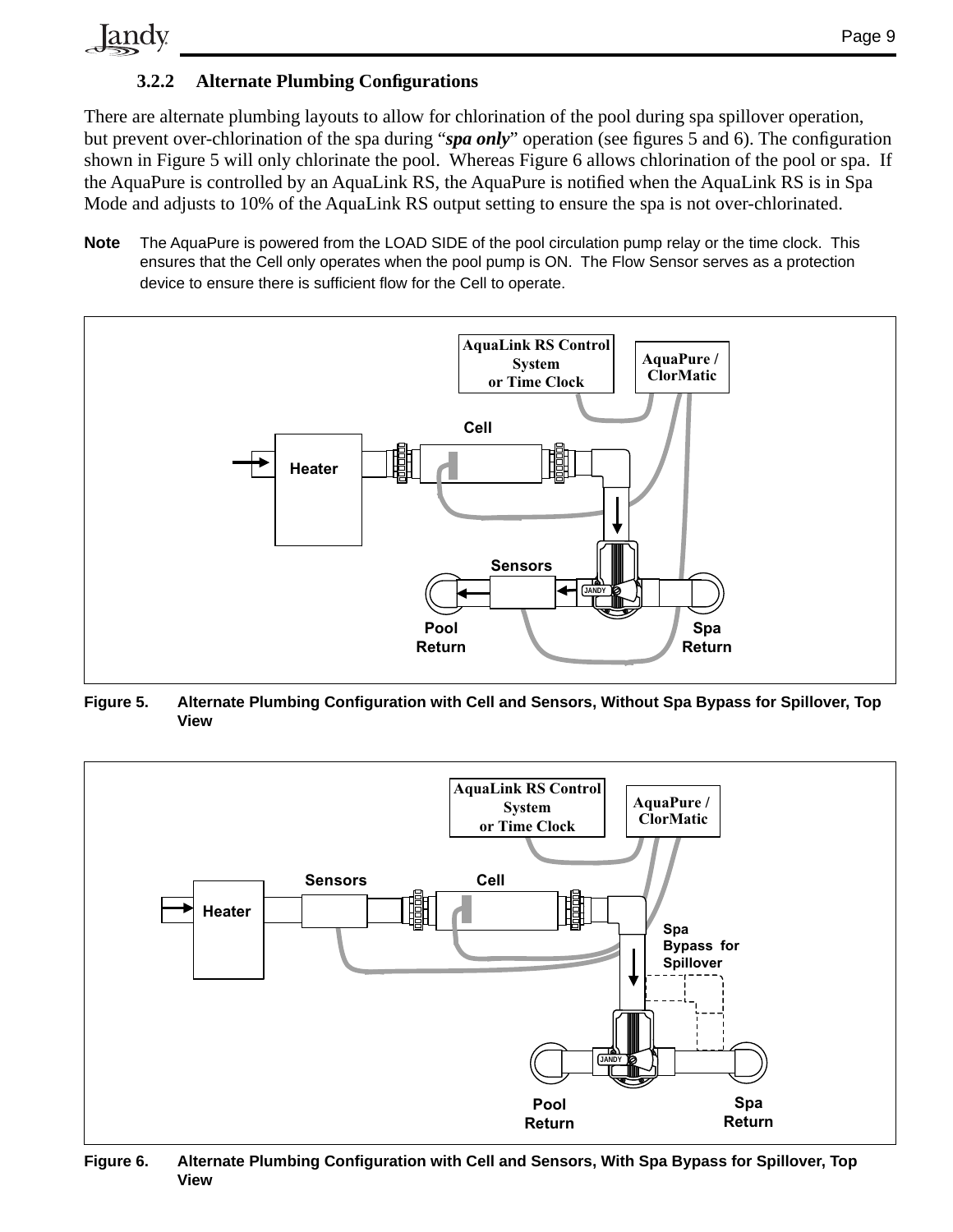## **WARNING**

Jandy

AVOID HAZARDOUS PLUMBING: Do not mount the **Flow/Temp/Salinity Sensor** and **Cell** as shown in Figures 7 and 8. If a valve is located improperly between the flow/temp/salinity sensor and the electrolytic cell, it may cause the cell to operate without water flow through the cell which can create a HAZARDOUS condition.



Figure 7. Hazardous Plumbing Configuration with Cell and Sensors, Cell Mounted on Pool Return Line



Figure 8. Hazardous Plumbing Configuration with Cell and Sensors, Cell Mounted on Spa Return Line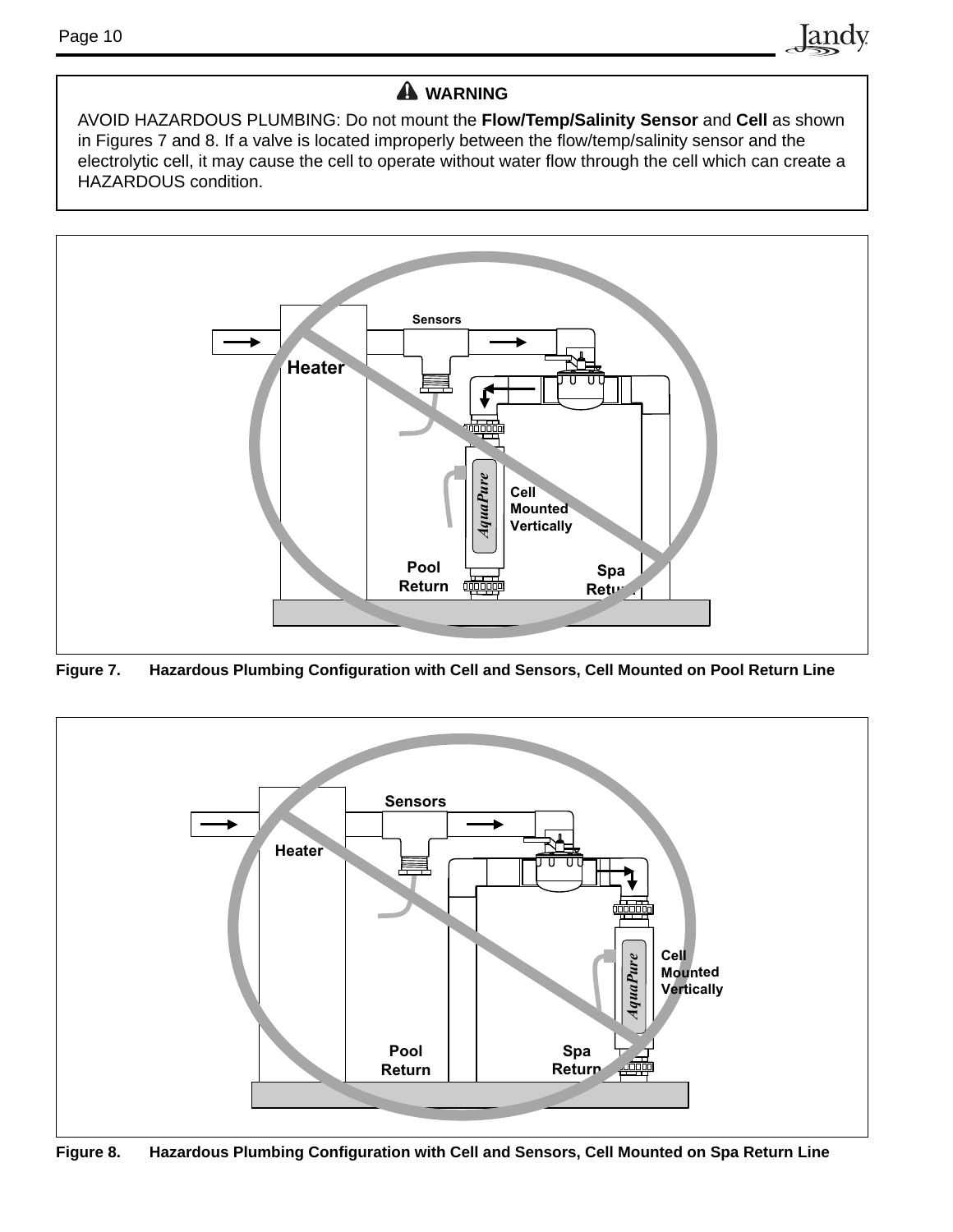## **3.3 Installing APURE700 and APURE1400 Control Center**

Jandy

- 1. Locate the Control Center as close to the pump and filtration system as possible. Make sure that the DC power cord and the Flow/Temp/Salinity Sensor cable can reach that section of pipe selected for the Cell and Flow/Temp/Salinity Sensor installation. *Do not install the Control Center within 10 ft (3 m) of the pool edges.*
- 2. Use hardware provided and mount the control center at eye level. Leave sufficient clearance on all sides of the chassis backplate. If possible leave a minimum of 9½ inch (241 mm) on the left side. Position the backplate on the mounting surface. Mark screw centers and drill four  $\frac{1}{4}$  inch (6.35 mm) holes spaced 10 **<sup>3</sup> /8** inches (264 mm) on the horizontal center and 6 **<sup>3</sup> /8** inches (162 mm) on the vertical center. Install the anchors (provided) into the mounting surface. See Figure 9.
- 3. Install the screws (provided) into the anchors, leaving approximately ¼" of the screw shaft exposed. Position the backplate keyhole slots over the four mounting screws. Press the control center chassis down firmly so that the screws are secure in the keyhole slots. Tighten the screws until snug.
- 4. Remove the four screws that secure the control center front cover. Remove the front cover.



**Figure 9. Mounting the Control Center Chassis Backplate**

5. Using two of the four front cover screws, attach the cover to the chassis backplate. Please note that the chassis backplate has side mounting holes on both sides that allow you to secure the cover to either side of the backplate while you make all wire connections (see Figure 10).



**Figure 10. Securing the Control Center Front Cover to the Chassis Backplate**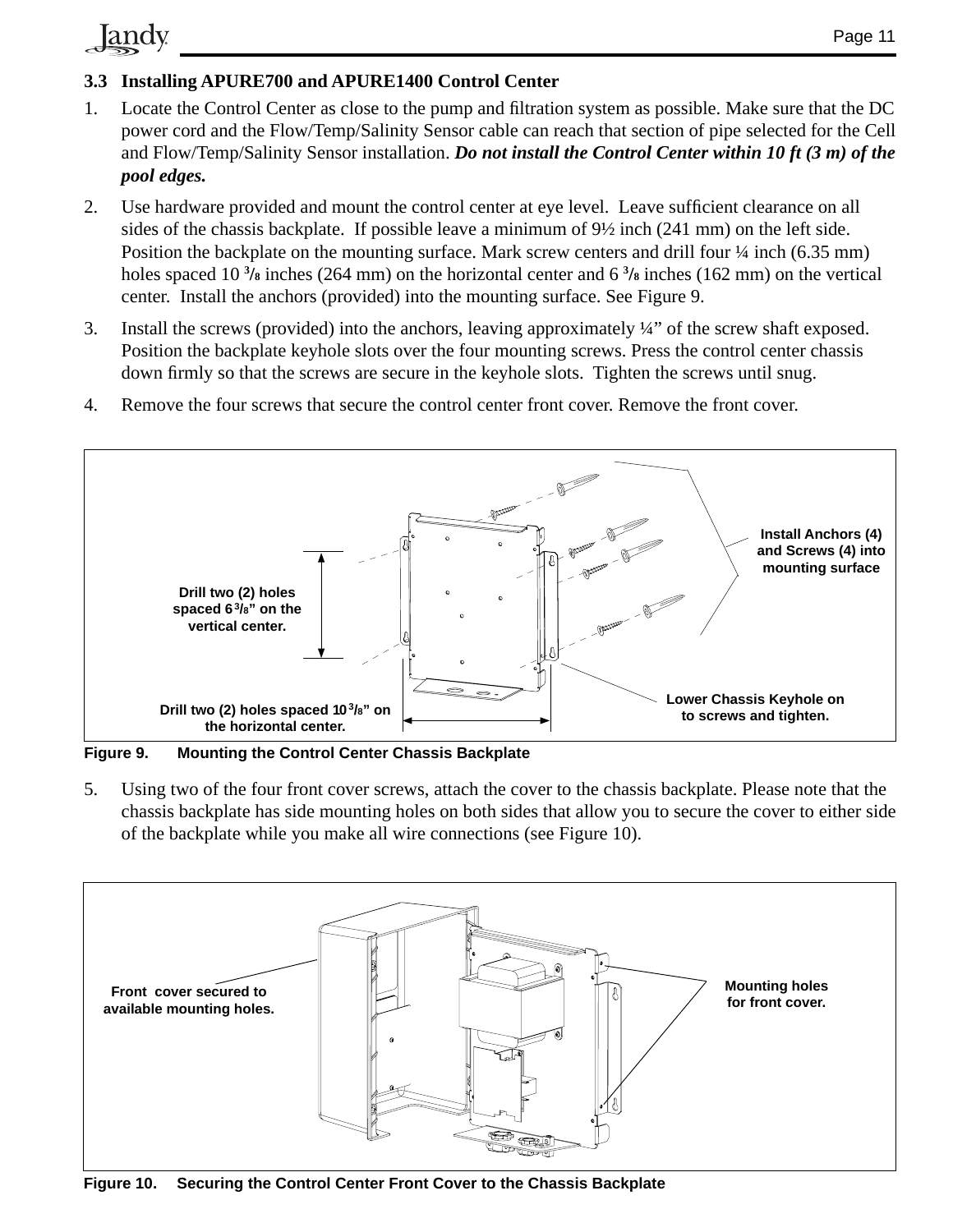6. Check source voltage. (All units are factory wired for 230 VAC**).** *In order to use on 115 VAC, the internal factory wiring of the control center must be changed. (See wiring diagram page 6 Figure 2).*

Iandv

7. Use #12/3 insulated wire and conduit. Wire control center transformer to pool pump power source. The control center should be connected to the pump motor switch or automatic timer (Pool Pump Timer) as shown in the diagram on page 6 Figure 2. *The flow portion of the Flow/Temp/Salinity Sensor is a backup device only.* Attach the third wire (**Ground**) from the electrical panel to the ground point inside the Control Center. *Earth bonding in Section 3.4 must also be accomplished to insure personal safety and safety of equipment.*

## **3.4 Earth Bonding (Grounding)**

A solid, copper # 8 awg (8.4 mm<sup>2</sup>) wire is *recommended* for connecting the control center to a Permanent Earth Ground connection that is acceptable to the local inspection authority. Refer to your local codes for the acceptable grounding wire gauge. Attach the bonding point located on bottom of the chassis backplate to a Common Earth Bonding Point. Do not use the AquaPure as the Common Bonding Point. Each piece of non-AquaPure related pool equipment requiring a ground should be bonded to the Common, Approved Earth Bonding Point. *Never ground pool pump to the chassis backplate*.

### **3.5 Installing the APURE700 and APURE1400 Cell and Flow/Temp/Salinity Sensor**

**NOTE:** Maximum operating Pressure is 517 kPa or 75 PSI - Minimum Flow Rate is 20 GPM (76 LPM).

1. Be sure pool pump is turned off.

# **WARNING**

ATTENTION INSTALLER: If The Flow/Temp/Salinity Sensor is not installed properly, it may allow the Cell to operate without water flow. This would cause a buildup of flammable gases resulting in a HAZARDOUS Condition.

- Mount as shown in Figure 11 Detail A. This will result in the most reliable operation.
- The Flow/Temp/Salinity Sensor must be mounted:
	- (1) in the same line as the Electrolytic Cell.
	- (2) with no valves or diverters between the Flow/Temp/Salinity Sensor and Cell.
	- (3) preferably between the Pool Pump and the Cell.
- Do not mount the Flow/Temp/Salinity Sensor as shown in Detail C of Figure 11. This mounting position can be HAZARDOUS.
- Anytime the Flow/Temp/Salinity Sensor is connected or disconnected and reconnected, the AC power to the unit must be turned off and back on (Cycle Power). If power is not cycled, unreliable operation of the Flow/Temp/Salinity Sensor will result.
- 2. It is recommended that the Flow/Temp/Salinity Sensor and Electrolytic Cell be installed in the pool return line after the filter and heater. Water passes through the Flow/Temp/Salinity Sensor before the Cell. The Cell can be installed in either a horizontal (as shown in Figure 12) or a vertical position.
- 3. Position the Flow/Temp/Salinity Sensor Tee and Cell in the recommended position (see page 13 Figure 11 Detail A, page 8 Figures 3 and 4, page 9 Figures 5 and 6, and page 5 Figure 1.
- 4. Locate a suitable section of pipe, approximately 21 inches (533 mm) long or follow the recommended plumbing diagrams beginning on page 8, Figures 3, 4, 5, and 6. The Flow/Temp/Salinity Sensor cable and Cell DC cord *must* be able to reach from the control center to this section.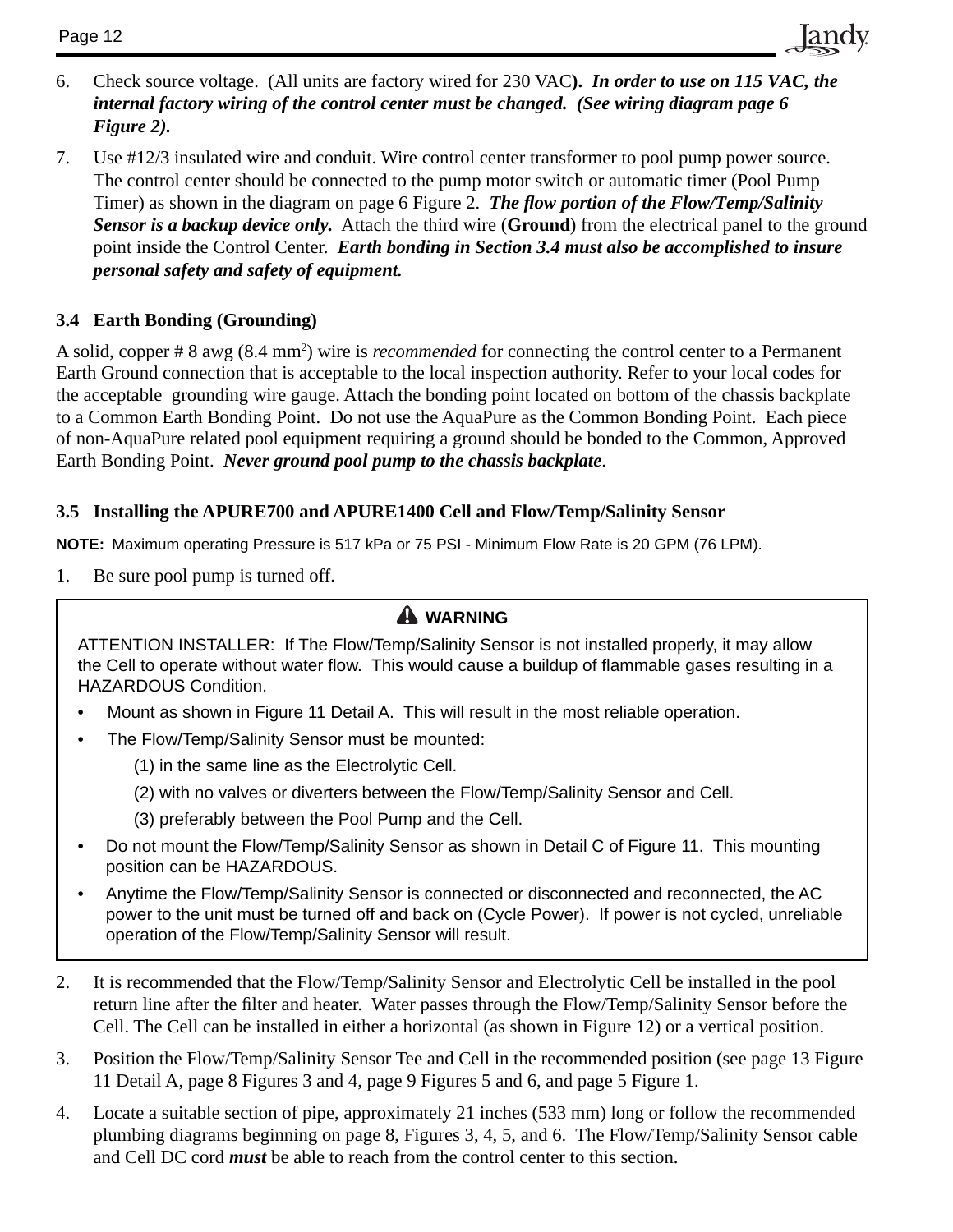# **WARNING**

Do not operate the electrolytic cell without water circulation. A buildup of flammable gases will result in hazardous conditions.



**Figure 11. Flow/Temp/Salinity Sensor**

Jandy







**Figure 13. Pipe Cutout**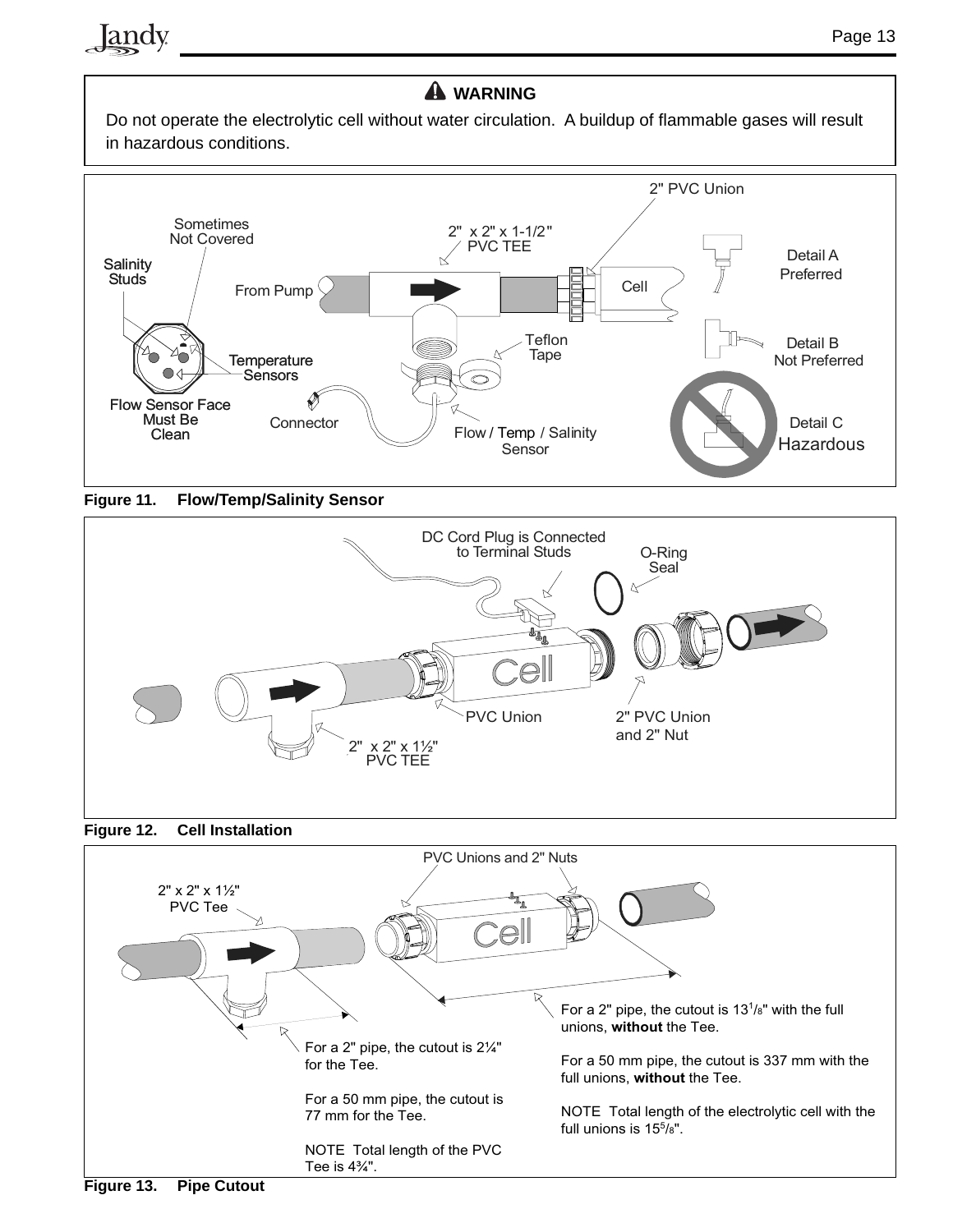### Page 14

5. Cut out a  $13\frac{1}{8}$ " (337 mm) section of the 2" (50 mm) pipe to insert the Cell. Cut an additional  $2\frac{1}{4}$ " to insert the Flow/Temp/Salinity Sensor Assembly (see Figure 13).

Iandv

- 6. Clean the cut ends of the pipe and 2 inch x 2 inch x  $1\frac{1}{2}$  inch Tee with an appropriate NSF<sup>®</sup> approved All Purpose cleaner/primer. Glue the PVC Tee onto the cut pipe ends using an appropriate All Purpose NSF<sup>®</sup> approved Cement. Tighten the PVC Union nuts. *Hand Tighten Only*. Allow sufficient drying time before pressurizing system.
- 7. Wrap the Flow/Temp/Salinity Sensor threads with Teflon tape ONLY (do not use silicone or pipe dope). *Be sure the Flow/Temp/Salinity Sensor (circular metal disks) are free of glue, excess Teflon tape, or any other debris.*
- 8. Install the Flow/Temp/Salinity Sensor into the 1½ inch threaded opening of the 2 inch x 2 inch x 1½ inch Tee. Tighten to prevent water leakage. *Do not over tighten.*
- 9. Feed the connector end of the Flow/Temp/Salinity Sensor cable through the DC cord strain relief fitting located in the bottom of the control center chassis backplate. *Be certain the connector is clean and*  dry, then plug the cable into the connector on the control center Printed Circuit Board as shown on page 6 Figure 2. (*Do not pull Flow/Temp/Salinity Sensor cable too tight, allow a little slack***).**
- 10. Plug the DC cord into the Cell stud terminals protruding from the Cell top. (Plug in in either direction).
- 11. Connect the DC cord to the Control Center. Feed the DC cord through the same strain relief fitting as the Flow/Temp/Salinity Sensor. Plug the DC cord into the two push-on connectors located on the control center Printed Circuit Board as shown in Figure 2 on page 6.
- 12. Tighten strain relief fitting screws for the Flow/Temp/Salinity Sensor and the DC cord. *Do not pull Flow/Temp/Salinity Sensor cable or DC Cord too tight. Allow a little slack cable inside of Control Center Enclosure.*
- 13. Prior to reattaching front cover, check the wiring. Be sure the Flow/Temp/Salinity Sensor is plugged in. The DC cord should be plugged in. Also, check the AC wiring.

### **CAUTION**

Do not overtighten the strain relief fitting. Overtightening can cause damage to the Flow/Temp/Salinity Sensor cable.

14. Plug the ribbon cable attached to the front cover PC board into Printed Circuit Board mounted on the backplate (See page 6 Figure 2). Now reattach the control center front cover to the backplate.

### **3.6 Connection to an AquaLink® RS Control System**

The Jandy AquaLink RS is a multi-function pool controller and can fully control the function of the AquaPure chlorine generator. The AquaPure will display JA when a button is pressed at the AquaPure while the Jandy AquaLink RS is in control. Adjustment of the AquaPure chlorine production rate can be controlled from the main menu of the Jandy AquaLink RS. Boost mode may be activated from the AquaPure while the AquaLink RS is online. When the AquaLink RS is in Spa Mode, the AquaPure will adjust the output % to 1/10 (one-tenth) of the AquaLink RS setting. For example, if the AquaLink RS is set to 50% output and the system is switched to Spa Mode, the AquaPure will switch to 5% output. Refer to the *AquaLink RS Owners Manual* for more information. The AquaPure temperature, salinity, service codes, and LED indicators operate as normal.

**NOTE** AquaPure Chlorine Generator will communicate with AquaLink RS using firmware versions JJ or *later*. When the AquaPure is controlled by the optional Jandy AquaLink RS control system, the % output and hours must be adjusted from the AquaLink RS control panel. However, **BOOST** is functional from the AquaPure.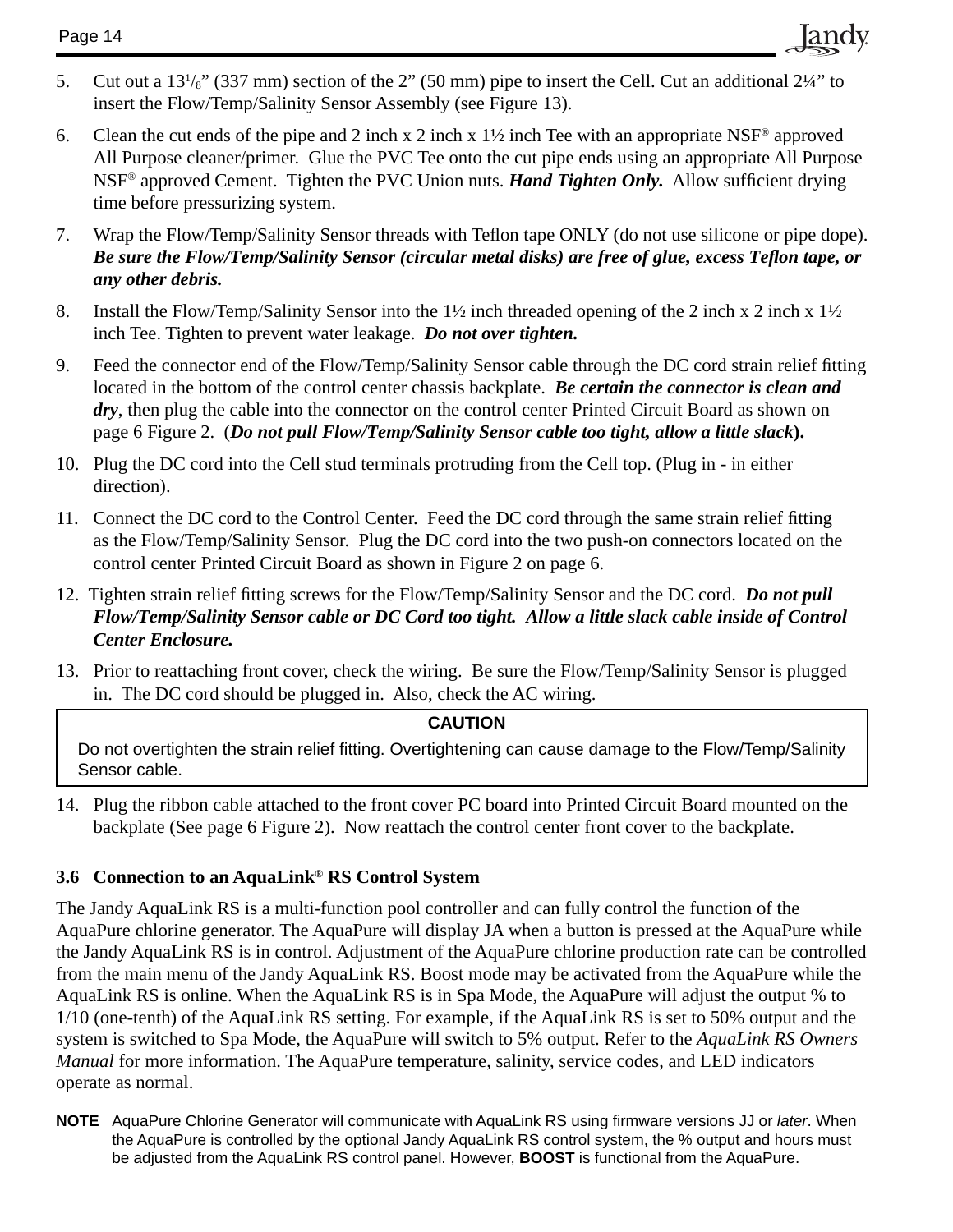### **3.6.1 Wiring to a Jandy AquaLink RS**

Jandy

In the AquaLink RS Power Center, wire the AquaPure power *directly* to the LOAD SIDE of the Filter Pump relay (see Figure 14).



**Figure 14. Wiring AquaPure Power to an AquaLink RS Power Center**

The Jandy AquaLink RS and AquaPure use a four (4) wire connection to communicate and can be wired up to 500 feet apart. Any outdoor rated four (4) conductor cable can be used. Locate the appropriate screw terminals on the circuit board according to Figure 15. Wire the master AquaPure from the red 4-pin terminal bar to the AquaLink RS red 4-pin terminal bar (see Figure 15).

**NOTE** The screw terminals are removable to aid in installation.

**IMPORTANT** Attach the master AquaPure wires to the like-numbered screw terminals on both the AquaPure and AquaLink RS as shown in Figure 15.



**Figure 15. Wiring an AquaPure to an AquaLink RS Control System Network**

### **3.6.2 Wiring Multiple AquaPure Units to a Jandy AquaLink RS**

Only the master AquaPure unit can be connected to the AquaLink RS network. Additional AquaPure units may be wired to the Filter Pump relay, but not to the AquaLink RS red, 4-pin terminal bar.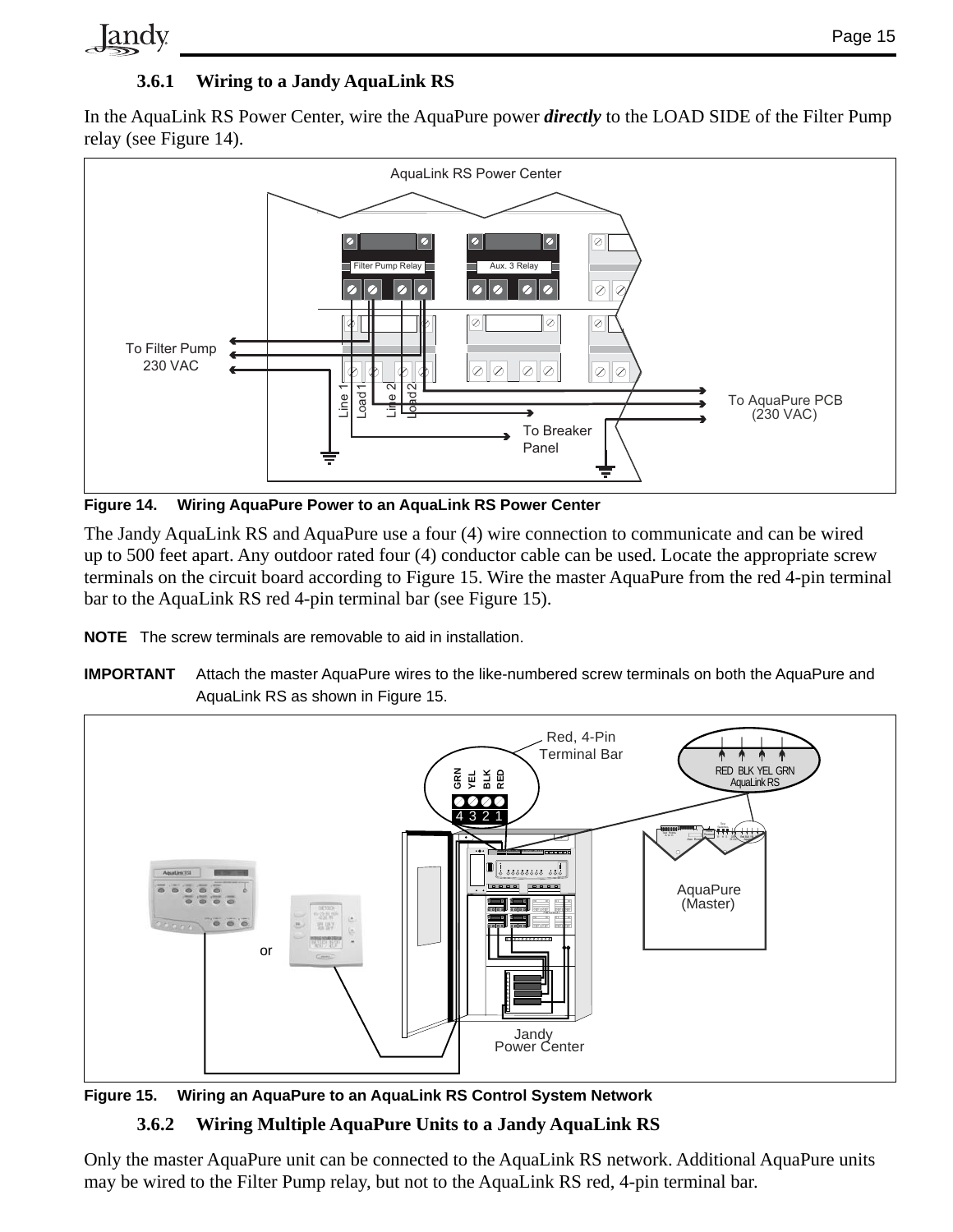# **Section 4. Pool Water Preparation**

### 4.1 Determining Pool Size (m<sup>3</sup> of Water in Your Pool)

### **• Rectangular Pools**

Average length (meters) x average width (meters) x average depth (meters) =  $m<sup>3</sup>$  capacity.



 **ATTENTION INSTALLER:** Various application notes (more detailed instructions) are available from the Dealer covering installation, operation, maintenance, and plumbing of the chlorinator system.

Iandv

### • **Circular Pools**

```
Diameter (meters) x diameter (meters) x average depth (meters) x 0.79 = m^3 capacity.
```
• **Oval Pools**

Long diameter (meters) x short diameter (meters) x average depth (meters) x  $0.79 = m<sup>3</sup>$  capacity.

### • **Sloping Sides**

Multiply total  $m^3$  by  $0.85 = m^3$  capacity.

### **4.2 Determining Pool Size (Gallons of Water in Your Pool)**

• **Rectangular Pools**

Average length (feet) x average width (feet) x average depth (feet) x 7.5 = gallon capacity.

• **Circular Pools**

Diameter (feet) x diameter (feet) x average depth (feet)  $x 5.9$  = gallon capacity.

• **Oval Pools**

Long diameter (feet) x short diameter (feet) x average depth (feet) x  $5.9$  = gallon capacity.

• **Sloping Sides** Multiply total gallons by  $0.85$  = gallon capacity.

# **A** CAUTION

Never use dry acid to adjust pH in arid geographic areas with excessive evaporation and minimal dilution of pool water with fresh water. A buildup of by-products can damage the electrolytic cell.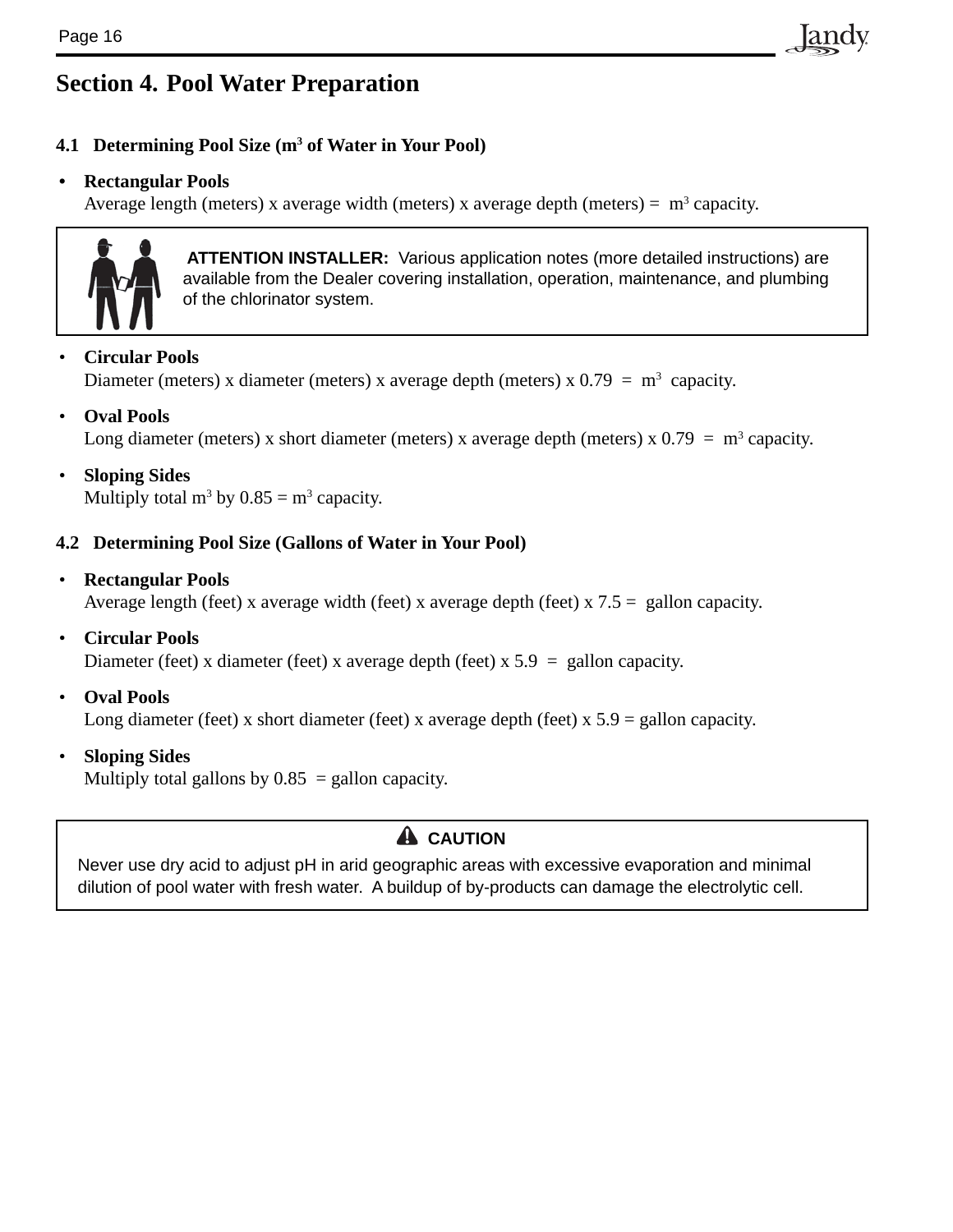### **4.3 Selecting Model Size**

| <b>Model APURE700</b>                                                 | Model APURE1400                                                        |  |  |  |  |
|-----------------------------------------------------------------------|------------------------------------------------------------------------|--|--|--|--|
| <b>Chlorine Production</b>                                            | <b>Chlorine Production</b>                                             |  |  |  |  |
| 283 gm (0.625 lbs) per 24 Hour period.                                | 567 gm (1.25 lbs) per 24 Hour period.                                  |  |  |  |  |
| <b>Residential Pools</b>                                              | <b>Residential Pools</b>                                               |  |  |  |  |
| One (1) unit per 57 $m3$ (up to 15,000 gal) pool<br>(year round use). | One (1) unit per 114 $m3$ (up to 30,000 gal) pool<br>(year round use). |  |  |  |  |
| One (1) unit per 66 $m3$ (up to 17,500 gal) pool<br>(winterized).     | One (1) unit per 132 $m3$ (up to 35,000 gal) pool<br>(winterized).     |  |  |  |  |
| <b>Commercial Pools</b>                                               | <b>Commercial Pools</b>                                                |  |  |  |  |
| Check With Manufacturer.<br>See Commercial Sizing Guide.              | Check With Manufacturer.<br>See Commercial Sizing Guide.               |  |  |  |  |

### **4.4 Chemistry You Need to Know**

- 1. *Chlorine Stabilizer* (cyanuric acid) is needed to maintain proper levels of chlorine. Most unstable chlorine is destroyed by the UV radiation from the sun within 2 hours. Chlorine stabilizer should be maintained between 50 - 75 PPM. See Table 3, page 21.
- 2. *Nitrates* can cause extremely high chlorine demands and will deplete chlorine from your swimming pool. In some cases Nitrates may even lower your chlorine levels to zero. Your local pool professional can test for Nitrates. Make sure Nitrates are not present in your pool.
- 3. *Metals* (some metals) can cause loss of chlorine. Also, metals can stain your pool. Have your local pool professional check for metals and recommend methods of removal.
- 4. *Chloramines* should not be present in pool water. When organic materials combine with Free Chlorine, Chloramines are formed. This ties up the Free Chlorine in your pool and does not allow the chlorine in your pool to disinfect. Chloramines also cloud pool water and burn the eyes. (Super Chlorinate (shock) to remove Chloramines at the initial startup of the pool).
- 5. *Super Chlorination* (Shocking) burns out the organic material that has combined with chlorine. This frees the chlorine for sanitizing. This is accomplished by raising the chlorine level quickly and dramatically. When the chlorine level is raised to 5 - 15 PPM the pool water is said to have been Super Chlorinated (shocked). As pool water is continuously passed through the AquaPure Electrolytic Cell, all pool water inside the cell is being Super Chlorinated. When the AquaPure is used on pools the pool water sparkles and does not burn the eyes because of the absence of Chloramines.
- **NOTE** On initial startup of a pool, it is best to Super Chlorinate from an outside source, i.e., use a shock treatment available at your local pool supplier.
- 6. *pH* produced by the AquaPure is close to Neutral pH. However, other factors usually cause the pH of the pool water to rise. Therefore, the pH in a pool chlorinated by the AquaPure tends to stabilize at approximately 7.8. This is within NSPI standards. If the pool pH rises above 7.8 have a pool professional test to see if other factors such as high Calcium Hardness or Total Alkalinity are the cause and then balance accordingly.
- 7. *Total Dissolved Solids (TDS)* Adding salt to pool water will raise the TDS level. While this does not adversely affect the pool water chemistry or clarity, the pool water professional testing for TDS must be made aware salt has been added for the AquaPure system. The individual performing the TDS test will then subtract the salinity level to arrive at the correct TDS level.
- 8. New Pool Water in a recently filled or newly refinished pool may contain undesirable matter. This undesirable matter could interfere with the AquaPure's ability to chlorinate properly. Make sure the water is tested by a pool professional and properly balanced before turning on the AquaPure.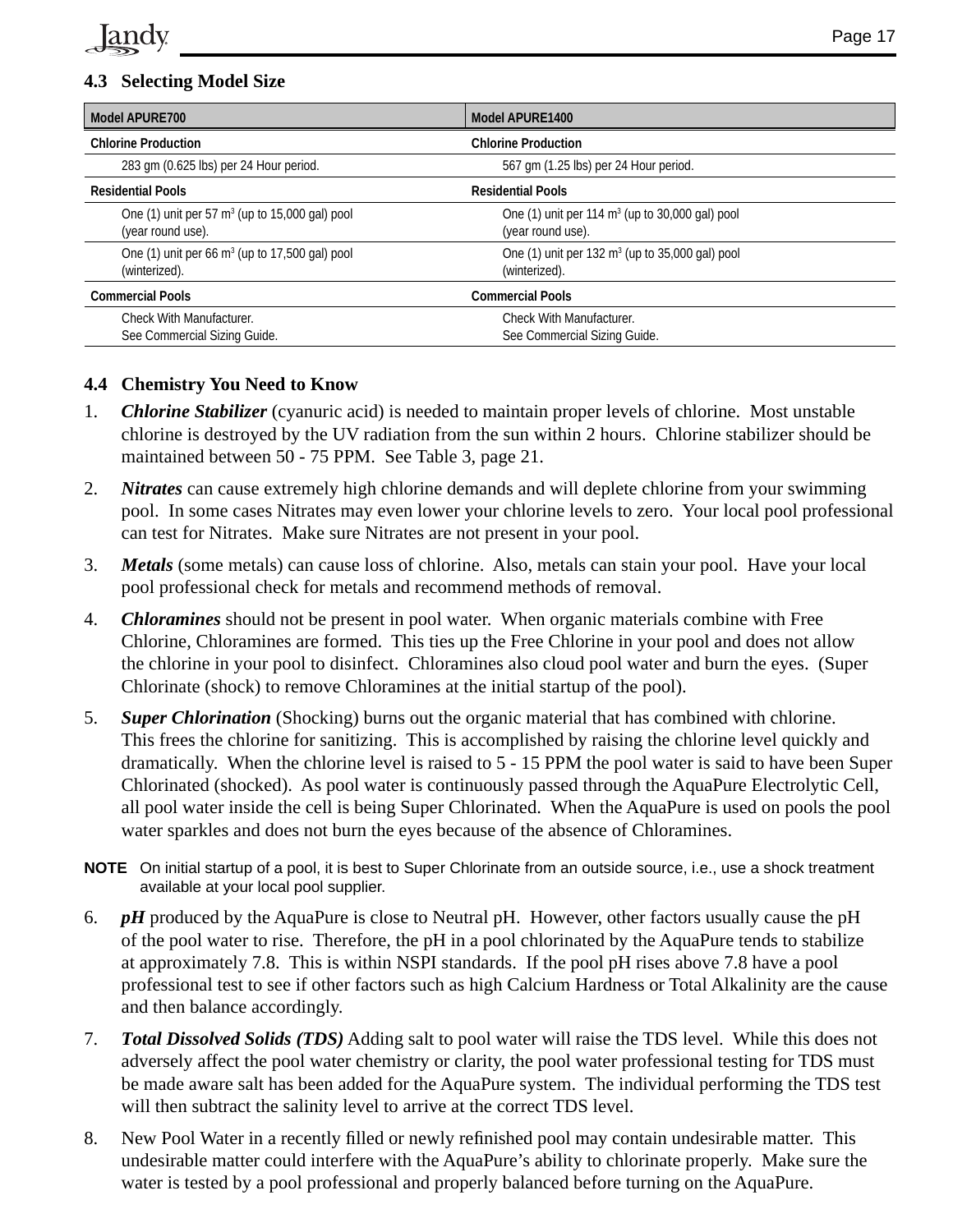### **4.5 Optimum Pool Water Conditions**

In accordance with National Spa and Pool Institute (NSPI) standards, we recommend the following water balance conditions be maintained on an on-going basis to protect the pool finish and equipment and ensure the pleasing appearance of the water. The AquaPure is warranted to operate properly only if these conditions are met.

Iandv

| <b>Free Chlorine</b>                       | 1.0 - 3.0 PPM. Above 3.0 PPM may cause corrosion of<br>pool metals.                       |
|--------------------------------------------|-------------------------------------------------------------------------------------------|
|                                            | <b>Combined Chlorine (Chloramines)</b> None (Super Chlorinate to remove all Chloramines). |
| pH                                         | 7.2 - 7.8 (USE MURIATIC ACID to lower pH and Soda Ash<br>to raise pH).                    |
| <b>Chlorine Stabilizer (Cyanuric Acid)</b> | 50 - 75 PPM                                                                               |
| <b>Total Alkalinity</b>                    | 80 - 120 PPM                                                                              |
| <b>Calcium Hardness</b>                    | 150 - 400 PPM                                                                             |
| <b>Metals (Copper, Iron, Manganese)</b>    | None                                                                                      |
| <b>Nitrates</b>                            | None                                                                                      |

### **4.6 Chlorine Testing**

It is recommended that chlorine test samples be taken from two places. Compare the samples. A higher level should be found at the pool return line. The higher level at the pool return line indicates the AquaPure is producing chlorine.

- 1. At the pool return line.
- 2. 18 inches (457 mm) below the surface and well away from the pool return line.

### **4.7 Salt (NaCl sodium chloride)**

### **4.7.1 What Type of Salt to Use?**

- The purer the salt the better the life and performance of the electrolytic cell. Use a salt that is at least 99.8% pure NaCl. The preferred salt is an evaporated, granulated, food quality, non-iodized salt. Consult your salt supplier.
- Avoid using salt with anti-caking agents (sodium ferrocyanide, also known as YPS or yellow prussiate of soda) that could cause some discoloration of fittings and surface finishes in pool.
- Water conditioning salt pellets are compressed forms of evaporated salt and may be used but will take longer to dissolve.
- Do Not use calcium chloride as a source of salt. (Use sodium chloride only).
- Do Not use Rock salt (insoluble impurities mixed with the rock salt can shorten the life of the unit).

### **4.7.2 How Much Salt to Use?**

Use Table 1 on page 20 to determine how much salt will be needed. Most pools contain some salt depending on the water source and chemicals used for sanitizing. If the AquaPure has not been wired and turned on yet, a hand held meter calibrated for NaCl (salt) can be used to determine the existing salt concentration of the water. If the AquaPure is wired in (connected), use it to determine the salinity.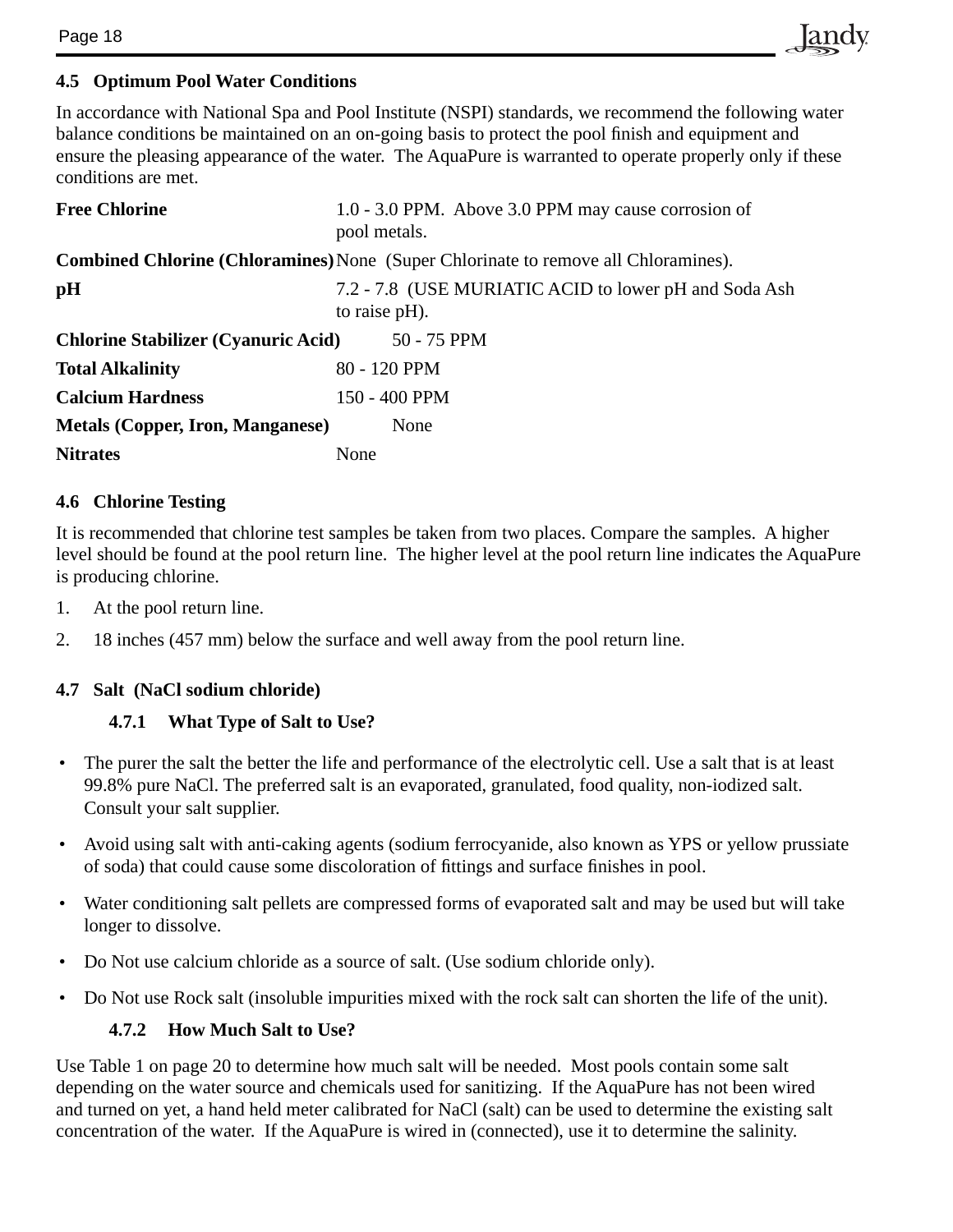# Jandy

Turn the Chlorine Production down to 00% by pressing the arrow button **A** on front of the control center. Operating the unit above 00% production without salt will damage Cell. The **Salinity** button **C** on the AquaPure can be used to determine salinity in the case of a new pool installation, or a complete water change so long as the Chlorine Production is set to 00%. See page 25, Section 5.4.2, step 2.

- 3.0 to 3.5 gpl of salt is recommended for optimum water conditions.
- Low salt concentration below 2.0 gpl will cause premature cell failure.
- High salt concentration above 4.0 gpl may damage the control center.
- High salt concentration above 6.0 gpl may cause corrosion damage to pool fixtures.

**NOTE** Should too much salt be inadvertently added to the pool see "Troubleshooting" page 30.

**NOTE** To convert gpl (grams per liter) of a salt solution to PPM (Parts Per Million) of a salt solution multiply by 1000, i.e., 3.0 gpl salt  $X$  1000 = 3000 PPM salt.

### **4.7.3 How to Add Salt to the Pool?**

- 1. Turn on pump to circulate pool water.
- 2. *IMPORTANT Turn the AquaPure off by pressing the arrow button A and setting CHLORINE PRODUCTION Rate to 00%***.**
- 3. Determine amount of salt from the following charts.
- 4. Broadcast or spread the salt into the outer perimeter of the pool, or into the shallow end of the pool for quick and even distribution.
- 5. *To avoid clogging the fi lter or damaging control center and pump, do not add salt through the skimmer, main drain, or surge tank***.**
- 6. Brush the pool bottom and allow water to circulate for 24 hours to dissolve completely and mix evenly with the pool water.
- 7. After 24 hours, verify correct salt reading.
- 8. Turn on the AquaPure and set to desired Production rate (Press arrow button **B** ).
- **NOTE New Pool Construction** The AquaPure hardware can be installed during new pool construction. However, it is recommended to wait at least 4 weeks to add salt to a new, plaster pool. The addition of salt to a pool before the plaster is cured may causing pitting, and is dependent on water hardness, temperature, and pH levels. Therefore, 4 weeks is a safe amount of time to wait prior to dissolving salt in the pool, followed by 24 hour filtering and finally activating the AquaPure cell to generate chlorine.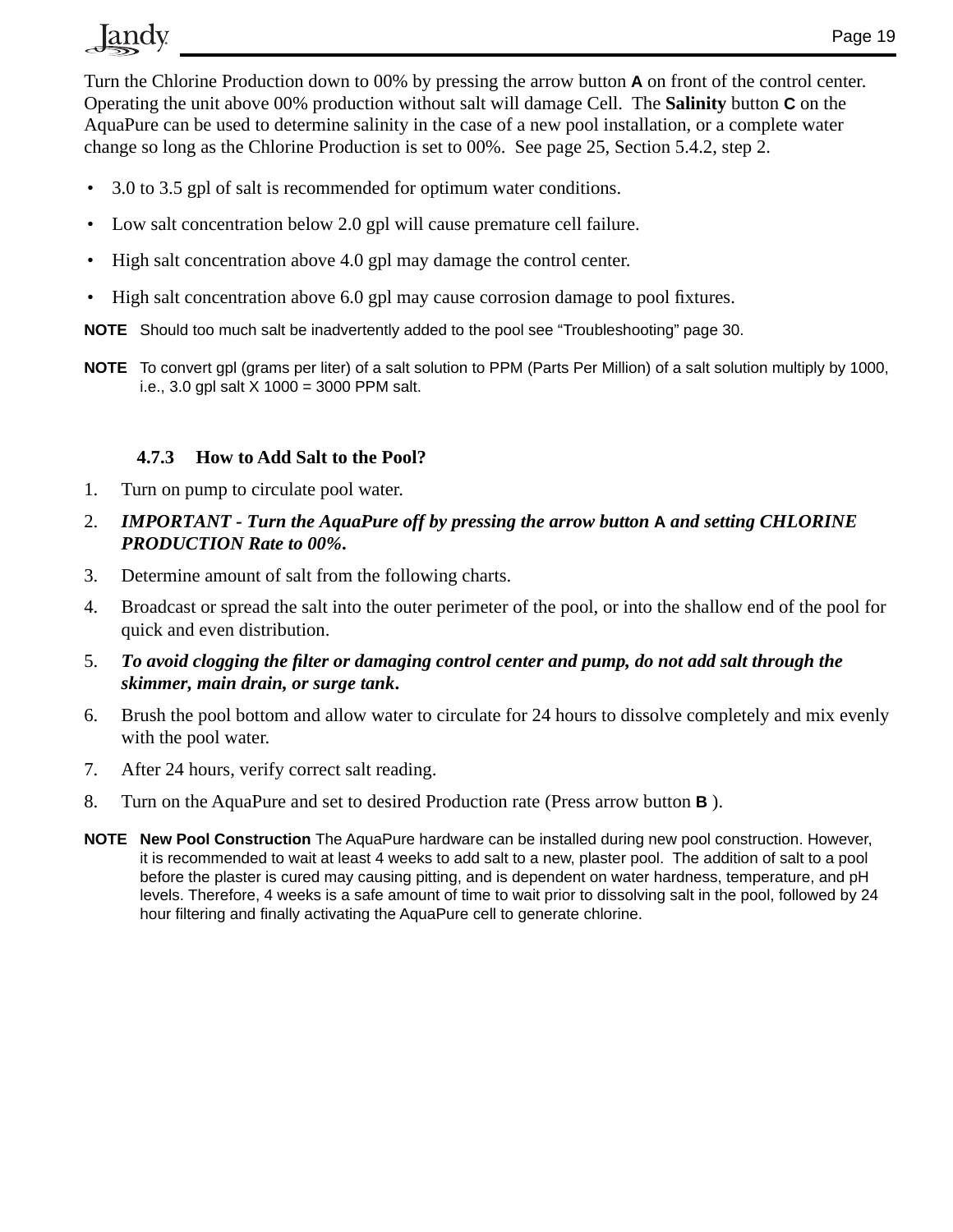| <b>Salt</b><br>Conc.<br><b>Before</b><br><b>Addition</b> | $38 \text{ m}^3$<br>(10,000) | $45 \text{ m}^3$<br>(12,000) | $53 \text{ m}^3$<br>(14,000) | $60 \text{ m}^3$<br>(16,000) | Pool<br>$68 \text{ m}^3$<br>(18,000) | <b>Size</b><br>$76 \text{ m}^3$<br>(20,000) | (US gallons)<br>$83 \text{ m}^3$<br>(22,000) | $91 \text{ m}^3$<br>(24,000) | $98 \text{ m}^3$<br>(26,000) | $106 \text{ m}^3$<br>(28,000) | $113 \text{ m}^3$<br>(30,000) |
|----------------------------------------------------------|------------------------------|------------------------------|------------------------------|------------------------------|--------------------------------------|---------------------------------------------|----------------------------------------------|------------------------------|------------------------------|-------------------------------|-------------------------------|
| $0.00$ g/L                                               | 113 kg                       | 136 kg                       | 159 kg                       | 181 kg                       | 204 kg                               | 227 kg                                      | 249 kg                                       | 272 kg                       | 295 kg                       | 318 kg                        | 340 kg                        |
|                                                          | (250 lbs)                    | $(300$ lbs)                  | $(350$ lbs)                  | $(400$ lbs)                  | $(450$ lbs)                          | $(500$ lbs)                                 | $(550$ lbs)                                  | $(600$ lbs)                  | $(650$ lbs)                  | (700 lbs)                     | $(750$ lbs)                   |
| $0.25$ g/L                                               | 104 kg                       | 127 kg                       | 145 kg                       | 168 kg                       | 188 kg                               | 209 kg                                      | 231 kg                                       | 249 kg                       | 272 kg                       | 293 kg                        | 313 kg                        |
|                                                          | $(230$ lbs $)$               | (280 lbs)                    | $(320$ lbs)                  | (370 lbs)                    | $(415$ lbs)                          | $(460$ lbs)                                 | $(510$ lbs)                                  | $(550$ lbs)                  | $(600$ lbs)                  | $(645$ lbs)                   | $(690$ lbs)                   |
| $0.50$ g/L                                               | 95 kg                        | 113 kg                       | 134 kg                       | 154 kg                       | 172 kg                               | 191 kg                                      | 209 kg                                       | 229 kg                       | 247 kg                       | 268 kg                        | 286 kg                        |
|                                                          | $(210$ lbs)                  | (250 lbs)                    | (295 lbs)                    | (340 lbs)                    | (380 lbs)                            | (420 lbs)                                   | $(460$ lbs)                                  | $(505$ lbs)                  | $(545$ lbs)                  | $(590$ lbs)                   | $(630$ lbs)                   |
| $0.75$ g/L                                               | 86 kg                        | 104 kg                       | 122 kg                       | 136 kg                       | 154 kg                               | 172 kg                                      | 191 kg                                       | 209 kg                       | 225 kg                       | 240 kg                        | 259 kg                        |
|                                                          | $(190$ lbs)                  | (230 lbs)                    | $(270$ lbs)                  | $(300$ lbs)                  | (340 lbs)                            | $(380$ lbs)                                 | $(420$ lbs)                                  | $(460$ lbs)                  | $(495$ lbs)                  | $(530$ lbs)                   | $(570$ lbs)                   |
| 1.00 $g/L$                                               | 75 kg                        | 91 kg                        | 104 kg                       | 120 kg                       | 136 kg                               | 150 kg                                      | 163 kg                                       | 181 kg                       | 195 kg                       | 209 kg                        | 225 kg                        |
|                                                          | $(165$ lbs)                  | (200 lbs)                    | $(230$ lbs)                  | $(265$ lbs)                  | (300 lbs)                            | $(330$ lbs)                                 | $(360$ lbs)                                  | $(400$ lbs)                  | $(430$ lbs)                  | (460 lbs)                     | (495 lbs)                     |
| $1.25$ g/L                                               | 66 kg                        | 79 kg                        | 91 kg                        | 104 kg                       | 118 kg                               | 132 kg                                      | 145 kg                                       | 159 kg                       | 172 kg                       | 186 kg                        | 197 kg                        |
|                                                          | $(145$ lbs)                  | $(175$ lbs)                  | $(200$ lbs)                  | $(230$ lbs)                  | $(260$ lbs)                          | $(290$ lbs)                                 | $(320$ lbs)                                  | $(350$ lbs)                  | $(380$ lbs)                  | $(410$ lbs)                   | $(435$ lbs)                   |
| $1.50$ g/L                                               | 57 kg                        | 68 kg                        | 79 kg                        | 91 kg                        | 102 kg                               | 113 kg                                      | 125 kg                                       | 136 kg                       | 147 kg                       | 159 kg                        | 170 kg                        |
|                                                          | $(125$ lbs)                  | (150 lbs)                    | $(175$ lbs)                  | $(200$ lbs)                  | (225 lbs)                            | $(250$ lbs)                                 | $(275$ lbs)                                  | $(300$ lbs)                  | $(325$ lbs)                  | $(350$ lbs)                   | $(375$ lbs)                   |
| 1.75 g/L                                                 | 48 kg                        | 59 kg                        | 68 kg                        | 77 kg                        | 86 kg                                | 95 kg                                       | 104 kg                                       | 113 kg                       | 125 kg                       | 134 kg                        | 143 kg                        |
|                                                          | $(105$ lbs)                  | $(130$ lbs)                  | $(150$ lbs)                  | $(170$ lbs)                  | $(190$ lbs)                          | $(210$ lbs)                                 | $(230$ lbs)                                  | $(250$ lbs)                  | $(275$ lbs)                  | $(295$ lbs)                   | $(315$ lbs)                   |
| $2.00$ g/L                                               | 39 kg                        | 45 kg                        | 54 kg                        | 63 kg                        | 68 kg                                | 77 kg                                       | 86 kg                                        | 93 kg                        | 100 kg                       | 109 kg                        | 116 kg                        |
|                                                          | $(85$ lbs)                   | $(100$ lbs)                  | $(120$ lbs)                  | $(140$ lbs)                  | $(150$ lbs)                          | $(170$ lbs)                                 | $(190$ lbs)                                  | $(205$ lbs)                  | $(220$ lbs)                  | $(240$ lbs)                   | $(255$ lbs)                   |
| $2.25$ g/L                                               | 27 kg                        | 32 kg                        | 39 kg                        | 45 kg                        | 50 kg                                | 54 kg                                       | 59 kg                                        | 66 kg                        | 73 kg                        | 76 kg                         | 82 kg                         |
|                                                          | $(60$ lbs)                   | $(70$ lbs)                   | $(85$ lbs)                   | $(100$ lbs)                  | $(110$ lbs)                          | $(120$ lbs)                                 | $(130$ lbs)                                  | $(145$ lbs)                  | $(160$ lbs)                  | $(168$ lbs)                   | $(180$ lbs)                   |
| $2.50$ g/L                                               | 18 kg                        | 23 kg                        | 27 kg                        | 29 kg                        | 32 kg                                | 36 kg                                       | 41 kg                                        | 45 kg                        | 48 kg                        | 50 kg                         | 54 kg                         |
|                                                          | (40 lbs)                     | $(50$ lbs)                   | $(60$ lbs)                   | $(65$ lbs)                   | $(70$ lbs)                           | $(80$ lbs)                                  | $(90$ lbs)                                   | $(100$ lbs)                  | $(105$ lbs)                  | $(110$ lbs)                   | $(120$ lbs)                   |
| 2.75 g/L                                                 | 9 kg                         | 11 kg                        | 14 kg                        | 14 kg                        | 18 kg                                | 18 kg                                       | 20 kg                                        | 23 kg                        | 23 kg                        | 27 kg                         | 27 kg                         |
|                                                          | $(20$ lbs)                   | $(25$ lbs)                   | $(30$ lbs)                   | $(30$ lbs)                   | $(40$ lbs)                           | $(40$ lbs)                                  | $(45$ lbs)                                   | $(50$ lbs)                   | $(50$ lbs)                   | $(60$ lbs)                    | $(60$ lbs)                    |

# **Table 1. Approximate Pounds (kg) of Salt Needed to Obtain 3.0 gpl (3,000 PPM) in Pool**

Jandy

**NOTE** Add salt as required to maintain 3.0 gpl concentration

**IMPORTANT** Add 1.25 lbs (0.57 kg) of Stabilizer per 50 lbs (22.7 kg) of Salt.

### **Table 2. Approximate Pounds (kg) of Salt Needed to Maintain 3.0 gpl (3,000 PPM)**

| <b>Salt Concentration, Before</b><br>Addition | <b>Salt Addition Required</b><br>per 1000 gallon pool capacity |                     | <b>Salt Concentration Before</b><br><b>Addition</b> | <b>Salt Addition Required</b><br>per 1000 gallon pool capacity |                    |
|-----------------------------------------------|----------------------------------------------------------------|---------------------|-----------------------------------------------------|----------------------------------------------------------------|--------------------|
| $0.0$ gpl                                     | 25.6 lbs                                                       | $(11.6 \text{ kg})$ | $1.5$ gpl                                           | $12.8$ lbs                                                     | $(5.8 \text{ kg})$ |
| $0.3$ gpl                                     | $23.5$ lbs                                                     | $(10.7 \text{ kg})$ | $1.8$ gpl                                           | $10.7$ lbs                                                     | $(4.8 \text{ kg})$ |
| $0.5$ gpl                                     | 21.4 lbs                                                       | $(9.7 \text{ kg})$  | $2.0$ gpl                                           | $8.5$ lbs                                                      | $(3.9 \text{ kg})$ |
| $0.8$ gpl                                     | $19.2$ lbs                                                     | $(8.7 \text{ kg})$  | $2.3$ gpl                                           | $6.4$ lbs                                                      | $(2.9 \text{ kg})$ |
| $1.0$ gpl                                     | $17.1$ lbs                                                     | $(7.8 \text{ kg})$  | $2.5$ gpl                                           | $4.2$ lbs                                                      | $(1.9 \text{ kg})$ |
| $1.3$ gpl                                     | $15$ lbs                                                       | $(6.8 \text{ kg})$  | $2.8$ gpl                                           | $2.2$ lbs                                                      | $(1 \text{ kg})$   |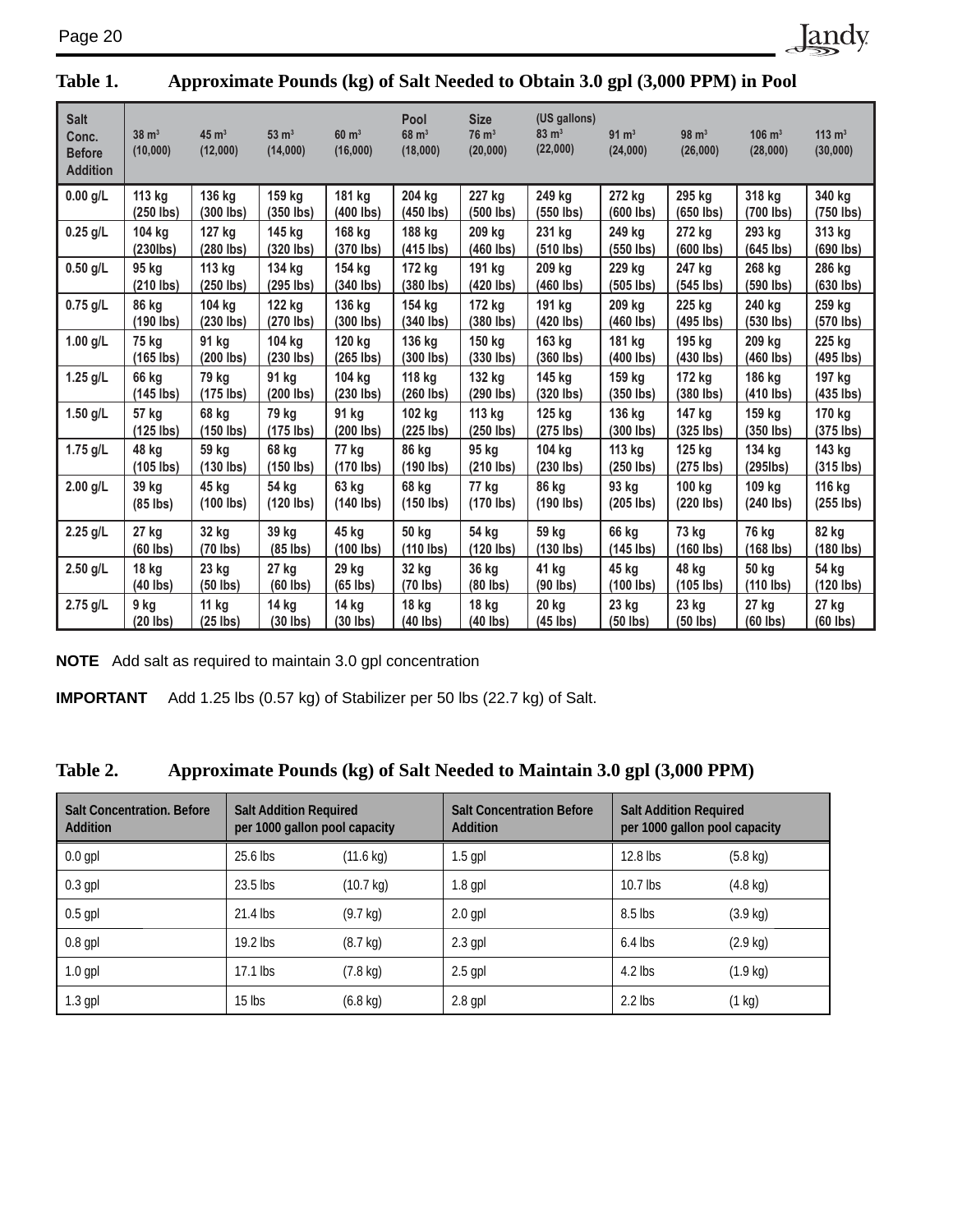Jandy

| Ю<br>c<br>. . |
|---------------|
|---------------|

| Table 3.                                                       |                              |                              |                              |                              |                                      |                                             | Approximate Amount of Chlorine Stabilizer (Cyanuric Acid) Needed to Obtain 75 PPM |                              |                              |                               |                                     |
|----------------------------------------------------------------|------------------------------|------------------------------|------------------------------|------------------------------|--------------------------------------|---------------------------------------------|-----------------------------------------------------------------------------------|------------------------------|------------------------------|-------------------------------|-------------------------------------|
| <b>Stabilizer</b><br>Level<br><b>Before</b><br><b>Addition</b> | $38 \text{ m}^3$<br>(10,000) | $45 \text{ m}^3$<br>(12,000) | $53 \text{ m}^3$<br>(14,000) | $60 \text{ m}^3$<br>(16,000) | Pool<br>$68 \text{ m}^3$<br>(18,000) | <b>Size</b><br>$76 \text{ m}^3$<br>(20,000) | (US gallons)<br>$83 \text{ m}^3$<br>(22,000)                                      | $91 \text{ m}^3$<br>(24,000) | $98 \text{ m}^3$<br>(26,000) | $106 \text{ m}^3$<br>(28,000) | 113 $\,$ m <sup>3</sup><br>(30,000) |
| 0.00 PPM                                                       | 2.8 kg                       | 3.4 kg                       | 4 kg                         | 4.5 kg                       | $5$ kg                               | 5.7 kg                                      | $6.2$ kg                                                                          | $6.8$ kg                     | 7.4 kg                       | 7.9 kg                        | 8.5 kg                              |
|                                                                | $(6.25$ lbs)                 | $(7.50$ lbs)                 | $(8.75$ lbs)                 | $(10.0$ lbs)                 | (11.25lb)                            | $(12.5$ lbs)                                | $(13.75$ lbs)                                                                     | $(15.0$ lbs)                 | $(16.3$ lbs)                 | $(17.5$ lbs)                  | $(18.75$ lbs)                       |
| <b>10 PPM</b>                                                  | $2.5$ kg                     | 2.9 kg                       | $3.5$ kg                     | 3.9 kg                       | 4.4 kg                               | 5 kg                                        | 5.4 kg                                                                            | 5.8 kg                       | $6.3$ kg                     | 6.9 kg                        | 7.4 kg                              |
|                                                                | $(5.40$ lbs)                 | $(6.50$ lbs)                 | $(7.60$ lbs)                 | $(8.60$ lbs)                 | $(9.75$ lbs)                         | $(10.8$ lbs)                                | $(11.90$ lbs)                                                                     | $(12.9$ lbs)                 | $(14.0$ lbs)                 | $(15.2$ lbs)                  | $(16.25$ lbs)                       |
| 20 PPM                                                         | 2 kg                         | $2.5$ kg                     | 2.9 kg                       | 3.3 kg                       | 3.7 kg                               | 4.1 kg                                      | 4.5 kg                                                                            | 4.9 kg                       | 5.4 kg                       | 5.8 kg                        | $6.2$ kg                            |
|                                                                | $(4.60$ lbs)                 | $(5.50$ lbs)                 | $(6.40$ lbs)                 | $(7.30$ lbs)                 | $(8.25$ lbs)                         | $(9.20$ lbs)                                | $(10.0$ lbs)                                                                      | $(10.9$ lbs)                 | $(11.9$ lbs)                 | $(12.8$ lbs)                  | $(13.75$ lbs)                       |
| 30 PPM                                                         | $1.7$ kg                     | 2 kg                         | 2.4 kg                       | 2.7 kg                       | 3 kg                                 | 3.4 kg                                      | 3.7 kg                                                                            | 4 kg                         | 4.4 kg                       | 4.8 kg                        | 5.3 kg                              |
|                                                                | $(3.75$ lbs)                 | $(4.50$ lbs)                 | $(5.25$ lbs)                 | $(6.00$ lbs)                 | $(6.75$ lbs)                         | $(7.50$ lbs)                                | $(8.25$ lbs)                                                                      | $(9.00$ lbs)                 | $(9.75$ lbs)                 | $(10.5$ lbs)                  | $(11.75$ lbs)                       |
| 40 PPM                                                         | $1.3$ kg                     | $1.6$ kg                     | $1.8$ kg                     | $2$ kg                       | 2.4 kg                               | $2.6$ kg                                    | 2.9 kg                                                                            | 3.1 kg                       | 3.4 kg                       | 3.7 kg                        | 4 kg                                |
|                                                                | $(2.90$ lbs)                 | $(3.50$ lbs)                 | $(4.00$ lbs)                 | $(4.60$ lbs)                 | $(5.25$ lbs)                         | $(5.80$ lbs)                                | $(6.40$ lbs)                                                                      | $(6.90$ lbs)                 | $(7.58$ lbs)                 | $(8.20$ lbs)                  | $(8.75$ lbs)                        |
| <b>50 PPM</b>                                                  | 1 kg                         | $1.1$ kg                     | 1.3 kg                       | $1.5$ kg                     | $1.7$ kg                             | 1.9 <sub>kg</sub>                           | $2$ kg                                                                            | $2.2$ kg                     | 2.4 kg                       | $2.6$ kg                      | 2.8 kg                              |
|                                                                | $(2.00$ lbs)                 | $(2.50$ lbs)                 | $(2.90$ lbs)                 | $(3.30$ lbs)                 | $(3.75$ lbs)                         | $(4.10$ lbs)                                | $(4.60$ lbs)                                                                      | $(4.90$ lbs)                 | $(5.40$ lbs)                 | $(5.80$ lbs)                  | $(6.25$ lbs)                        |
| 60 PPM                                                         | $0.5$ kg                     | $0.7$ kg                     | $0.8$ kg                     | $1$ kg                       | $1$ kg                               | $1.1$ kg                                    | $1.2$ kg                                                                          | $1.4$ kg                     | $1.5$ kg                     | $1.6$ kg                      | $1.7$ kg                            |
|                                                                | $(1.25$ lbs)                 | $(1.50$ lbs)                 | $(1.75$ lbs)                 | $(2.00$ lbs)                 | $(2.25$ lbs)                         | $(2.50$ lbs)                                | $(2.75$ lbs)                                                                      | $(3.00$ lbs)                 | $(3.25$ lbs)                 | $(3.50$ lbs)                  | $(3.75$ lbs)                        |
| <b>70 PPM</b>                                                  | $0.2$ kg                     | 0.2 <sub>k</sub>             | 0.3 <sub>k</sub>             | 0.3 <sub>k</sub>             | $0.3$ kg                             | $0.4$ kg                                    | $0.4$ kg                                                                          | $0.4$ kg                     | 0.5 <sub>k</sub>             | $0.5$ kg                      | $0.6$ kg                            |
|                                                                | $(0.40$ lbs)                 | $(0.50$ lbs)                 | $(0.60$ lbs)                 | $(0.66$ lbs)                 | $(0.75$ lbs)                         | $(0.80$ lbs)                                | $(0.90$ lbs)                                                                      | $(1.00$ lbs)                 | $(1.10$ lbs)                 | $(1.20$ lbs)                  | $(1.25$ lbs)                        |
| <b>75 PPM</b>                                                  | $0$ kg                       | $0$ kg                       | $0$ kg                       | 0 kg                         | 0 kg                                 | 0 kg                                        | $0$ kg                                                                            | $0$ kg                       | $0$ kg                       | 0 kg                          | $0$ kg                              |
|                                                                | $(0.0$ lbs)                  | $(0.0$ lbs)                  | $(0.0$ lbs)                  | $(0.0$ lbs)                  | $(0.0$ lbs)                          | $(0.0$ lbs)                                 | $(0.0$ lbs)                                                                       | $(0.0$ lbs)                  | $(0.0$ lbs)                  | $(0.0$ lbs)                   | $(0.0$ lbs)                         |

**NOTE** Add 1.25 lbs (0.57 kg) Chlorine Stabilizer to the pool every time 50 lbs (22.7 kg) of Salt is added to the pool. The Stabilizer reading should be maintained at 75 PPM.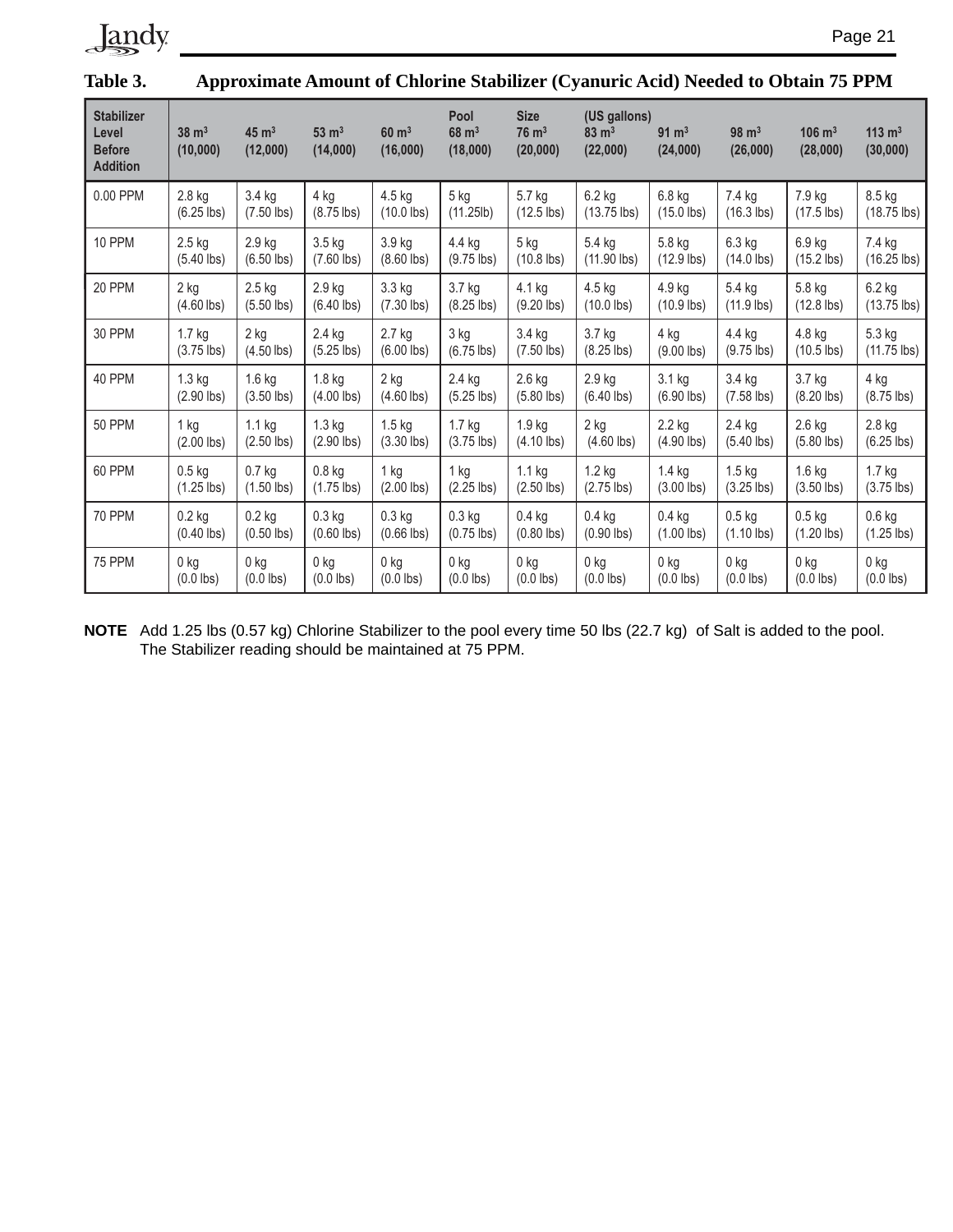# **Section 5. Operating Instructions**



landv

**Figure 16. Control Center Front Panel**

### **5.1 Using the Front Panel Controls**

**NOTE** With the exception of **Boost**, the front panel buttons can not be used when the AquaPure is controlled by the AquaLink RS. If arrow button **A** or arrow button **B** is pressed, **JA** in the AquaPure display indicates that the AquaLink RS is controlling the AquaPure and desired output percentages.

**Chlorine Production Rate (more or less) Adjustment**  Pressing the arrow button **A** or arrow button **B** will change the **CHLORINE PRODUCTION** in 1% increments. Generally, adjustments to production should be made in 10% increments. **Salinity** Press the **Salinity** button **C** to check the salinity of the water in pool. **Boost** Press and hold the **Temperature** button **D** for 10 seconds to enter the **Boost** mode (Note '**bo**' will flash intermittently). **Boost** can be used to set chlorine production to maximum (100%) for 24 hours of operation. After 24 hours of chlorinator run time, chlorine production will return to previous setting. To clear the **Boost** mode, press and hold the **Temperature** button again for 10 seconds.

- **NOTE** When a pool pump timer is used to limit chlorinator run time, the 24 hours will only count down when the clorinator is on.
	- **Temperature** Press the **Temperature** button **D** to check the pool water temperature. Temperature measurements can be displayed in either Fahrenheit or Celsius. For more information, see Section 8, *Temperature Conversion*.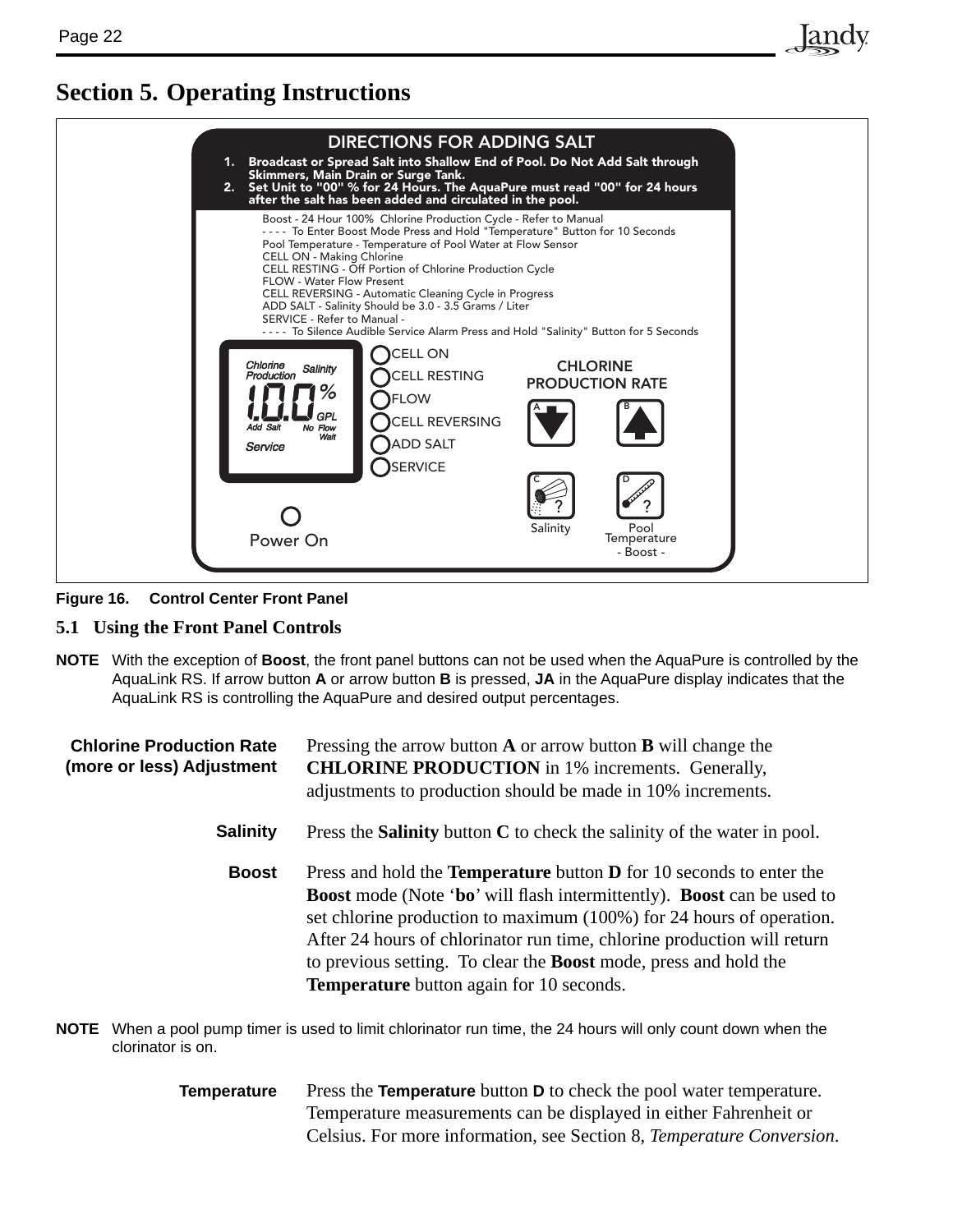# **Jandy**

### **5.2 Reading the Display**

| Cell On                           | The CELL ON indicator shows that the cell has been turned on by the<br>control center. Some reasons for the CELL ON indicator not being on<br>during normal operation, are: CHLORINE PRODUCTION set to 00%,<br><b>CHLORINE PRODUCTION</b> set to less than 100% and Cell Resting<br>appears during cell rest period, <b>NO FLOW</b> condition, two minutes before<br>automatic cleaning cycle, Low temperature cut off has been activated, or<br>a service related problem such as a salinity level below 2.0 gpl or salinity<br>level too high. |
|-----------------------------------|--------------------------------------------------------------------------------------------------------------------------------------------------------------------------------------------------------------------------------------------------------------------------------------------------------------------------------------------------------------------------------------------------------------------------------------------------------------------------------------------------------------------------------------------------|
| <b>Cell Resting</b>               | During the Normal chlorine production cycle when the unit is set for<br>less than 100% the cell will periodically rest, i.e., not make chlorine.<br>The CELL RESTING indicator shows that the cell has been turned off by<br>the control center. The reason for the <b>CELL RESTING</b> indicator, during<br>normal operation, is <b>CHLORINE PRODUCTION</b> set to less than 100%.                                                                                                                                                              |
| <b>Flow or No Flow Indication</b> | When the control center determines that water is flowing past the Flow/<br>Temp/Salinity Sensor, the FLOW indicator is displayed. When no flow is<br>detected, the <b>NO FLOW</b> is displayed and the cell is turned off.                                                                                                                                                                                                                                                                                                                       |
| <b>Cell Reversing</b>             | The automatic cleaning cycle of the AquaPure is in progress. The<br>cleaning cycle is factory set and cannot be adjusted. Cell Reversing does<br>not interrupt the production of Chlorine.                                                                                                                                                                                                                                                                                                                                                       |
| <b>Salinity</b>                   | Salinity is displayed along with the gpl (grams per liter) indicator, when<br>the <b>Salinity</b> button is depressed. If a reading of HH appears, the salinity<br>is above 4.5 to 6.5 gpl (depending on pool temperature) and is too high to<br>measure correctly (at normal temperatures). Maintain Salinity between<br>3.0 and 3.5 gpl. See pages 18 through 21.                                                                                                                                                                              |
| <b>Add Salt</b>                   | The ADD SALT indicator comes on when the Flow/Temp/Salinity Sensor<br>determines that the salinity level of the pool water is too low. Maintain<br>Salinity between 3.0 and 3.5 gpl.                                                                                                                                                                                                                                                                                                                                                             |
| <b>Service and Service Code</b>   | The <b>SERVICE</b> indicator will turn on whenever the AquaPure detects a<br>problem that requires attention. The <b>SERVICE</b> indicator is accompanied<br>by a service code displayed on the front panel, displayed as a 3 digit<br>code. The service code(s) are displayed twice per minute with an audible<br>alarm.                                                                                                                                                                                                                        |
| See troubleshooting.              | NOTE See "Service Codes" page 33. Problems can range from insufficient salinity to the DC cord not connected.                                                                                                                                                                                                                                                                                                                                                                                                                                    |
|                                   |                                                                                                                                                                                                                                                                                                                                                                                                                                                                                                                                                  |

**Audible Alarm** An audible alarm (beep) sounds once per hour, and only for the first service code when a **Service** condition is detected. The Alarm can be cleared by pressing and holding the **Salinity** button **C** for 5 seconds. The audible alarm can be cleared for 24 hours or until the power to the unit is turned off and back on whichever comes first. However, the audible alarm will return if a new problem is detected.

**NOTE** The audible alarm can be permanently disabled by removing the blue jumper from J10 on the control center front cover PCB.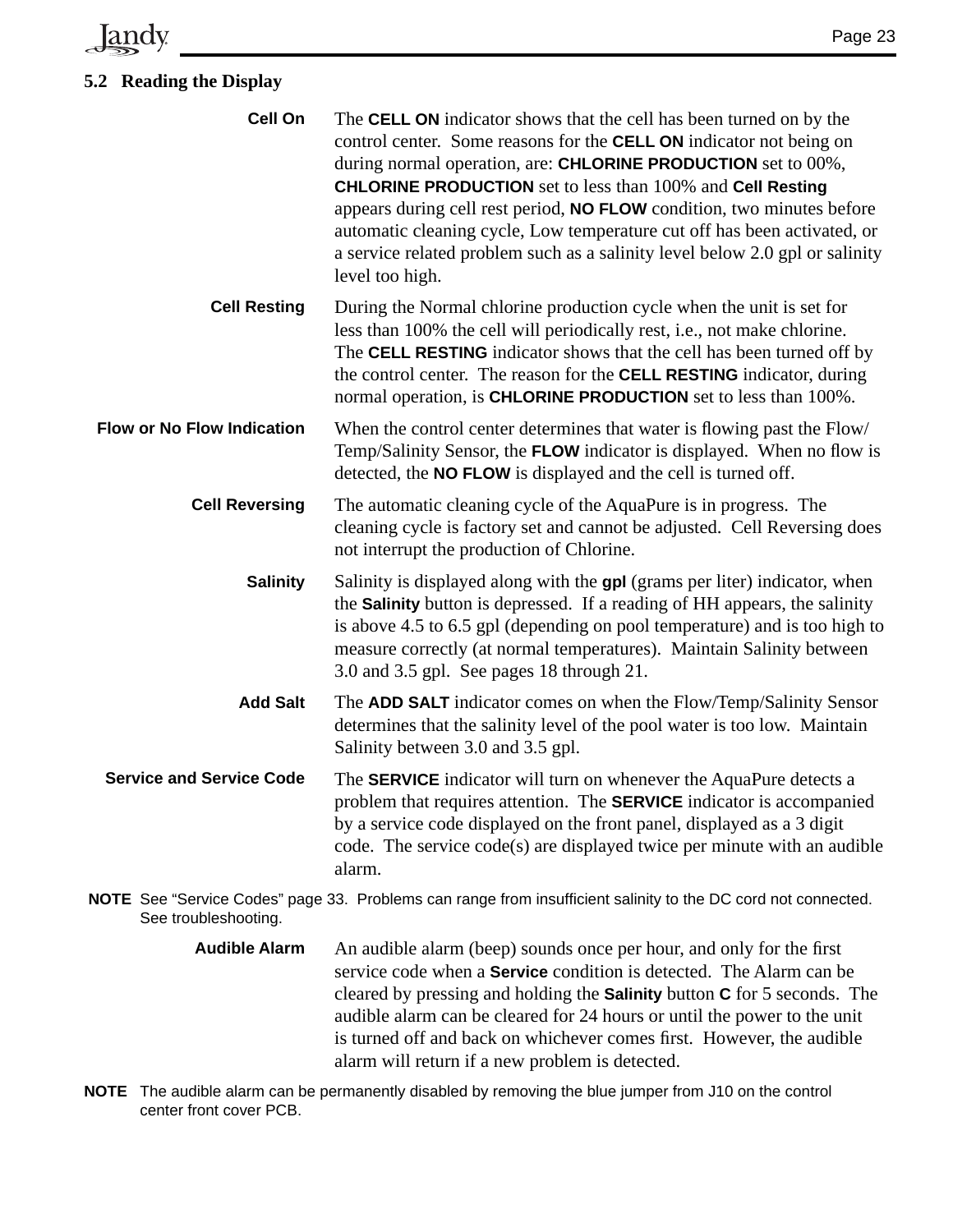**Beeper Control** Beeper operation and volume control can be adjusted.

To adjust volume control, press and hold the TEMPERATURE button for 15 seconds. The system will beep once when pressed, once after 10 seconds and once after 15 seconds. Release the key after the third beep.

**Jandy** 

Press the SALINITY button within 5 seconds to enter the temperature change screen.

The system will display a '1' followed by 'F' or 'C'. Press the TEMPERATURE button to move to the second parameter screen. The screen will display a 0, and the beeper volume will be fully reduced. The system will occasionally show a '2' to display the screen number.

Press the arrow button B to increase the volume and the arrow button A to reduce the volume. The volume increments from 0 to 100 in 20 steps. After each press of the arrow buttons, the beeper will activate to demonstrate the current volume level.

When the beeper volume has been adjusted to the desired setting, press the SALINITY button to confirm the new beeper volume setting. The change will be stored in permanent memory.

If you do not wish to keep the change, wait 5 seconds, and the change screen will 'time out' and return to normal operation without keeping any changes to the system. Any changes made to the beeper volume will NOT be saved if this occurs.

The Boost cycle is normally activated after 10 seconds, however, if the key is held down until after the third beep at 15 seconds, the Boost mode will not be changed.

### **5.3 Operation**

## **A** CAUTION

Before attempting to operate refer to page 16 - Pool Water Preparation. Also, do not adjust Chlorine production above 00% until it is certain that salt has been dissolved in pool. Operating without salt will damage Electrolytic Cell.

Use of an external Pool Pump Timer is not required. The AquaPure is designed to supply a sufficient amount of chlorine to sanitize pool water on a daily basis. If the AquaPure is operated 24 hours a day at 100%, more chlorine would be generated than would be needed by most pools (1-3 PPM). The AquaPure has its own internal timer which cycles the electrolytic cell on and off depending on what percent the Chlorine Production is set. For instance, at 100% the cell works all the time. When set at 90%, the cell is allowed to rest 10% of the time prolonging cell life. In order to fine tune the AquaPure to any size pool just increase or decrease the Chlorine Production from 1% to 100%. (see "Apply Power" Section 5.4.2, page 25, steps  $1-5$ )

**NOTE** When the AquaPure is controlled by the AquaLink RS, Chlorine Production can be adjusted in 5% increments.

• Check Chlorine Level on a regular basis and adjust AquaPure accordingly.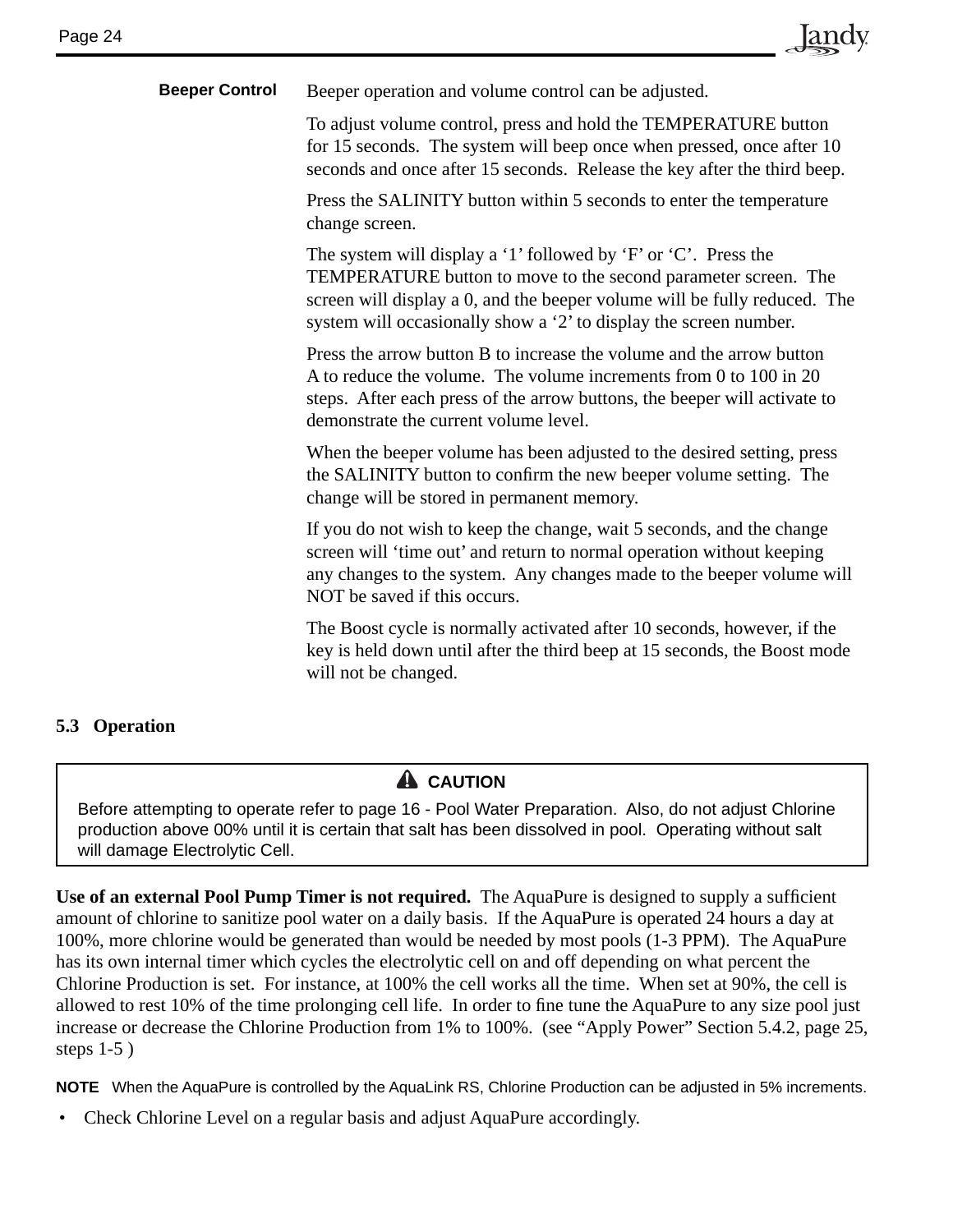

**If you use a Pool Pump Timer** The National Spa and Pool Institute (NSPI) recommends that all water in a residential pool pass through the filtration system at least once every 12 hours (referred to as pool water turnover). However, many factors have an effect on actual pump and filter system run times. Pool size, source of water, direct sun light, indoor/outdoor, screened/unscreened, filtration system, cold or hot weather, swimmer load, rain, organic debris, algae, etc., are all factors which contribute to either more or less pool pump and filter system run times. Because of these differences, it is extremely difficult to set an initial run time (starting point) for the pool pump and chlorinating system.

Try initially setting the Pool Pump Timer to 12 hours. It will take a few days to get just the right pool pump operating time. Adjust accordingly using the steps listed below ( Section 5.4.2, steps 1-5 ). When the AquaPure is wired with a Pool Pump Timer (See page 6 Figure 2) *results will vary greatly from one pool installation to the next, so this should be discussed with either the pool builder or the local pool professional. The key points are:*

- Operate pool pump at least the minimum time needed for good filtration.
- The Pool Pump Timer reduces energy consumption.
- **NOTE** Exception For Cold Weather Operation: If the AquaPure is run 24 hours a day through the winter, extremely cold water temperatures can effect Cell life. Sometimes it will be necessary to run the AquaPure at a very low production rate of 10% to 20% or to turn the unit off. See winterizing on page 29.

### **5.4 Startup**

### **5.4.1 Shocking**

**Shocking (Super Chlorination) is recommended before pool startup.** Start out with good pool water from the beginning. The AquaPure will build up a sufficient level of chlorine for sanitation in several hours. However, if pool water has a high demand from the startup the AquaPure will not be able to produce enough chlorine to reach break point chlorination. So, it is best to super chlorinate from an outside source at the time of pool startup. Then, wait until the chlorine level has returned to 1 to 3 PPM before turning on the AquaPure.

### **5.4.2 Apply Power**

- 1. Turn on the pool pump switch or Pool Pump Timer. When the AquaPure is first turned on (cold), the unit will beep. Next it will self-calibrate the Flow/Temp/Salinity Sensor. After going through an internal test and calibration, the LCD will display the current setting for Chlorine Production (00% to 100%). During the calibration period "Wait" will appear. "Wait" means the unit is self calibrating and doing internal testing. This usually takes less than 6 minutes.
- 2. Check salinity level by pressing the **Salinity** button. It should read between 3.0 gpl and 3.5 gpl. If it does not then press the **Salinity** button two or three more times until the salinity reading stabilizes.
- **NOTE** If still less than 3.0 gpl refer to pages 18 through 20 and adjust salt level. (Maintain the Recommended Salinity Level of 3.0 to 3.5 gpl). If salinity is below 2.0 gpl the AquaPure will automatically turn the cell off until the salinity is raised above 2.0 gpl, since operating with low salt will damage Cell. Likewise, if salinity is above the range of measurement the AquaPure will automatically turn the cell off until the salinity is lowered to a measurable level, since operating with high salt will damage the control center. If salinity is greater than 3.5 gpl, see Troubleshooting, page 30.
- 3. Adjust the Chlorine Production to 50% by pressing the arrow button **B**.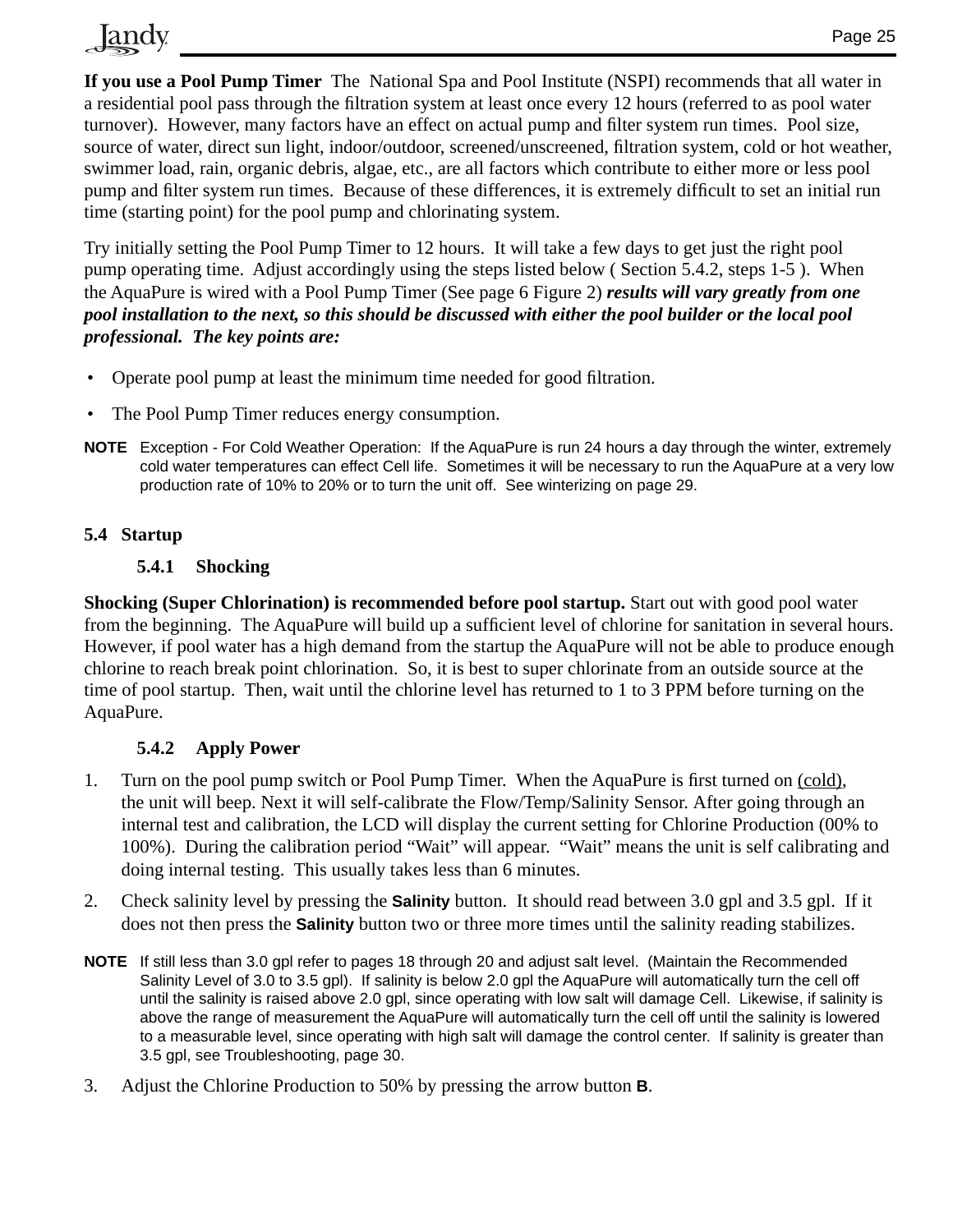4. After 24 hours, use a reliable test kit to test the pool water for free active chlorine. The ideal range to maintain is 1-3 PPM. If the chlorine content of the pool water is *too low, increase chlorine production by pressing the arrow button* **B.** If the chlorine content of the water is *too high, Decrease chlorine production by pressing the arrow button* **A.** Adjust in 10% increments initially then in smaller increments as the correct chlorine level is approached.

**Jandy** 

5. Due to a varying chlorine demand of pool water, it may take a few days to determine the correct pool pump operating time and chlorine production percentage setting for your pool. Continue adjusting as necessary, allowing 24 hours between adjustments until the chlorine content of the pool water has stabilized at 1-3 PPM.

### **5.5 Operating in Winter**

See Winterizing on Page 29.

### **5.6 Recommendations DO List**

- Read and keep your manual in a safe place.
- Increase Chlorine Production before party time and return to normal afterwards.
- Increase Chlorine Production when temperature goes up.
- Increase Chlorine Production when number of guests goes up.
- Use Stabilizer (Cyanuric Acid) to Stabilize Chlorine in Pool.
- Mount Control Center in shade or out of the direct sunlight whenever possible.
- Decrease Production when temperature goes down. Fall/winter etc.
- Take Pool water sample to Pool Professional once per month.

### **DON'T List**

- Do not get fertilizer in your pool. Fertilizers contain nitrates which cause a high chlorine demand on pool water.
- Never use dry acid to adjust pH in arid geographic areas with excessive evaporation and minimal dilution of pool water with fresh water. A build up of by products can damage the electrolytic cell.
- Do not add any pool water balancing chemicals (including salt) unless the AquaPure is turned off.
- Do not let Chlorine Stabilizer drop below 50 PPM.
- Do not add salt without first checking the pool salinity level. Too much salt can disable and possibly damage the chlorinator.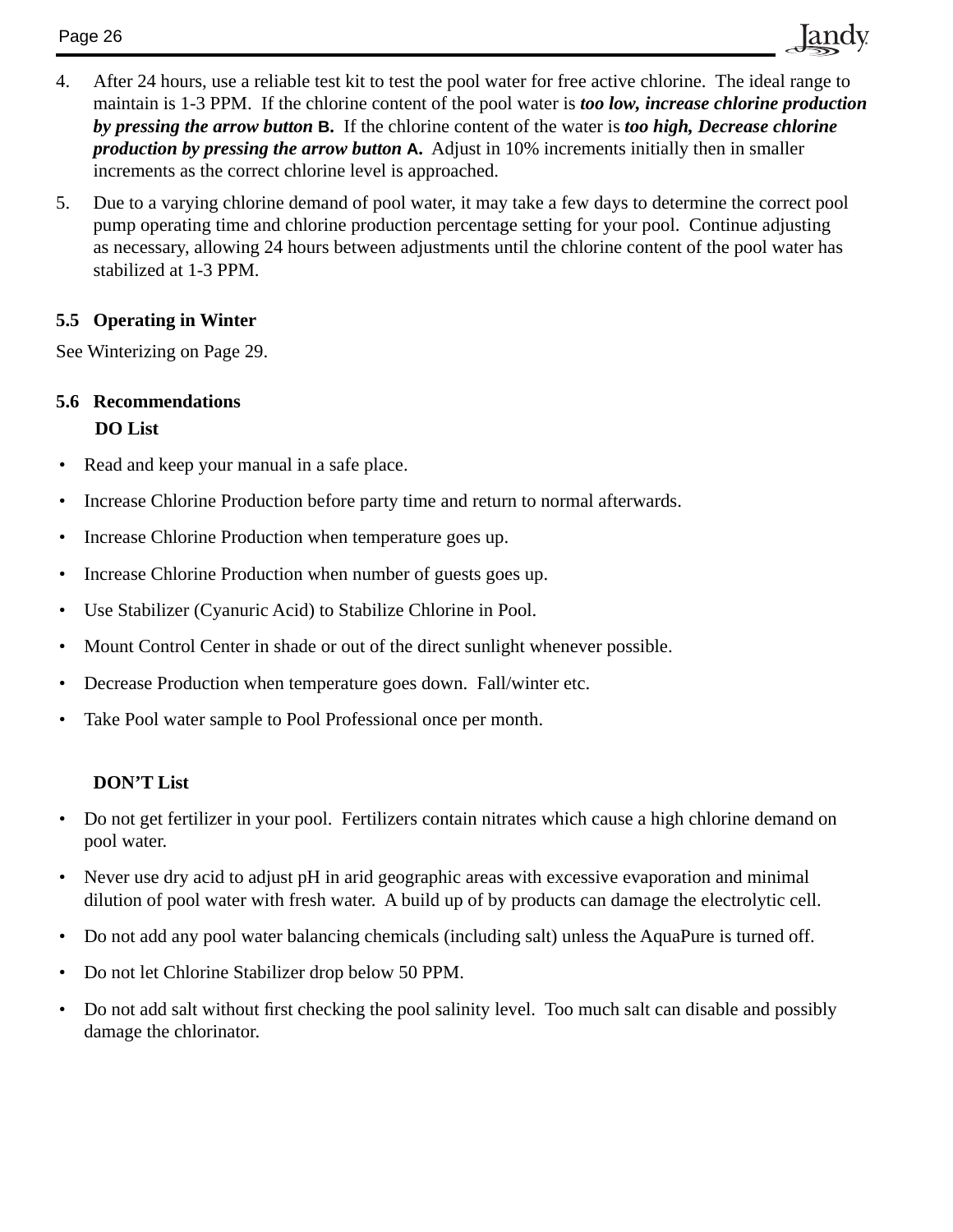# **Section 6. User Maintenance Instructions**

The following information describe how to care for your AquaPure.

### **6.1 Daily**

*None.*

### **6.2 Weekly**

- 1. *Chlorine Test.* Test pool water chlorine level with a reliable test kit. Maintain ideal range by adjusting the AquaPure chlorine production rate as discussed on pages 25 through 26 steps 3, 4, and 5. Recommended Free Chlorine is 1-3 PPM.
- **NOTE** It is recommended that chlorine test samples be taken from two places, one at the pool return line, the other well away from the pool return line. Compare the samples. A higher level should be found at the pool return line. The higher level at the pool return line indicates the AquaPure is producing chlorine.
- 2. *pH Level Test*. Test the pH level of your pool with a test kit. If necessary, adjust according to your pool professional's recommendations. NSPI standard of 7.2 - 7.8 is recommended.

### **CAUTION**

Never use dry acid to adjust pH in arid geographic areas with excessive evaporation and minimal dilution of pool water with fresh water. A build up of by products can damage the electrolytic cell.

### **6.3 Monthly**

- 1. *Salt Level Test.* Test pool water salt level by depressing the **Salinity** button **C** and reading the LCD located on the front cover of the AquaPure control center. Maintain the ideal range of 3.0-3.5 gpl for optimum performance of the AquaPure. If additional salt is required, follow the procedures and charts described on pages 18 through 21. If salt level does not rise after 24 hours, see Troubleshooting on page 30.
- 2. *Pool Water Sample.* Take water sample to local pool store for testing.
- 3. *Total Alkalinity Test.* Test pool water for total alkalinity with a test kit. Adjust according to your pool professional's recommendations. 80-120 PPM NSPI Standard.
- 4. *Stabilizer* **(***Cyanuric Acid***)***.* Test pool water stabilizer **(***cyanuric acid***)** level using a test kit or by having a water sample tested by a pool professional. Maintain ideal range of 50-75 PPM. Follow your pool professional's recommendations.
- 5. *Calcium Hardness.* Test pool water for calcium hardness level using test kit or by having a water sample tested by a pool professional. If necessary, adjust according to your pool professional's recommendations. NSPI standard of 150-400 PPM is recommended.
- 6. *Metals Test.* It is recommended that the pool water be tested periodically for the presence of metals such as copper, iron, and manganese. These metals should not be present in the pool water. If those metals are present, contact the local pool professional.

### **6.4 Electrolytic Cell Cleaning - As Needed**

- 1. *Automatic Cleaning.* The control center has an automatic cell cleaning feature (Cell Reversing) that removes scale deposits from the electrolytic cell.
- **NOTE** Automatic Cleaning does not interrupt Chlorine Production.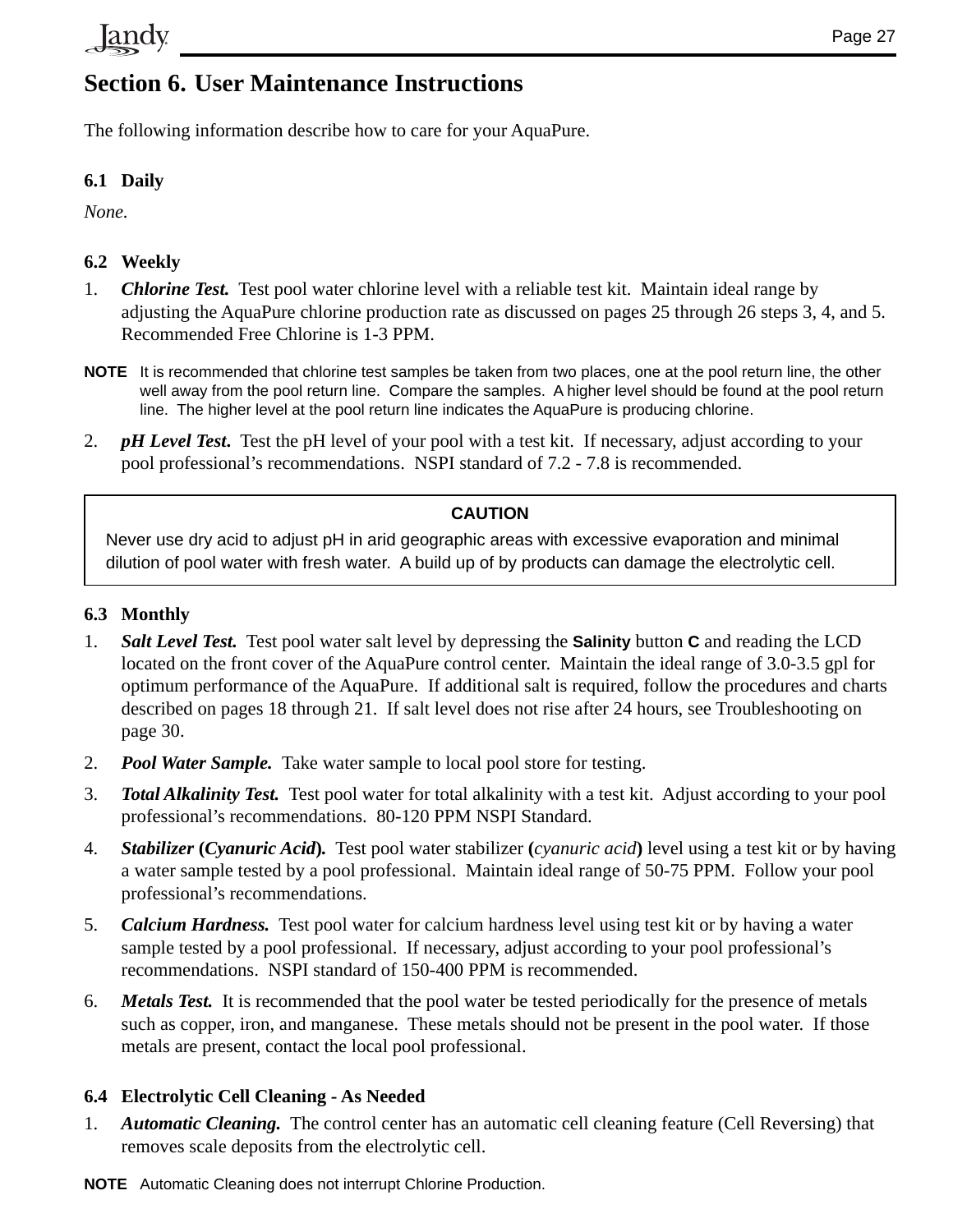"Scale" is a white crusty deposit that forms in excessively hard water or from pool water that is out of balance and in a scaling condition. Following the installation of the AquaPure, check the cell once a month for several months. If the cell is clean, replace and re-check at the end of each swimming season. If the cell shows excessive scaling, go on to Step 2, Acid Wash Cleaning.

**Jandy** 

- 2. *Acid Wash Cleaning.* If the electrolytic cell has a tendency to scale, it is recommended that every two months the cell be removed and inspected for scale formation and/or debris. Some filters allow debris to pass through to the cell which could lodge between the plates in the cell. A small amount of scale formation is normal. If by looking through the cell it is observed that there is excessive scale formation between the plates or debris is present, the cell must be cleaned as follows:
	- a. Use a high pressure jet of water from a garden hose. If the cell cannot be reasonably cleaned in this manner, acid cleaning is necessary.
	- b. To acid clean the cell, mix one quart of muriatic acid with one gallon of tap water in a plastic bucket. *Always add acid to the water, never add water to the acid. Always wear eye protection and use rubber gloves. Always work in a well ventilated area.*
	- c. Immerse the cell in the solution. A foaming action will begin, which is caused by scale (calcium carbonate) being dissolved from the plates. If rigorous foaming action does not begin, the cell does not need to be cleaned (*STOP THE CLEANING PROCESS- go on to next step "d"*). Otherwise allow the cell to remain in the solution until the foaming has stopped. *However, do not leave in acid for more than 1/2 hour. \*(Excessive Acid Washing will damage Electrolytic Cell).*
	- d. Rinse the cell thoroughly with clean tap water and inspect. If deposits are still visible, immerse the cell again in the solution for further cleaning. Additional acid may need to be added to the solution.
	- e. Rinse the cell again with clean tap water and inspect. If clean, replace the cell and resume normal operation.
	- f. If the acid wash procedure is necessary, it is recommended that a sample of pool water be analyzed by an authorized AquaPure service representative for excessive hardness and/or improper water balance.
	- g. If no scale or debris deposits are observed in the cell after two bimonthly inspections, it is not necessary to continue bimonthly inspections. However, due to possible changes in pool water chemistry and filtering effectiveness, it is recommended that the cell be removed for inspection at least twice a year.

### **6.5 Flow/Temp/Salinity Sensor Cleaning**

*One time per year or as needed.* It is rare but scale formations on the Flow/Temp/Salinity Sensor sometimes occur and will affect the accuracy of the salinity test.

- 1. Remove Flow/Temp/Salinity Sensor from the threaded PVC Tee by turning counterclockwise.
- 2. Brush with a mildly abrasive green fiber household cleaning pad. Contacts should be clean and bright.
- 3. Thoroughly rinse the Flow/Temp/Salinity Sensor with clean tap water. Replace and resume normal operation.
- 4. *Turn power off and back on in order to recalibrate and reset Flow/Temp/Salinity Sensor. Reset anytime Flow/Temp/Salinity Sensor is unplugged***.**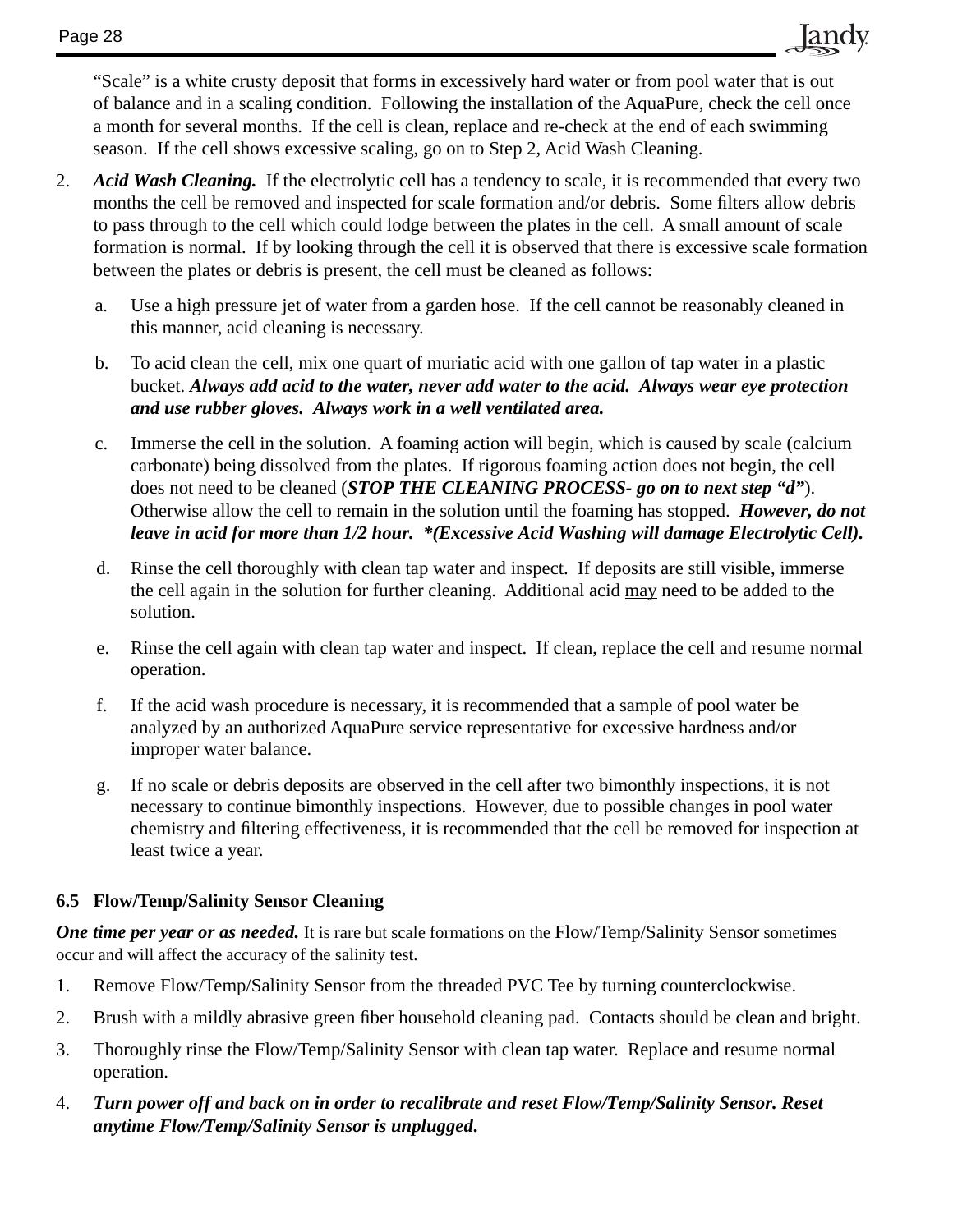

### **6.6 Winterizing**

Very little chlorine is needed in cold water. Below 51 Degrees Fahrenheit chlorine production is not permitted, i.e., operating chlorinator in cold water might allow the pool water to become over chlorinated. If more chlorine shoud be needed, *activating the "Boost" mode will override this cold water feature allowing chlorine production for 24 hours of operation***.** See page 22.

If preventative measures are not taken, freezing water may cause severe damage to the Cell and Flow/ Temp/Salinity Sensor. Prevent freeze damage to the Cell and Flow/Temp/Salinity Sensor by running pump continuously or winterize pool by draining water from pump, filter, and all intake and return lines. Remove the cell, clean and store it. Disconnect the Flow/Temp/Salinity Sensor from the control center, then remove it from the threaded PVC Tee. Wrap Flow/Temp/Salinity Sensor in a plastic bag or protective covering and coil Flow/Temp/Salinity Sensor and DC power cord cables around the control center for storage.

An optional Spool Piece is available to replace the cell during winterizing or cell maintenance. This will enable pool pump to circulate water with the cell out the of line. See Figure 17.

When a FREEZE CONTROLLER is used on pump equipment and the AquaPure is run through the winter, turn the AquaPure CHLORINE PRODUCTION down to 10 - 20%. Otherwise, chlorine production will exceed the recommended level of 1.0 - 3.0 PPM.





**Figure 17. Spool Piece Location**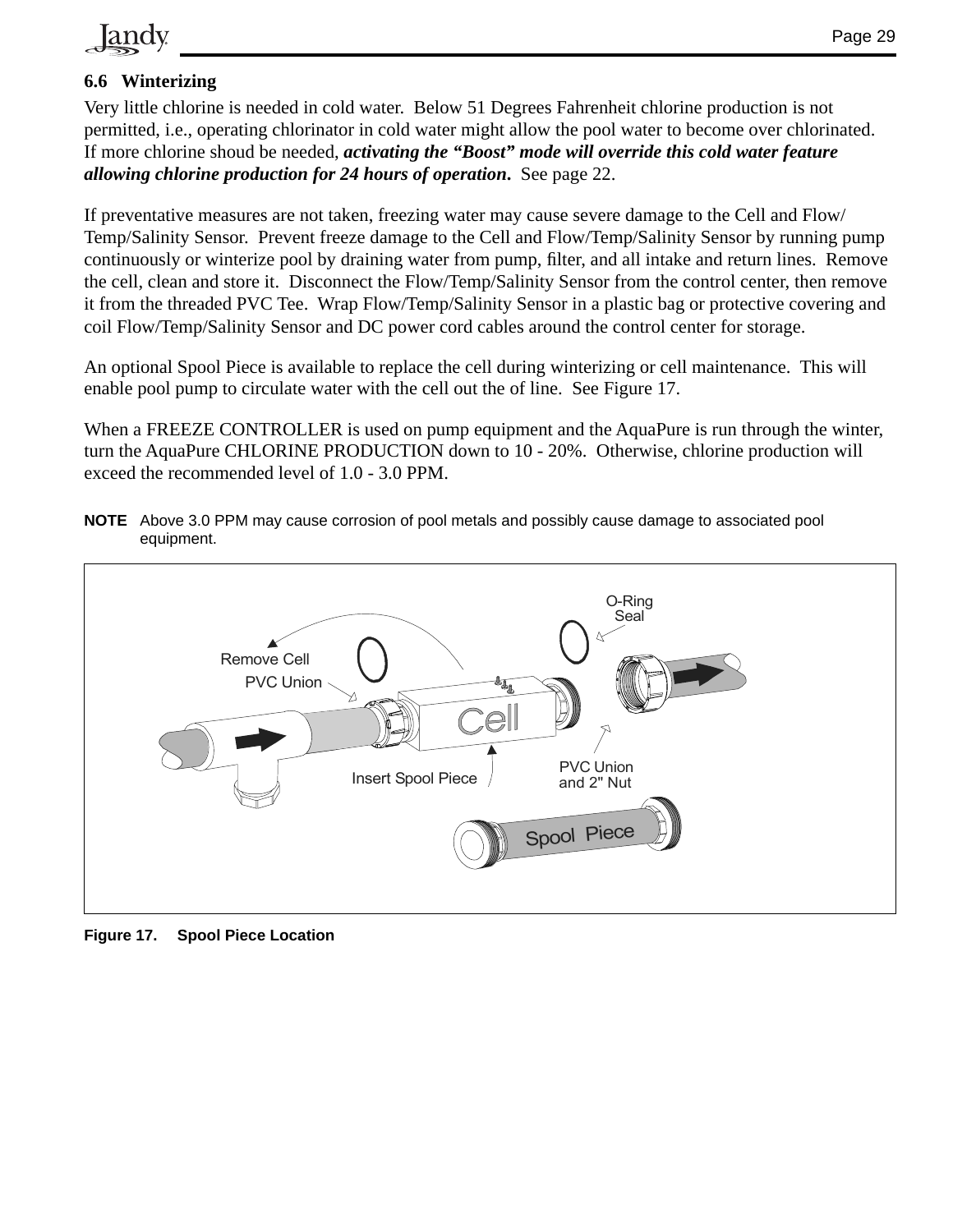# **Section 7. Troubleshooting**

**NOTE:** Turn off power to unit prior to attempting service or repair.

## **7.1 Problems and Corrective Action**

| Problem                                                                    | <b>Possible Cause</b>                                                                                                                        | <b>Corrective Action</b>                                                                                                                                                                      |
|----------------------------------------------------------------------------|----------------------------------------------------------------------------------------------------------------------------------------------|-----------------------------------------------------------------------------------------------------------------------------------------------------------------------------------------------|
| Low or no chlorine.<br>Low stabilizer (cyanuric acid) level in pool water. |                                                                                                                                              | Add stabilizer to maintain 50 - 75 PPM per pool<br>professional's recommendations.<br>See Stabilizer Chart page 21.                                                                           |
|                                                                            | Insufficient operating hours of<br>the AquaPure unit.                                                                                        | Increase the AquaPure operating time per day. See<br>pages 22 through 24.                                                                                                                     |
|                                                                            | CHLORINE PRODUCTION percentage set too low or<br>off at 00%.                                                                                 | Increase chlorine production by pressing the<br>Chlorine Production Rate Adjustment button (arrow<br>button B). See page 22.                                                                  |
|                                                                            | Recent increases in weather temperature without<br>increasing the chlorine production of your unit.                                          | Increase chlorine production by pressing the<br>Chlorine Production Rate Adjustment button (arrow<br>button B). See page 22.                                                                  |
|                                                                            | Temporary loss of chlorine due to heavy organic load<br>- rain, leaves, fertilizer or heavy bather load (Recent<br>party!). Pets using pool. | Set "Boost" mode and allow to run for 24 hours.<br>Recheck. If still too low, Super Chlorinate with<br>outside source. (Take pool water sample to Pool<br>Professional). See pages 22 and 25. |
|                                                                            | Low (Less than 2.5) gpl salt level in pool water.                                                                                            | Test salinity by pressing the Test Salinity button.<br>See Chart page 20.                                                                                                                     |
|                                                                            | High nitrate level.                                                                                                                          | Contact Pool Professional.                                                                                                                                                                    |
|                                                                            | Metals present in pool water.                                                                                                                | Contact Pool Professional.                                                                                                                                                                    |
|                                                                            | New pool water. Not shocked properly upon startup.                                                                                           | Super Chlorinate Pool.<br>See page 25.                                                                                                                                                        |
|                                                                            | Clogged or dirty cell.                                                                                                                       | Remove cell for inspection. Clean if necessary.<br>See pages 27 and 28.                                                                                                                       |
|                                                                            |                                                                                                                                              |                                                                                                                                                                                               |
| Problem                                                                    | <b>Possible Cause</b>                                                                                                                        | <b>Corrective Action</b>                                                                                                                                                                      |
| No display on LCD (Screen is blank).                                       | No Power to Unit.                                                                                                                            | Check power. Turn on pump.<br>1. Defective automatic timer or pump switch.<br>2. Loose connection at automatic timer or pump<br>switch.                                                       |
|                                                                            | Loose ribbon cable between front and back PC board.                                                                                          | Check that ribbon cable is fully inserted into<br>connector.                                                                                                                                  |

Jandy

| Incorrectly wired. Unit not wired for 230 VAC.                                       | Check that unit is correctly wired for 230 VAC and<br>connected to 230 VAC.                                                    |
|--------------------------------------------------------------------------------------|--------------------------------------------------------------------------------------------------------------------------------|
| Loose or bad connection at white connector between<br>transformer and back PC board. | Check connector at white plug to insure proper<br>connection. If burnt connector contact authorized<br>service representative. |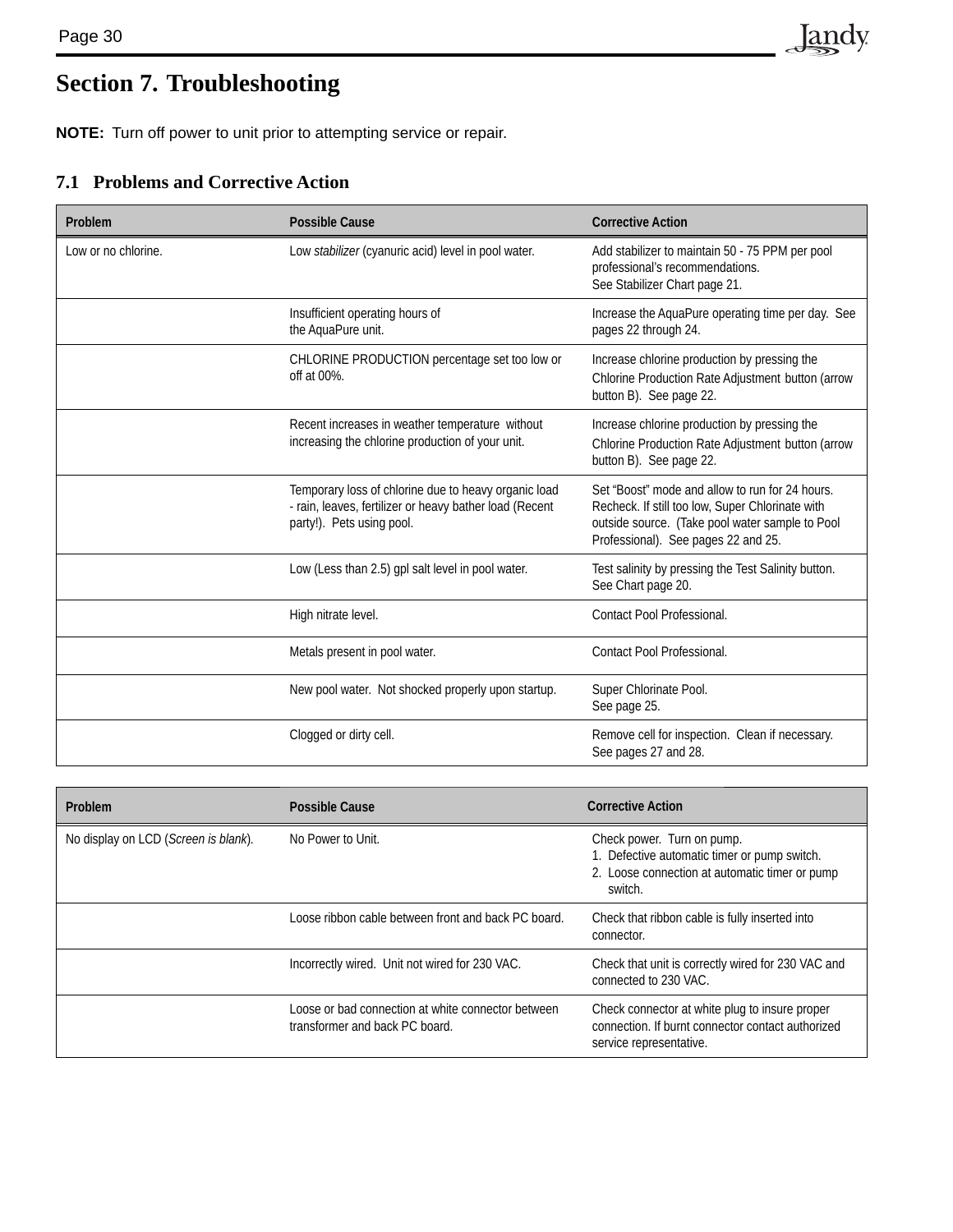

| Problem                                                                  | <b>Corrective Action</b><br>Possible Cause                                    |                                                                                |  |
|--------------------------------------------------------------------------|-------------------------------------------------------------------------------|--------------------------------------------------------------------------------|--|
| Chlorine Production set to 00%.<br>"Cell On" indicator does not come on. |                                                                               | Adjust CHLORINE PRODUCTION to desired<br>Percentage.                           |  |
| If No Flow also                                                          | Insufficient water flow. Cell is plugged with debris,<br>pump has lost prime. | Remove obstruction and/or clean cell. See Page<br>27. Prime pump if necessary. |  |
| If No Flow also<br>Flow/Temp/Salinity Sensor not plugged in.             |                                                                               | Plug in Flow/Temp/Salinity Sensor. See page 6<br>Figure 2.                     |  |
|                                                                          | Salt level below 2.0 gpl.                                                     | Add salt as described on pages 18 through 20.                                  |  |

| Problem<br>Possible Cause                     |                                                                                                        | <b>Corrective Action</b>                                                                                                                                                                                     |
|-----------------------------------------------|--------------------------------------------------------------------------------------------------------|--------------------------------------------------------------------------------------------------------------------------------------------------------------------------------------------------------------|
| "No Flow" indicator stays on<br>continuously. | Pump fails to provide sufficient water flow.                                                           | Check for correct operation of the pump, i.e., loss of<br>pump prime or clogged strainer baskets.                                                                                                            |
|                                               | Closed valves.                                                                                         | Check and correct all valve alignments.                                                                                                                                                                      |
|                                               | Dirty filter.                                                                                          | Follow filter cleaning procedures.                                                                                                                                                                           |
|                                               | Obstruction in the AquaPure cell.                                                                      | Remove cell for inspection. Follow cleaning<br>procedures. See page 27.                                                                                                                                      |
|                                               | Flow/Temp/Salinity Sensor not installed properly.                                                      | Ensure that the Flow/Temp/Salinity Sensor is<br>installed according to page 13 Figure 11. If not,<br>contact a pool professional.                                                                            |
|                                               | Flow/Temp/Salinity Sensor not plugged in.                                                              | Plug Flow/Temp/Salinity Sensor into connector on<br>control center printed circuit board. Turn power to<br>unit off and back on (Cycle Power). See page 6<br>Figure 2. See also page 28, Section 6.5 step 4. |
|                                               | Flow/Temp/Salinity Sensor elements covered with PVC<br>glue, taped over, or covered with other debris. | Remove and clean Flow/Temp/Salinity Sensor.<br>Wrap Flow /Salinity sensor threads with teflon tape<br>and reinstall.<br>See pages 12 through 14, 27 and 28.                                                  |
|                                               | Defective Flow/Temp/Salinity Sensor.                                                                   | Contact your authorized service representative.                                                                                                                                                              |

| <b>Problem</b>       | Possible Cause                        | <b>Corrective Action</b>                                                                                         |
|----------------------|---------------------------------------|------------------------------------------------------------------------------------------------------------------|
| Salt level too high. | Too much salt has been added to pool. | Backwash or partially drain pool and dilute with<br>fresh water until salinity returns to<br>3.0 gpl to 3.5 gpl. |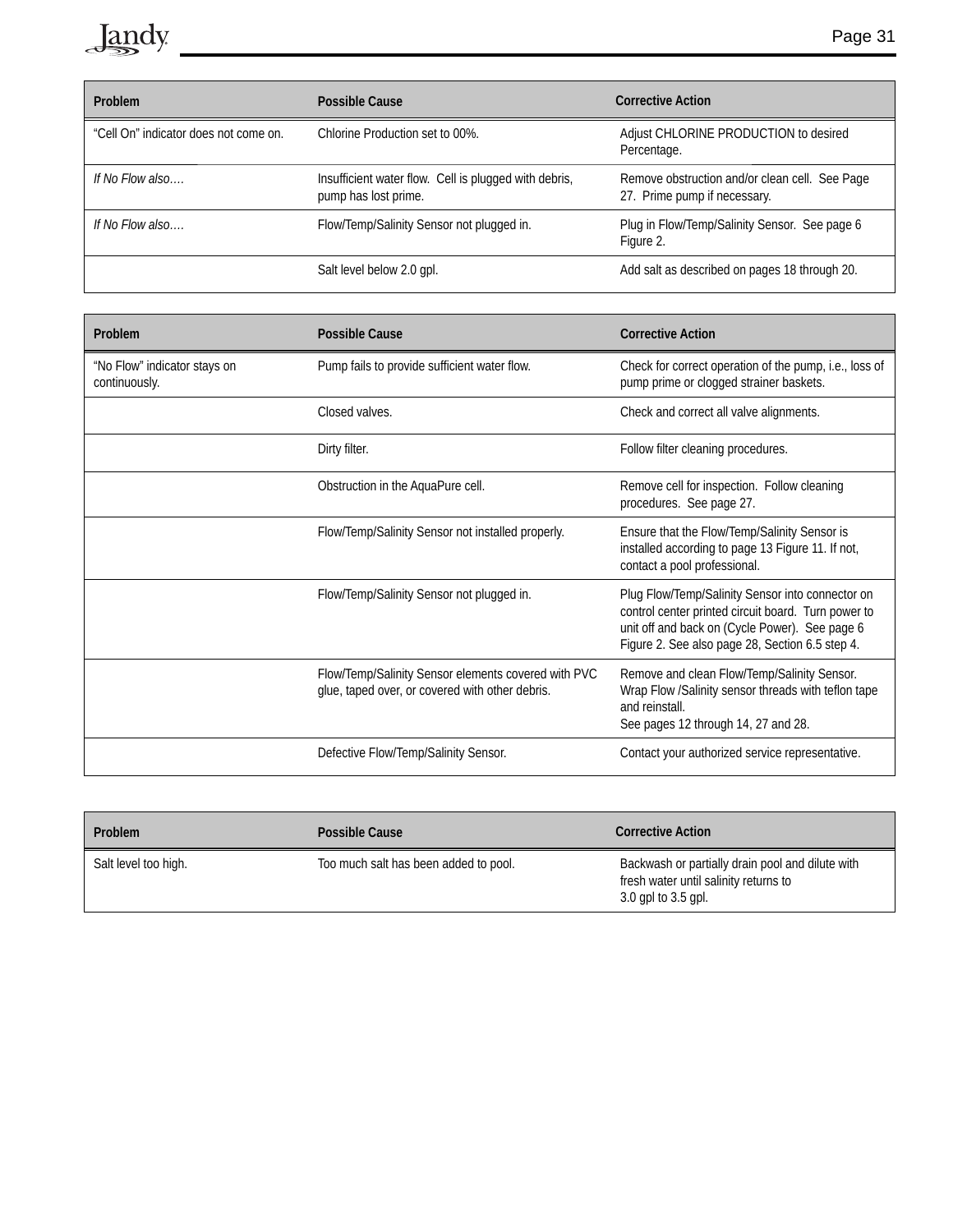

Water temperature too low Winterize your pool. See page 29. All the above have been checked and indicator light is still on. Contact your authorized service representative.

| <b>Problem</b><br>Possible Cause |                                                                                                         | <b>Corrective Action</b>                                                                                                                                                                                                                                                                                                               |
|----------------------------------|---------------------------------------------------------------------------------------------------------|----------------------------------------------------------------------------------------------------------------------------------------------------------------------------------------------------------------------------------------------------------------------------------------------------------------------------------------|
| Salt Level Too Low.              | Not enough salt added on start up.<br>Add salt to pool, 3.0 gpl to 3.5 gpl.<br>See pages 18 through 20. |                                                                                                                                                                                                                                                                                                                                        |
| Heavy Rainfall.                  |                                                                                                         | Add salt to pool, 3.0 gpl to 3.5 gpl.<br>See pages 18 through 20.                                                                                                                                                                                                                                                                      |
|                                  | Leak in pool.                                                                                           | Repair pool.                                                                                                                                                                                                                                                                                                                           |
|                                  | Dirty Flow/Temp/Salinity Sensor contacts<br>or faulty Flow Sensor.                                      | Remove and clean Flow/Temp/Salinity Sensor<br>contacts. Check Flow/Temp/Salinity Sensor cable<br>for damage. See page 28. Verify salinity with Myron<br>"L" meter calibrated for NaCl, titration test units, or<br>other salt meters. Please be aware that salt test<br>strips have a large variance in readings<br>$(400 - 800$ ppm). |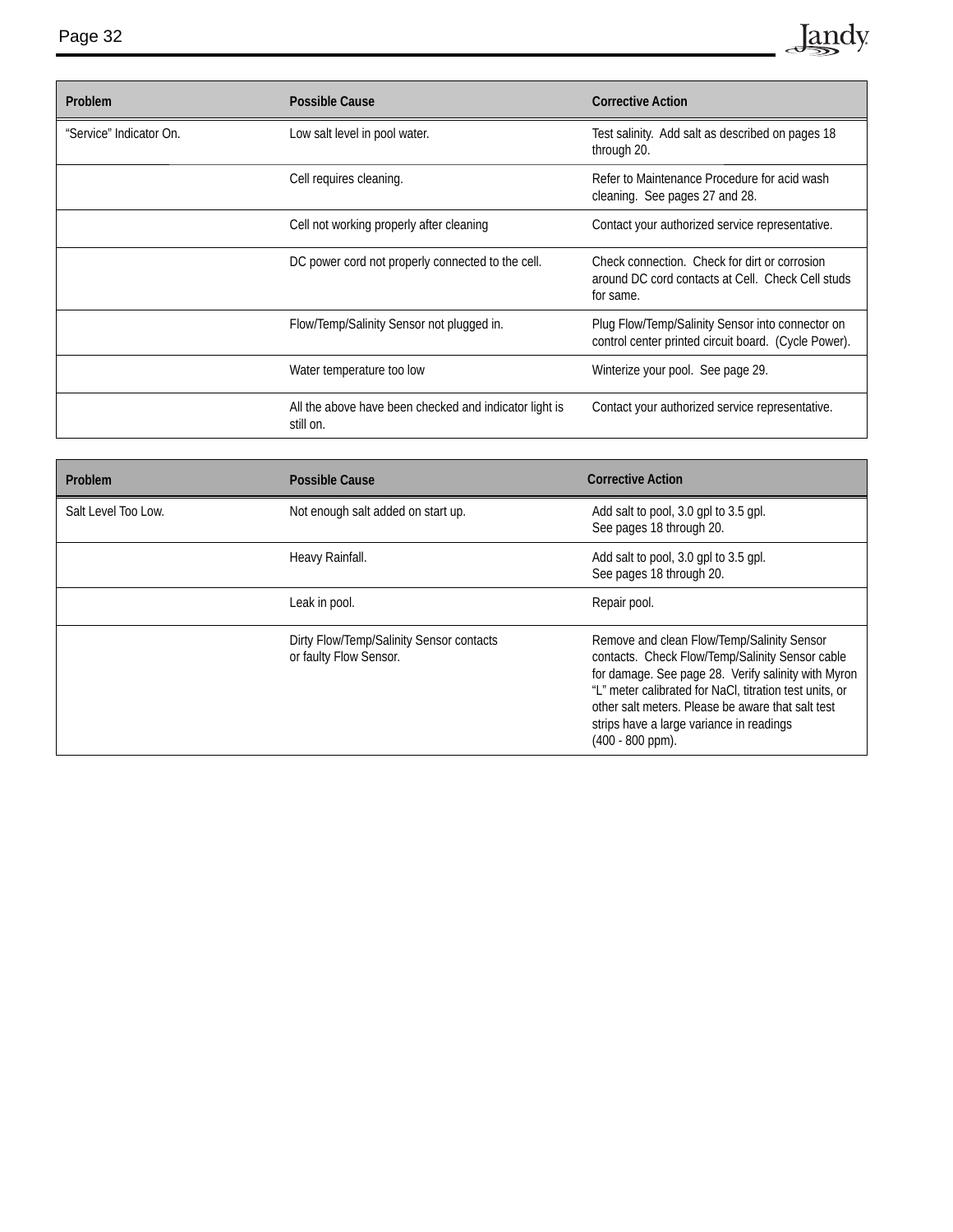

# **7.2 Service Codes**

| <b>Code Number</b> | <b>Possible Cause</b>                                                                            | <b>Corrective Action</b>                                                                                                                                                                                        |
|--------------------|--------------------------------------------------------------------------------------------------|-----------------------------------------------------------------------------------------------------------------------------------------------------------------------------------------------------------------|
| 120                | Low current in forward direction to Cell                                                         | 1. Clean cell if necessary (see pages 27 and 28)<br>2. Check DC Cord.                                                                                                                                           |
| 121                | Low current in reverse direction to Cell                                                         | 1. Clean cell if necessary (see pages 27 and 28)<br>2. Check DC Cord.                                                                                                                                           |
| 123                | Extremely Low current to Cell                                                                    | 1. Clean or replace cell if necessary<br>(see pages 27 and 28)<br>2. Check DC Cord.                                                                                                                             |
| 124                | Higher than normal Current to Cell                                                               | Contact a pool professional.                                                                                                                                                                                    |
| 125                | Cell needs to be cleaned                                                                         | Clean cell if necessary (see pages 27 and 28).                                                                                                                                                                  |
| 126                | Low current in forward direction and VAC input voltage<br>below 100/200 VAC                      | Contact a pool professional.                                                                                                                                                                                    |
| 127                | Low current in reverse direction and VAC input voltage<br>below 100/200 VAC                      | Contact a pool professional.                                                                                                                                                                                    |
| 144                | Low Salinity (below 2.0 gpl)                                                                     | Add salt to pool to achieve 3.0 gpl (see pages 18<br>through 20).                                                                                                                                               |
| 145                | High Salinity (above 4.0 gpl)                                                                    | Backwash filter if a DE filter is installed. Partially<br>drain pool and dilute with fresh water until salinity<br>returns to 3.0 to 3.5 gpl.                                                                   |
| 170                | Possible Front board service condition or unit not<br>correctly wired to 115 VAC                 | Contact an authorized service representative.                                                                                                                                                                   |
| 171                | Possible Backboard service condition                                                             | Contact an authorized service representative.                                                                                                                                                                   |
| 172                | Flow Sensor service condition or flow sensor is<br>unplugged                                     | Contact an authorized service representative.                                                                                                                                                                   |
| 173                | Low VAC input voltage and on board power supply is<br>not regulated or unit not correctly wired. | Unit wired to improper AC voltage. Contact a pool<br>professional.                                                                                                                                              |
| 174                | Pool Temperature is too high for operation of AquaPure                                           | Flow/ Salinity Sensor indicates water temperature at<br>sensor above 108 F. Reduce water temperature.                                                                                                           |
| 175                | Flow Sensor air lock condition or very low salinity                                              | Verify proper Flow/Temp/Salinity Sensor installation<br>(see page 13 Figure 11). Check salinity with Myron<br>"L" meter calibrated for NaCl or test strips. Add salt<br>as necessary (see pages 18 through 20). |

## **7.3 Additional Letter Codes**

| Code | Condition                                                                                    | Reason                                                                         |  |
|------|----------------------------------------------------------------------------------------------|--------------------------------------------------------------------------------|--|
| EC   | <b>External Control</b>                                                                      | ORP unit or external controller has shut off chlorine<br>production            |  |
| Lo   | Low Temperature Cutoff<br>Temperature of Pool is < 50 Deg. F. Chlorine<br>production stopped |                                                                                |  |
| bo   | <b>Boost</b>                                                                                 | In "Boost" mode unit will operate at 100%<br>production for 24 run time hours. |  |
| HH   | High-High                                                                                    | Input has exceeded Maximum Range.                                              |  |
| JA   | AquaLink RS Online                                                                           | AquaLink RS is controlling the AquaPure and<br>desired output percentages.     |  |
| Jb   | Boost (AquaLink RS Interface)                                                                | AquaLink RS is controlling the AquaPure and<br>"Boost" is active.              |  |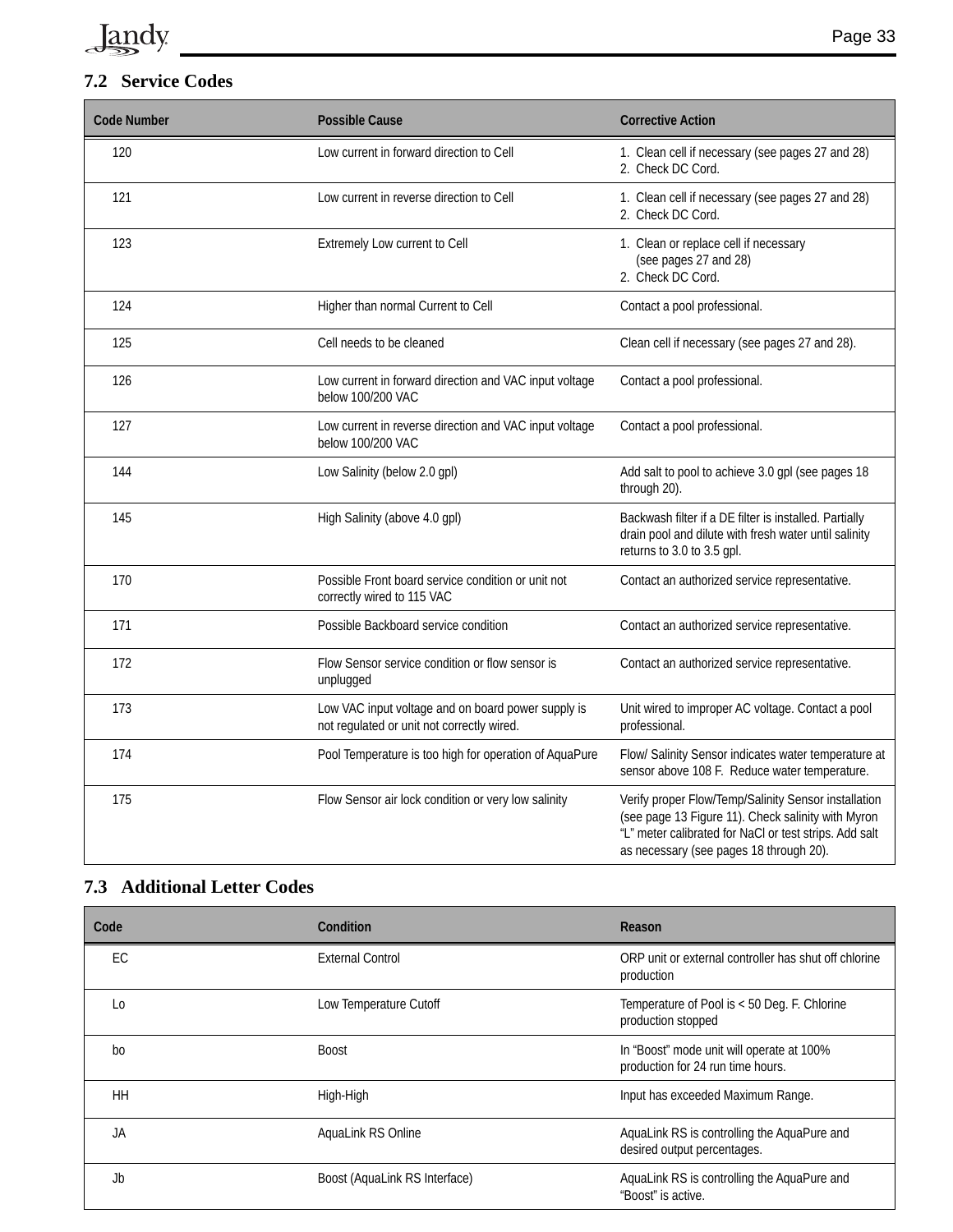# **Section 8. Temperature Conversion**

To display Celsius or Fahrenheit on the digital display.



- 1. Press and hold button **D** for 15 seconds (third beep).
- 2. Within 5 seconds, momentarily press **C** to enter the Fahrenheit/Celsius change mode.

Iandv

- 3. To toggle between Celsius and Fahrenheit, press **A** or **B**.
- 4. Confirm by momentarily pressing **C**. The change will be stored in permanent memory.
- **NOTE:** The Boost mode will normally be activated if the Boost button **D** is depressed for 10 seconds. However, if button **D** is held down an additional 5 seconds (for the third beep), the state of the Boost mode will not be changed.



**Figure 18. Temperature Conversion Chart**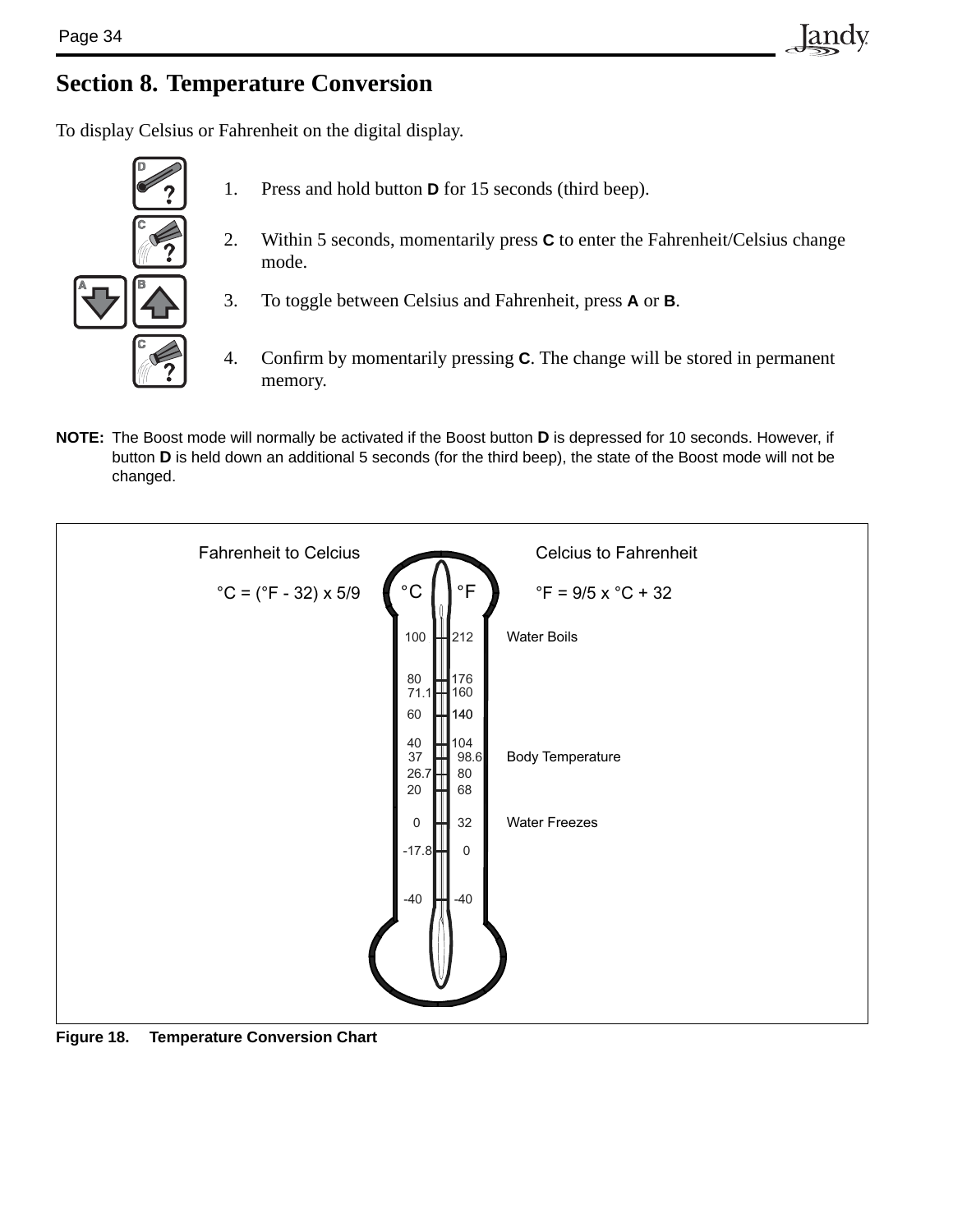# Jandy

# **Section 9. APURE700 and APURE1400 Exploded Views and Replacement Kits**

### **9.1 Control Center Replacement Parts**

| Dwg.<br># | Kit#                 | <b>Description</b>                            | Qty.   |
|-----------|----------------------|-----------------------------------------------|--------|
| 1         | R0402900             | Control Box Complete,<br>APURE700             | 1      |
|           | R0403000             | Control Box Complete,<br>APURE1400            | 1      |
| 2         | R0403100             | Control Box Cover,<br>APURE700                | 1      |
|           | R0403200             | Control Box Cover,<br>APURE1400               | 1      |
| 3         | R0404300             | Control Box Decal, APURE,<br>Top              | 1      |
| 4         | R0404400             | Control Box Decal, Bottom                     | 1      |
| 5         | R0403900             | PCB, Front LED, All Models,<br>Rev. B10038-01 | 1      |
| 6         | T1005                | Transformer, 50/60Hz                          | 1      |
| 7         | R0404000<br>R0404100 | PCB, Back, APURE700<br>PCB, Back, APURE1400   | 1<br>1 |
| 8         | M1033                | Strain Relief, Power                          | 1      |
| 9         | M1034                | Strain Relief, Data                           | 1      |
| 10        | R0412900             | Mounting Hardware Kit<br>(new style)          | 1      |
| 11        | AZ008                | Mounting Hardware Kit<br>(old style)          | 1      |
|           |                      |                                               |        |



**Figure 19. Control Center**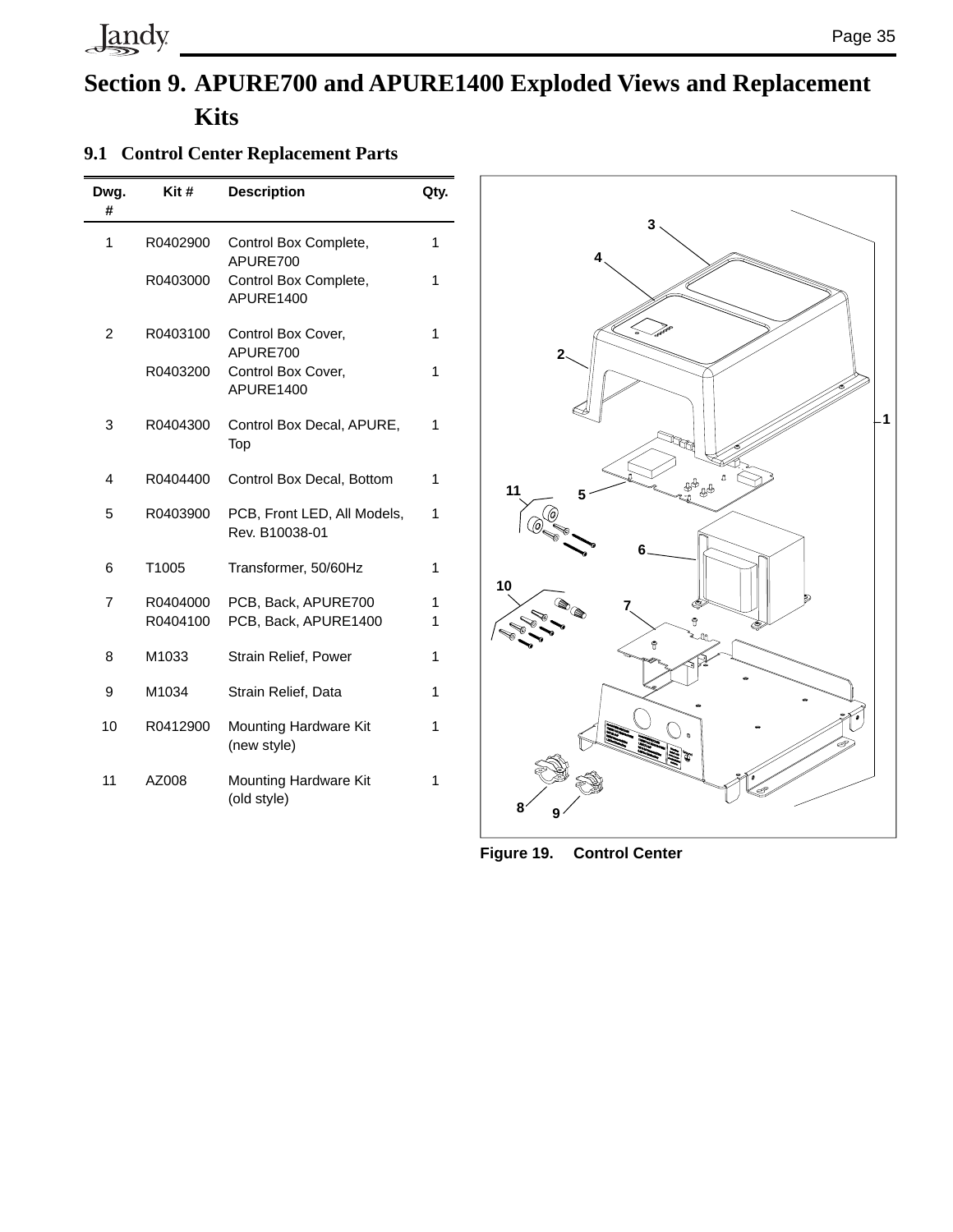### **9.2 2" PVC Union, Electrolytic Cell Replacement Parts**

| Dwg.<br># | Kit #    | <b>Description</b>                                     | Qty. |
|-----------|----------|--------------------------------------------------------|------|
| 12        | R0412400 | Cell, APURE700, w/ 16' DC<br>Cable, 2" Threaded Union  | 1    |
|           | R0412300 | Cell, APURE1400, w/ 16' DC<br>Cable, 2" Threaded Union | 1    |
| 13        | R0402700 | 8' Cable, DC                                           | 1    |
|           | R0402800 | 16' Cable, DC                                          |      |
| 14        | R0413000 | Tee, 2" PVC for Sensor                                 |      |
| 15        | R0412500 | Union Nut, 2" PVC                                      | 1    |
| 16        | R0412600 | Union Half, Unthreaded,<br>2" PVC                      | 1    |
| 17        | R0412700 | Union O-ring, 2"                                       |      |
| 18        | R0412800 | Spool Piece, 2" PVC<br>Unions (Optional)               |      |

### **9.3 1½" ABS Union, Electrolytic Cell Replacement Parts**

| Dwg.<br># | Kit#               | <b>Description</b>                        | Qty. |
|-----------|--------------------|-------------------------------------------|------|
| 19        | R0403400           | Cell, PURE700 w/ 16' DC<br>Cable          | 1    |
|           | R0403600           | Cell, PURE1400 w/ 16' DC<br>Cable         | 1    |
| 13        | R0402700           | 8' Cable, DC                              | 1    |
|           | R0402800           | 16' Cable, DC                             | 1    |
| 20        | AZ009              | Tee, w/1½" ABS Union for<br>Sensor        | 1    |
| 21        | P <sub>11019</sub> | Union Half, 1½" Threaded<br>Socket, White | 1    |
| 22        | P11024             | Union O-ring, $1\frac{1}{2}$ "            | 1    |
| 23        | AZ003              | Spool Piece, 1½" ABS<br>Unions (Optional) | 1    |

### **9.4 Flow Sensor Replacement Parts**

| Dwg.<br># | $K$ it#  | <b>Description</b>              | Qtv. |
|-----------|----------|---------------------------------|------|
| 24        |          | R0403700 Flow Sensor w/8' cable |      |
|           | R0403800 | Flow Sensor w/ 16' cable        |      |



Jandy

**Figure 20. 2" PVC Union, Electrolytic Cell and DC Cable** 



**Cable** 



**Figure 22. Flow Sensor and Cable**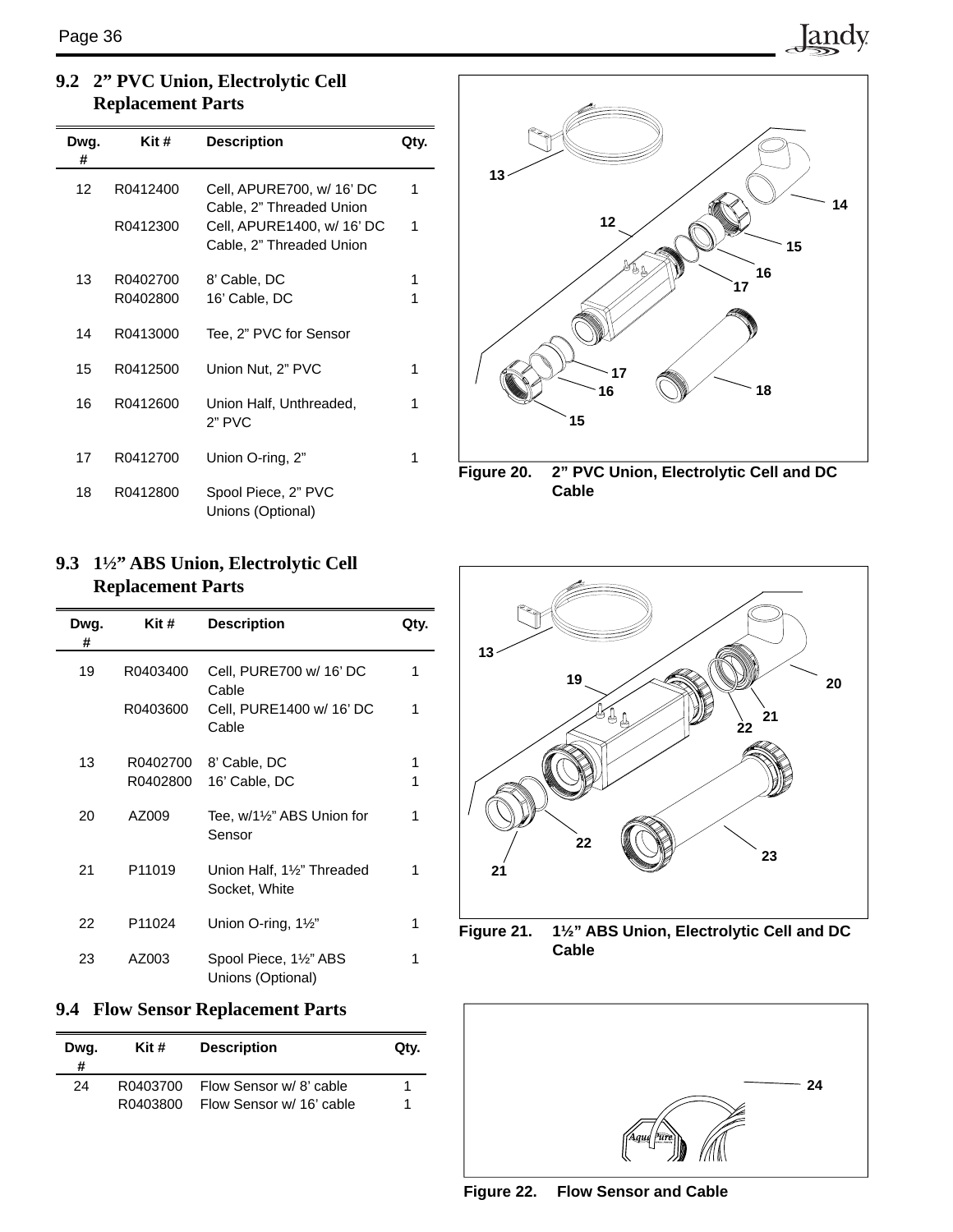

*Notes*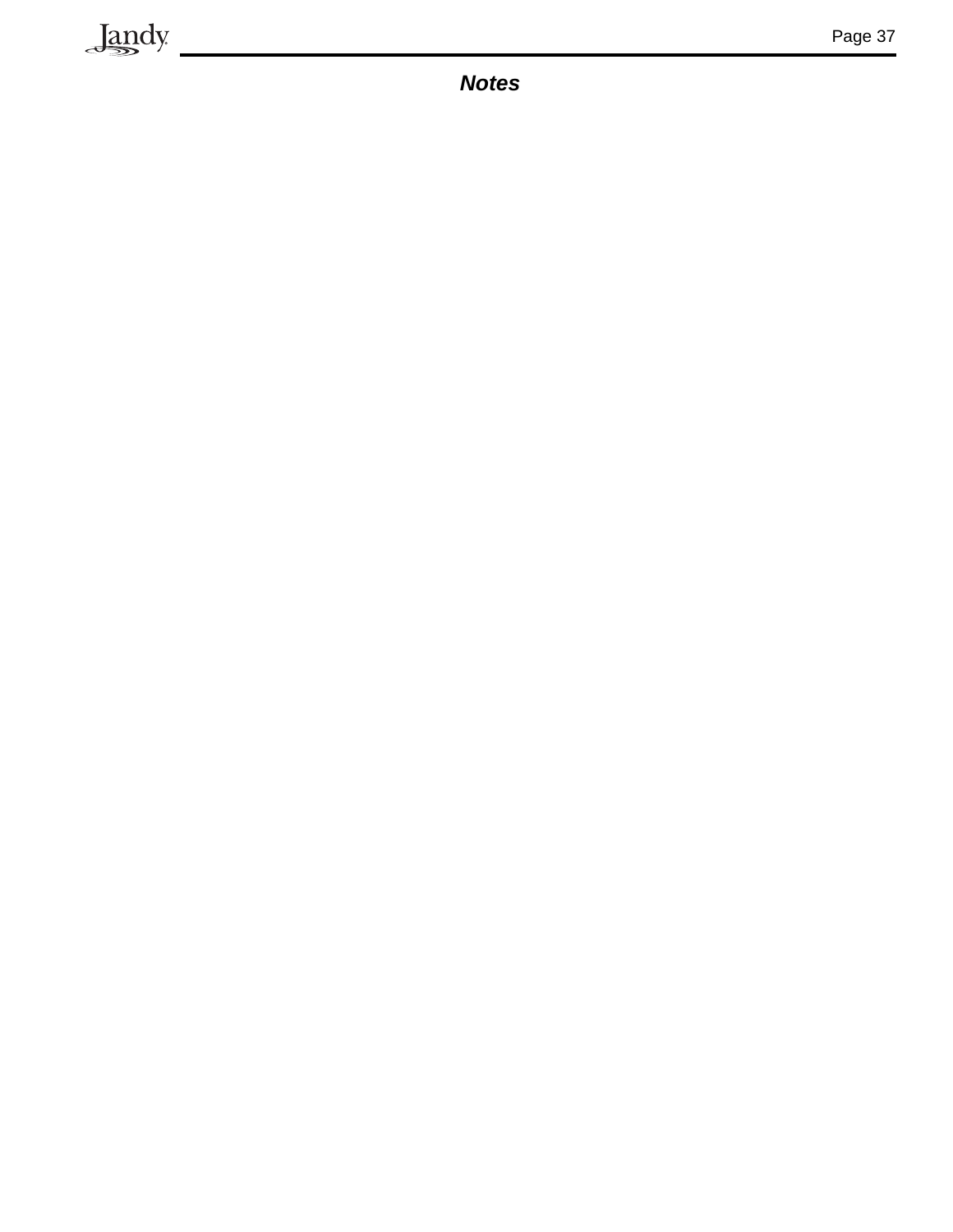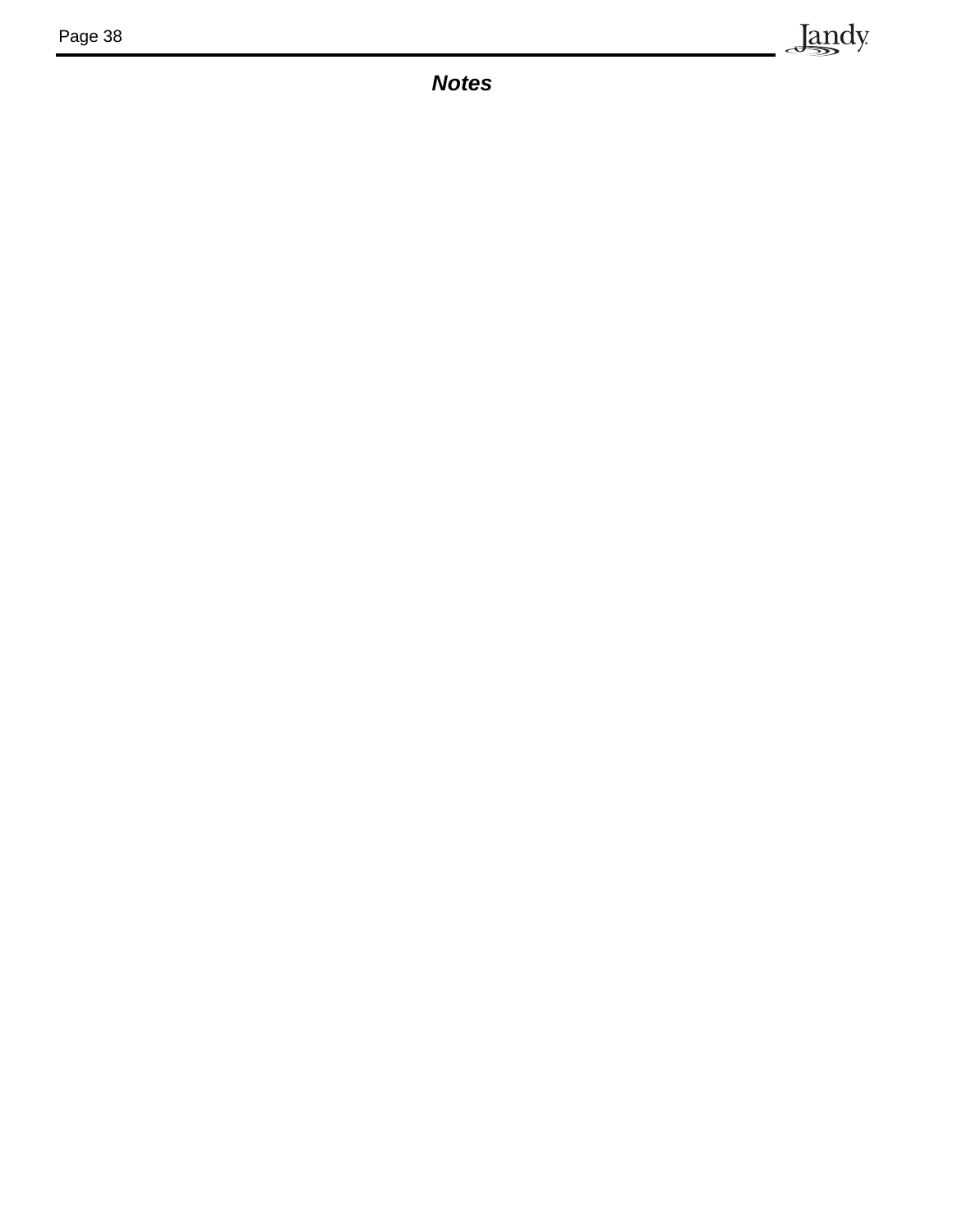

*Notes*